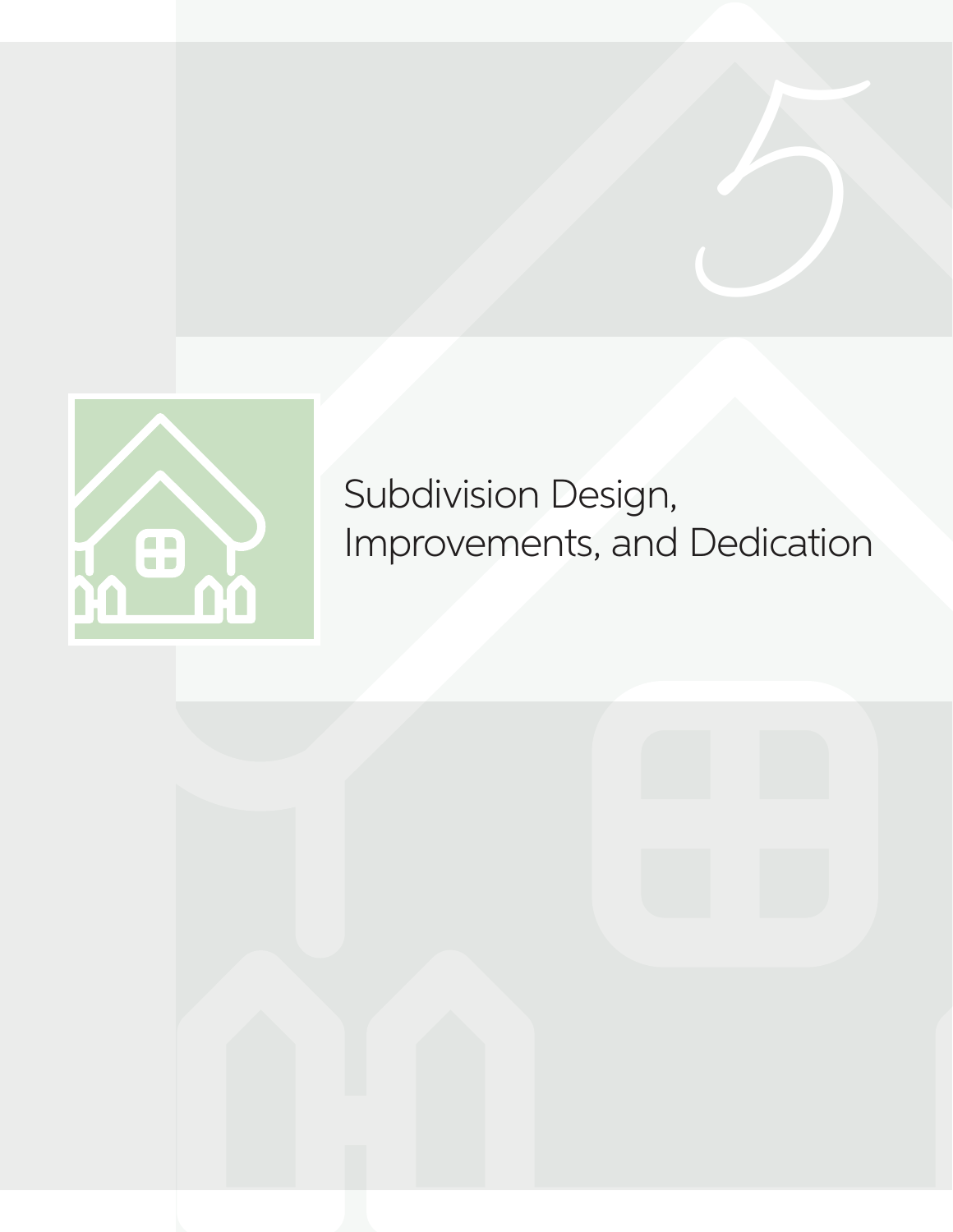# **CHAPTER 5—SUBDIVISION DESIGN, IMPROVEMENTS, AND DEDICATION**

# *Table of Contents*

| $5 - 01$      |                                                               |  |
|---------------|---------------------------------------------------------------|--|
| $5 - 01 - 01$ |                                                               |  |
| $5 - 01 - 02$ |                                                               |  |
| $5 - 01 - 03$ |                                                               |  |
| $5 - 02$      | <b>GENERAL DEVELOPMENT IMPROVEMENTS AND DEDICATIONS</b>       |  |
|               |                                                               |  |
| $5 - 02 - 01$ |                                                               |  |
| $5 - 02 - 02$ | No Improvements to Subdivision Unless Approved 5              |  |
| $5 - 02 - 03$ |                                                               |  |
| $5 - 02 - 04$ |                                                               |  |
| $5 - 02 - 05$ |                                                               |  |
| $5 - 02 - 06$ | REQUIRED IMPROVEMENTS PRIOR TO THE ISSUANCE OF                |  |
|               |                                                               |  |
| $5 - 02 - 07$ | Required Improvements Prior to the Issuance of cERTIFICATE OF |  |
|               |                                                               |  |
| $5 - 03$      |                                                               |  |
| $5 - 03 - 01$ |                                                               |  |
| $5 - 03 - 02$ |                                                               |  |
| $5 - 03 - 03$ |                                                               |  |
| $5 - 03 - 04$ |                                                               |  |
| $5 - 03 - 05$ |                                                               |  |
| $5 - 03 - 06$ |                                                               |  |
| $5 - 03 - 07$ |                                                               |  |
| $5 - 04$      |                                                               |  |
| $5 - 04 - 01$ | Roads, Bridges, Alleys, and Other Public Improvements 25      |  |
| $5 - 04 - 02$ |                                                               |  |
| $5 - 04 - 03$ |                                                               |  |
| $5 - 04 - 04$ |                                                               |  |
| $5 - 04 - 05$ |                                                               |  |
| $5 - 04 - 06$ | Individual Wastewater Systems (Individual Septic Systems)  32 |  |
| $5-04-07$     |                                                               |  |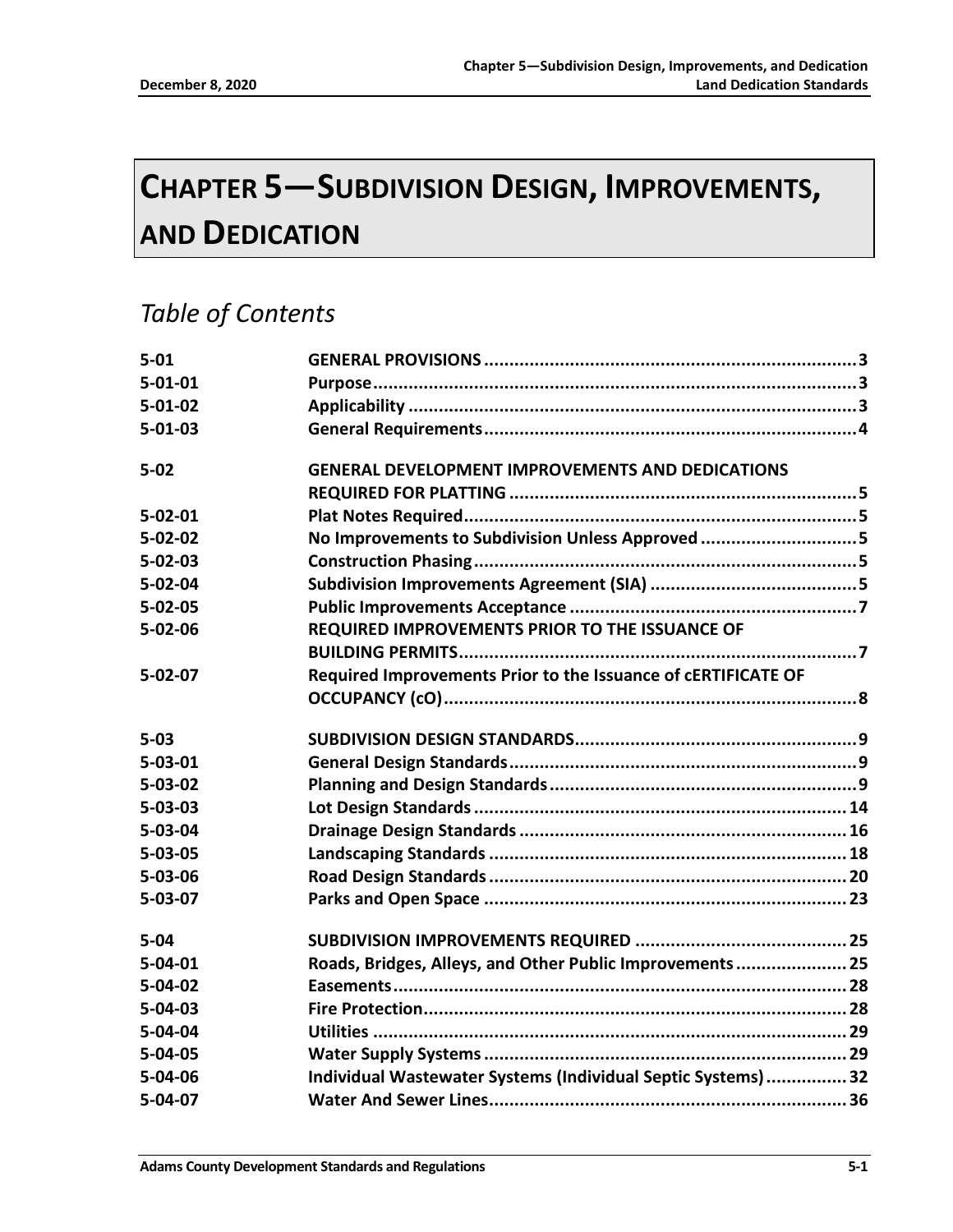| $5 - 04 - 08$ |                                                      |  |
|---------------|------------------------------------------------------|--|
| $5 - 04 - 09$ |                                                      |  |
| $5 - 04 - 10$ |                                                      |  |
| $5 - 04 - 11$ |                                                      |  |
| $5 - 05$      |                                                      |  |
| $5 - 05 - 01$ |                                                      |  |
| $5 - 05 - 02$ | Requirements for Land Dedication and Improvements 41 |  |
| $5 - 05 - 03$ |                                                      |  |
| $5 - 05 - 04$ |                                                      |  |
| $5 - 05 - 05$ |                                                      |  |
| $5 - 05 - 06$ |                                                      |  |
| $5 - 05 - 07$ |                                                      |  |
|               |                                                      |  |
| $5 - 06$      |                                                      |  |
| $5 - 06 - 01$ |                                                      |  |
| $5 - 06 - 02$ |                                                      |  |
| $5 - 06 - 03$ |                                                      |  |
| $5 - 06 - 04$ |                                                      |  |
| $5 - 06 - 05$ |                                                      |  |
| $5 - 06 - 06$ |                                                      |  |
| $5 - 06 - 07$ |                                                      |  |
| $5 - 06 - 08$ |                                                      |  |
| $5 - 06 - 09$ |                                                      |  |
| $5 - 06 - 10$ |                                                      |  |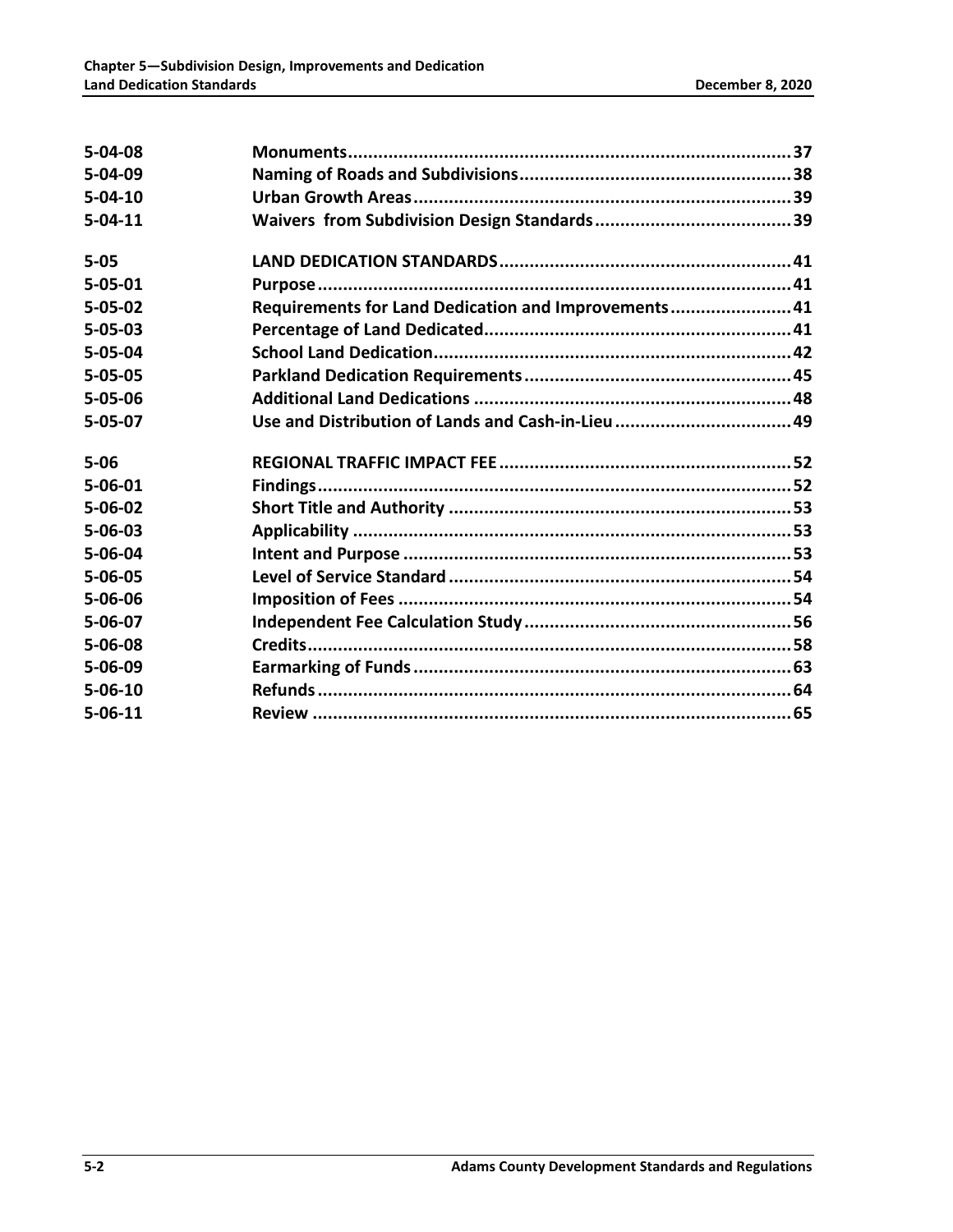# **Chapter 5—SUBDIVISION DESIGN, IMPROVEMENTS, AND DEDICATION**

# **5-01 GENERAL PROVISIONS**

#### **5-01-01 PURPOSE**

It is the purpose of this section to provide uniform and consistent standards, which are to be met in the design and construction of subdivisions in unincorporated Adams County. Also addressed is the proper procedure for entering into subdivision improvements agreements and the securing of collateral to guarantee required public and private improvements.

# **5-01-02 APPLICABILITY**

This chapter shall apply to all subdivisions within unincorporated Adams County. The terms "subdivision" or "subdivided land" shall include any division of a lot, tract, or parcel of land into two (2) or more lots, tracts, parcels or other divisions of land for sale or development. **\***Any division of a lot, tract, or parcel of land completed after May 5, 1972 shall be considered illegal.**\*** The terms "subdivision" or "subdivided land" shall not apply to any division, or any parcel, or interest in land which:

- 1. Creates cemetery lots;
- 2. Is created by any court in this state pursuant to the law of eminent domain, or by operation of law, or by order of any court in this state if the Board of County Commissioners is given timely notice of any such pending action by the court and given opportunity to join as a party in interest in such proceeding for the purpose of raising the issue of evasion of these standards and regulations;
- 3. Is created by a lien, mortgage, deed of trust, or any other security instrument;
- 4. Is created by a security or unit of interest in any investment trust regulated under the laws of this state or any other interest in an individual entity;
- 5. Creates an interest in oil, gas, coal, gravel, sand, minerals, or water, which is severed from the surface ownership of real property;
- 6. Creates or conveys only easements and rights-of-way;
- 7. Is created by the combination of contiguous parcels provided there is only one interest per thirty-five (35) acres in land area;
- 8. Creates parcels of land, such that the land area of each of the parcels, when divided by the number of interests in any such parcel, results in thirty-five (35) or more acres of land per interest;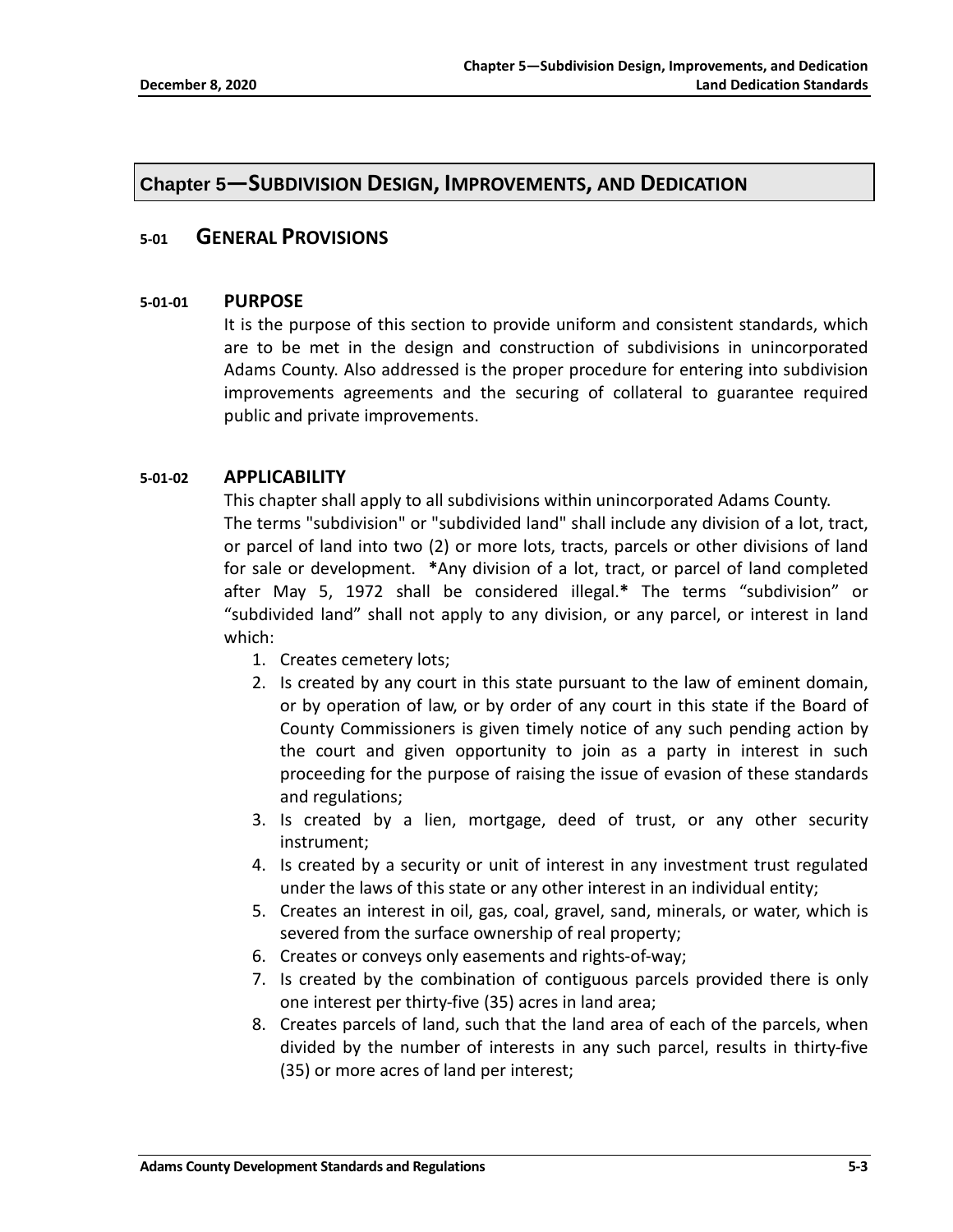- 9. Is created by a contract concerning the sale of land which is contingent upon the purchaser's obtaining approval to subdivide the land pursuant to the requirements and provisions of these standards and regulations;
- 10. Is granted to or from the United States; the State of Colorado, county, municipality, or quasi-municipality;
- 11. Is created by acquisition of land in name of a husband and wife or other persons in joint tenancy or as tenants in common (Note: These interests shall be deemed one interest); or
- 12. The Board of County Commissioners, pursuant to rules and regulations or resolution, exempts from the definition of the terms "subdivision" and "subdivided land" in accordance with state law.

*\*NOTE: If division of land occurs through any of the above actions, an Exemption from Subdivision shall be filled with the County as determined by the Director of Community and Economic Development.\**

**\*Adopted by the BOCC on December 13, 2010**

# **5-01-03 GENERAL REQUIREMENTS**

#### **5-01-03-01 BOARD APPROVAL**

No plat of a subdivision shall be approved by the Board of County Commissioners unless it conforms to the provisions of these standards and regulations.

#### **5-01-03-02 BOARD APPROVAL REQUIRED PRIOR TO FILING**

All subdivisions within the County shall be filed and recorded in the Adams County Office of the Clerk and Recorder. Subdivision plats may only be filed after having been approved by the Board of County Commissioners. The Board of County Commissioners approval shall be evidenced by the signature of the Chair of the Board of County Commissioners on the face of the plat. The Chair shall only sign a plat that has: (1) been approved by the Board of County Commissioners pursuant to the procedures established by these standards and regulations, and (2) has met all the conditions for approval.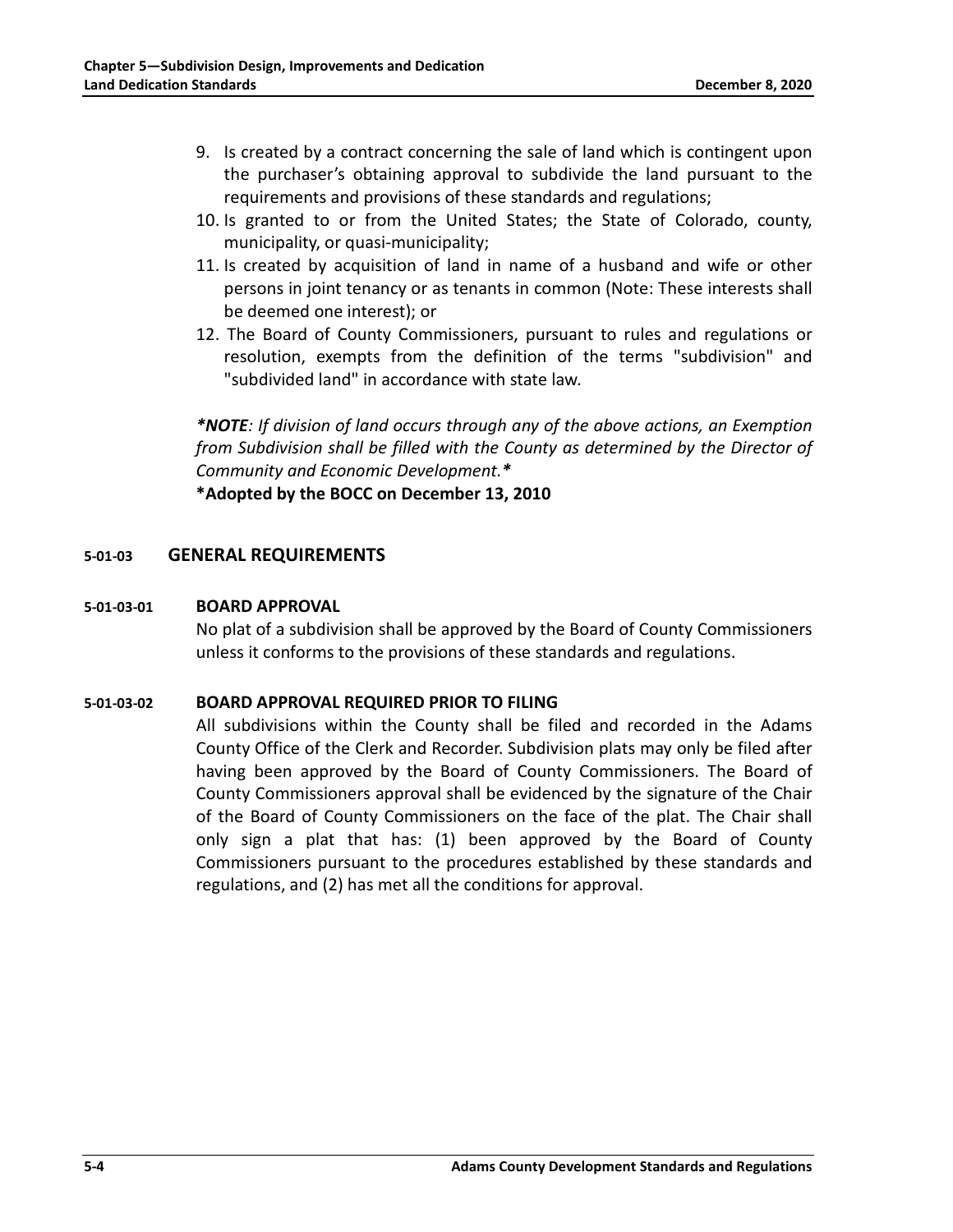# **5-02 GENERAL DEVELOPMENT IMPROVEMENTS AND DEDICATIONS REQUIRED FOR PLATTING**

# **5-02-01 PLAT NOTES REQUIRED**

The County will require specific plat notes to be included on the Final Plat document prior to recording, including, but not limited to notes outlined in the appendices.

# **5-02-02 NO IMPROVEMENTS TO SUBDIVISION UNLESS APPROVED**

No improvements shall be made to a subdivision until all required plans, profiles and specifications, including reproducible mylar prints for the improvements, have been submitted to and approved by the Director of Community and Economic Development.

# **5-02-03 CONSTRUCTION PHASING**

No portion or phase of a subdivision will be granted Preliminary Acceptance until all items identified in the Subdivision Improvements Agreement have been completed. Construction phasing will not be permitted for the purposes of partial acceptance. If the subdivider desires to improve smaller portions of the subdivision, they shall be submitted for review and recorded as individual filings.

# **5-02-04 SUBDIVISION IMPROVEMENTS AGREEMENT (SIA)**

At the time the plans, profiles and specifications are approved by the Directors of Public Works and Community and Economic Development, the subdivider shall prepare an agreement providing for the installation of all improvements in the subdivision required by these standards and regulations. The agreement shall address the manner and timing of the completion of all subdivision improvements and the responsibility for payment of the costs of all subdivision improvements. The agreement shall provide for a guarantee by the subdivider of the quality of materials and workmanship of all subdivision improvements for one (1) year after Preliminary Acceptance is granted by the Department of Public Works. As built street construction and drainage plans stamped by a registered Professional Engineer shall be provided to and approved by the Director of Public Works prior to granting Preliminary Acceptance. Subdivision improvements shall include all improvements required by these standards and regulations and all public improvements proposed for installation by the subdivider including, but not limited to, roads, bridges, sidewalks, drainage, water, sewer, utilities, landscaping, buffering, noise mitigation, right-of-way monumentation and any other required actions or improvements to be installed or completed as part of the subdivision. The agreement shall establish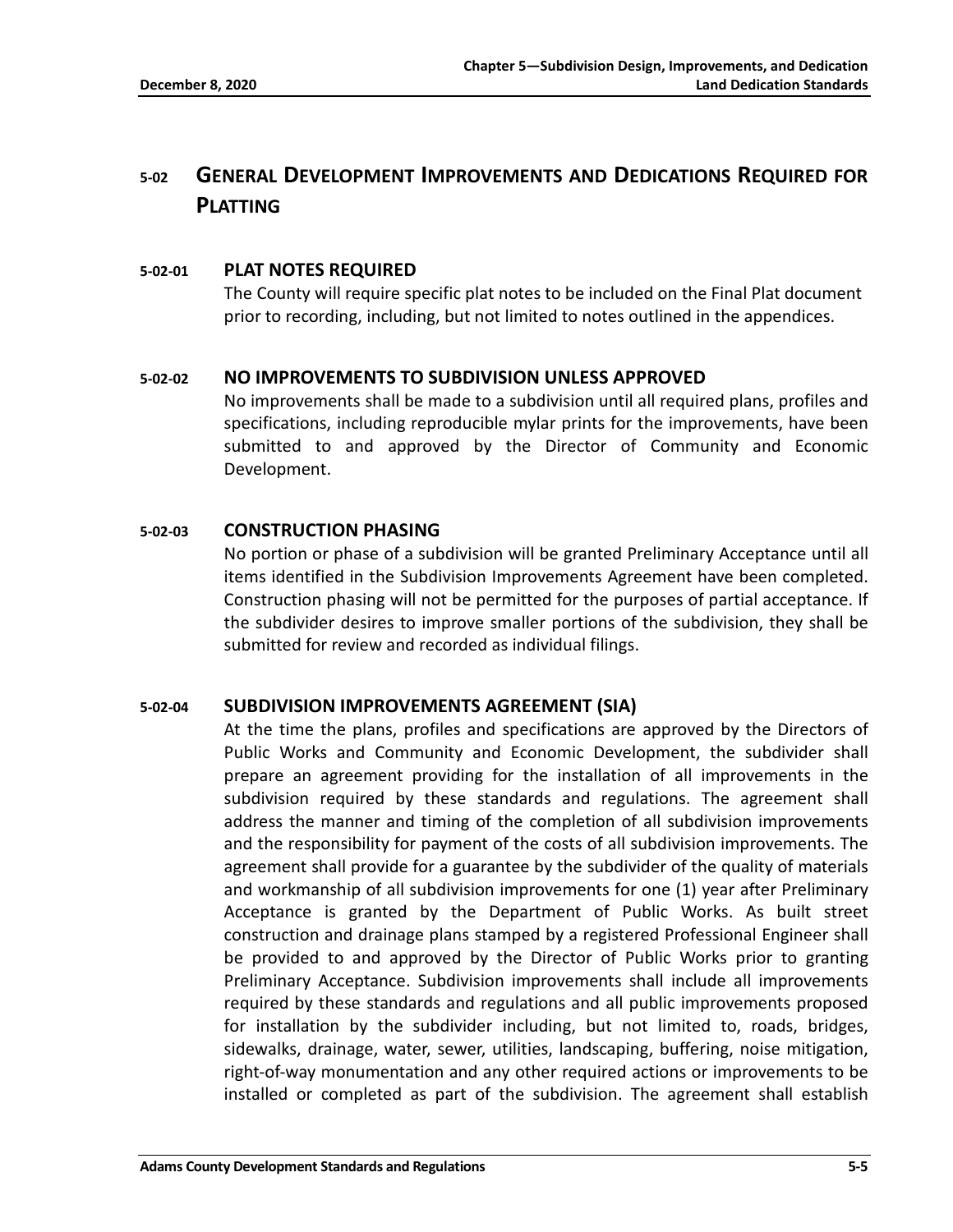collateral adequate for the County to complete the improvement obligations and shall establish an additional twenty (20) percent to cover administration and five (5) percent per year for the term of the subdivision improvements agreement to cover inflation. Such agreement shall establish and set forth the extent to which the County is to participate in the cost of constructing any public improvements, including, without limitation, collector or arterial roads. The agreement shall further require the subdivider fully account to the County for all costs incurred in the construction of any public improvement in which the County is participating, and the books and records of the subdivider relating to such public improvement shall be open to the County at all reasonable times for the purpose of auditing or verifying such costs.

No final plat shall be approved by the County or recorded until such agreement has been fully executed.

A subdivider is entitled to fair-share reimbursement of the cost of any streets and related facilities, storm drainage facilities, and other improvements the County requires the subdivider to construct adjacent to or outside the subdivision.

The process for reimbursement shall be as follows:

- 1. The original subdivider shall include reimbursement as a line item on the Subdivision Improvement Agreement at the time of subdivision. Said line item shall include a cost breakdown of the off-site improvements intended for reimbursement, subject to:
	- a. The off-site improvements included in the reimbursement agreement may be granted credits for Regional Traffic Impact Fees, but if a credit is granted, reimbursement shall be limited to the amount of the fee credit.
	- b. All cost estimates shall be provided by the developer and shall be subject to review by the Department of Public Works.
	- c. The reimbursement period shall not exceed fifteen (15) years from the date of completion of an improvement and may be less than fifteen (15) years based on a recommendation from the Department of Public Works.
	- d. No interest shall be paid on the amount to be reimbursed and the cost estimates shall not be adjusted for inflation if the reimbursement occurs in a future year; and
	- e. All reimbursement agreements shall be subject to approval of the Board of County Commissioners.
- 2. The Subdivision Improvement Agreement shall be a recorded document, and notice shall be provided to those owners of property that are adjacent to or have presumed use of the improvements by the applicant.
- 3. Any such reimbursable costs shall be paid to the subdivider, by the owner or owners of property that is adjacent to or has presumed use of the improvements when that property is developed, subject to:
	- a. The owner(s) of the property that benefits (beneficiary) from the improvements shall enter into a Subdivision Improvement Agreement with Adams County at the time of a submittal of a development application. The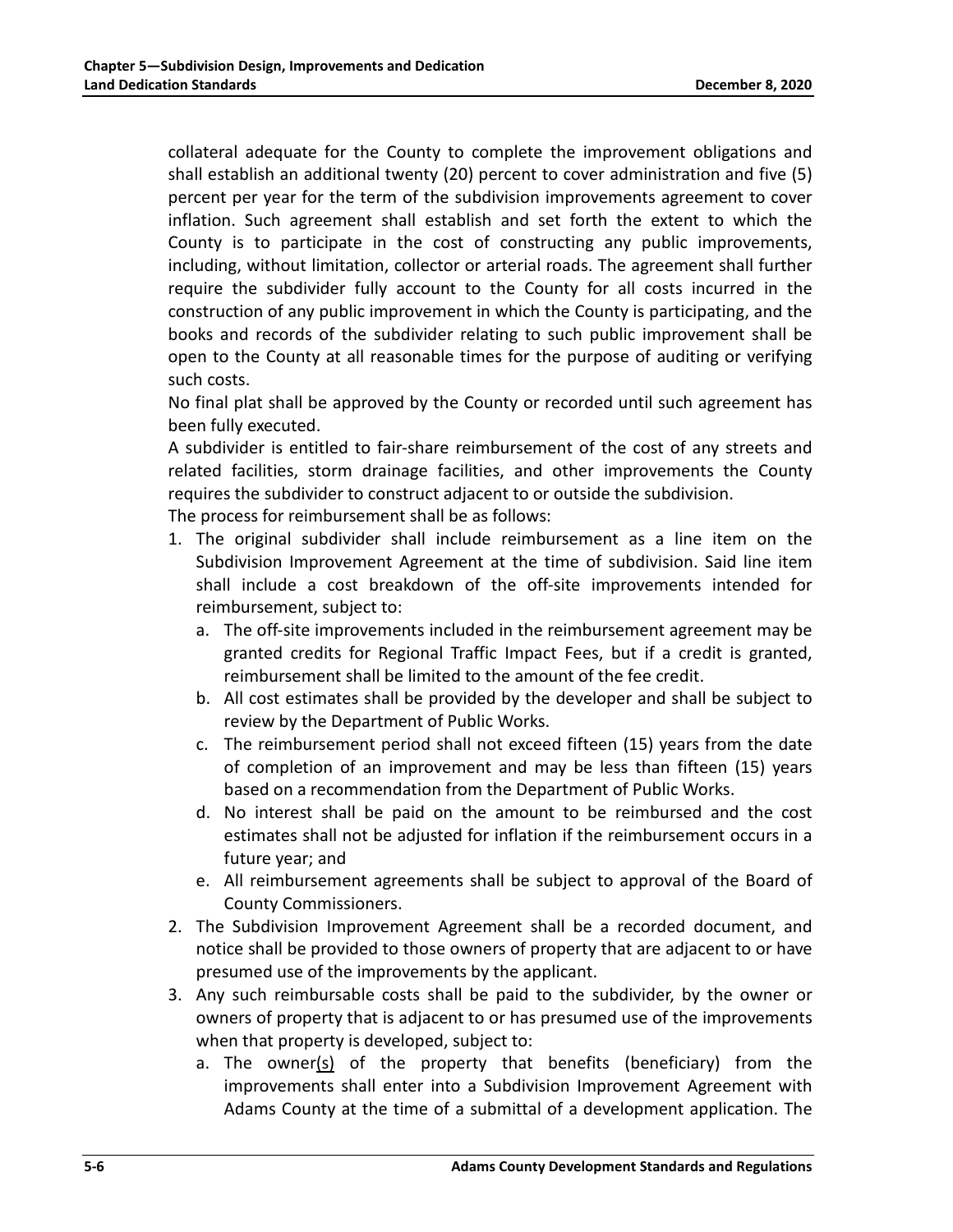beneficiary (property owner(s)) shall be responsible for reimbursement if the original owner who entered into the agreement sells the affected property. The reimbursement agreement (i.e. Subdivision Improvement Agreement (SIA)) shall be recorded with the Adams County Clerk and Recorder by the applicant and shall encumber all future property owner(s).

- b. The beneficiary shall have one year to reimburse the subdivider that constructed the improvements after final approval of the development as determined by the County.
- c. An annual inflation amount not to exceed five (5) percent may be included in the Subdivision Improvement Agreement with the beneficiary;
- d. Published and/or written notice shall be provided to all beneficiaries of the existence of the reimbursement agreement by the applicant;
- e. All reimbursement agreements shall be subject to approval of the Board of County Commissioners.

# **5-02-05 PUBLIC IMPROVEMENTS ACCEPTANCE**

#### **5-02-05-01 PRELIMINARY ACCEPTANCE**

After all items required by the Subdivision Improvements Agreement have been satisfactorily completed the subdivider may request Preliminary Acceptance be granted by the Department of Public Works. Upon issuance of Preliminary Acceptance, the subdivider shall begin the one (1) year guaranty period. During this period the subdivider shall be responsible for all maintenance and repairs to the public improvements. Failure by the subdivider to maintain and repair the improvements during this period shall be cause for the Department of Public Works to extend the guaranty period until such work is completed.

#### **5-02-05-02 FINAL ACCEPTANCE**

All repairs or replacements of failed materials, specifications or workmanship shall be satisfactorily completed before the Department of Public Works recommends final acceptance of the public improvements to the Board of County Commissioners (BOCC). The BOCC shall grant final acceptance of the public improvements and release of all collateral.

#### **5-02-06 REQUIRED IMPROVEMENTS PRIOR TO THE ISSUANCE OF BUILDING PERMITS**

The following improvements shall be required, completed and have preliminary acceptance granted by the Public Works Department prior to issuance of a building permit for construction of residential, mixed-use, commercial, or industrial structures unless otherwise approved by the Board of County Commissioners through a Subdivision Improvement Agreement (or similar):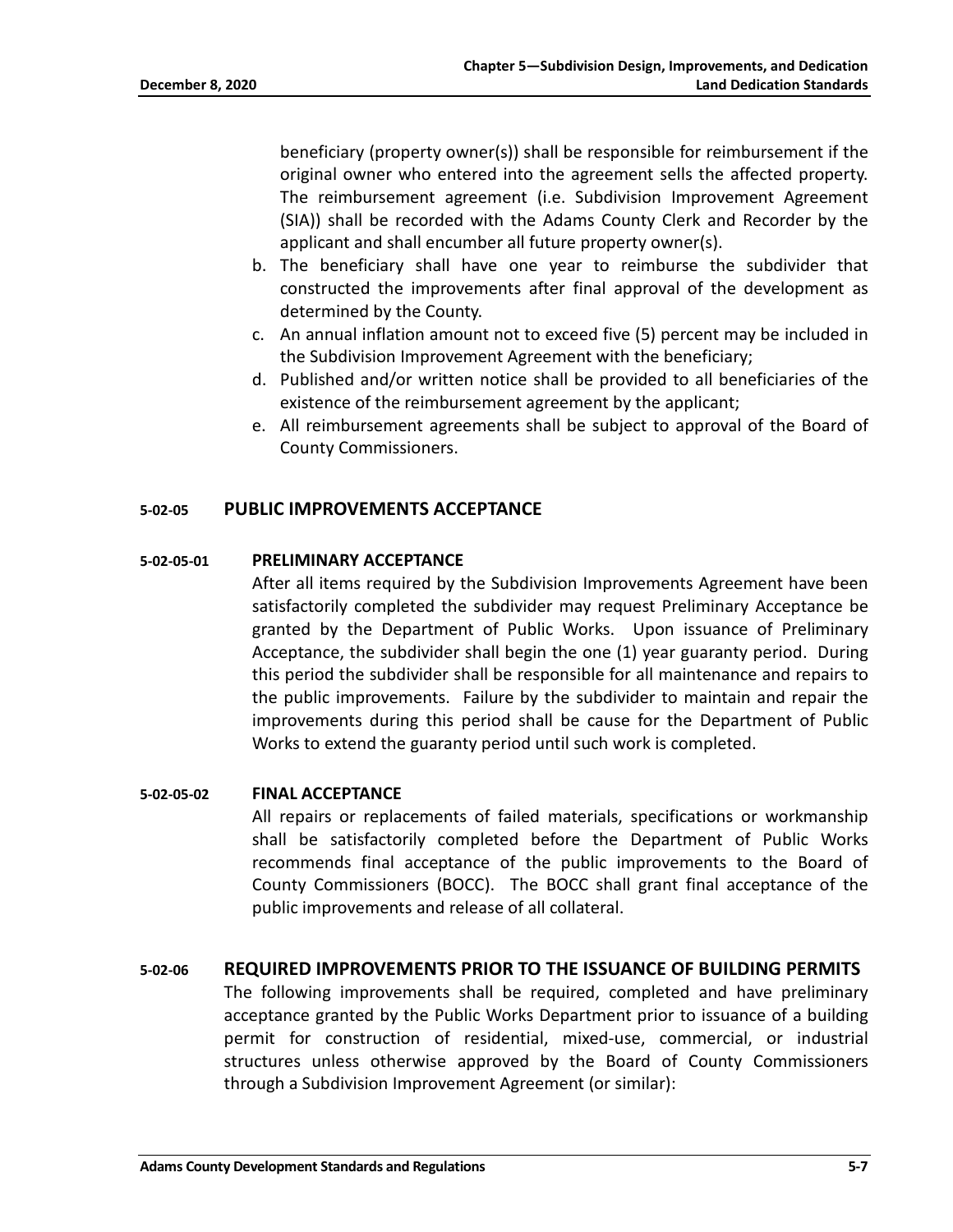- 1. Sanitary Sewer: The Developer shall provide for and construct adequate lines and stubs to each lot in accordance with the County's Development Standards and Regulations.
- 2. Water Mains: The Developer shall provide for and construct adequate mains and stubs to each lot in accordance with the County's Development Standards and Regulation.
- 3. Utilities: (including communications, electric power, gas, water, sewer) The Developer shall provide for and construct all utilities needed to serve the subdivision in accordance with the County's Development Standards and Regulations.

# **5-02-07 REQUIRED IMPROVEMENTS PRIOR TO THE ISSUANCE OF CERTIFICATE OF OCCUPANCY (CO)**

The following improvements shall be required, completed and have preliminary acceptance granted by the Department of Public Works prior to issuance of Certificate of Occupancy (CO) for residential, mixed-use, commercial, or industrial structures:

- 1. Survey Monuments. The subdivider shall provide the required monumentation installation and records.
- 2. Fire Hydrants. The subdivider shall provide sufficient fire hydrants as required by the subdivision approval, if required.
- 3. Stormwater Drainage. The subdivider shall provide all necessary storm water facilities and appurtenances required by these standards and regulations.
- 4. Roads. The subdivider shall provide road improvements necessary to serve the lot as identified in the SIA, or lots in accordance with these standards and regulations, if required.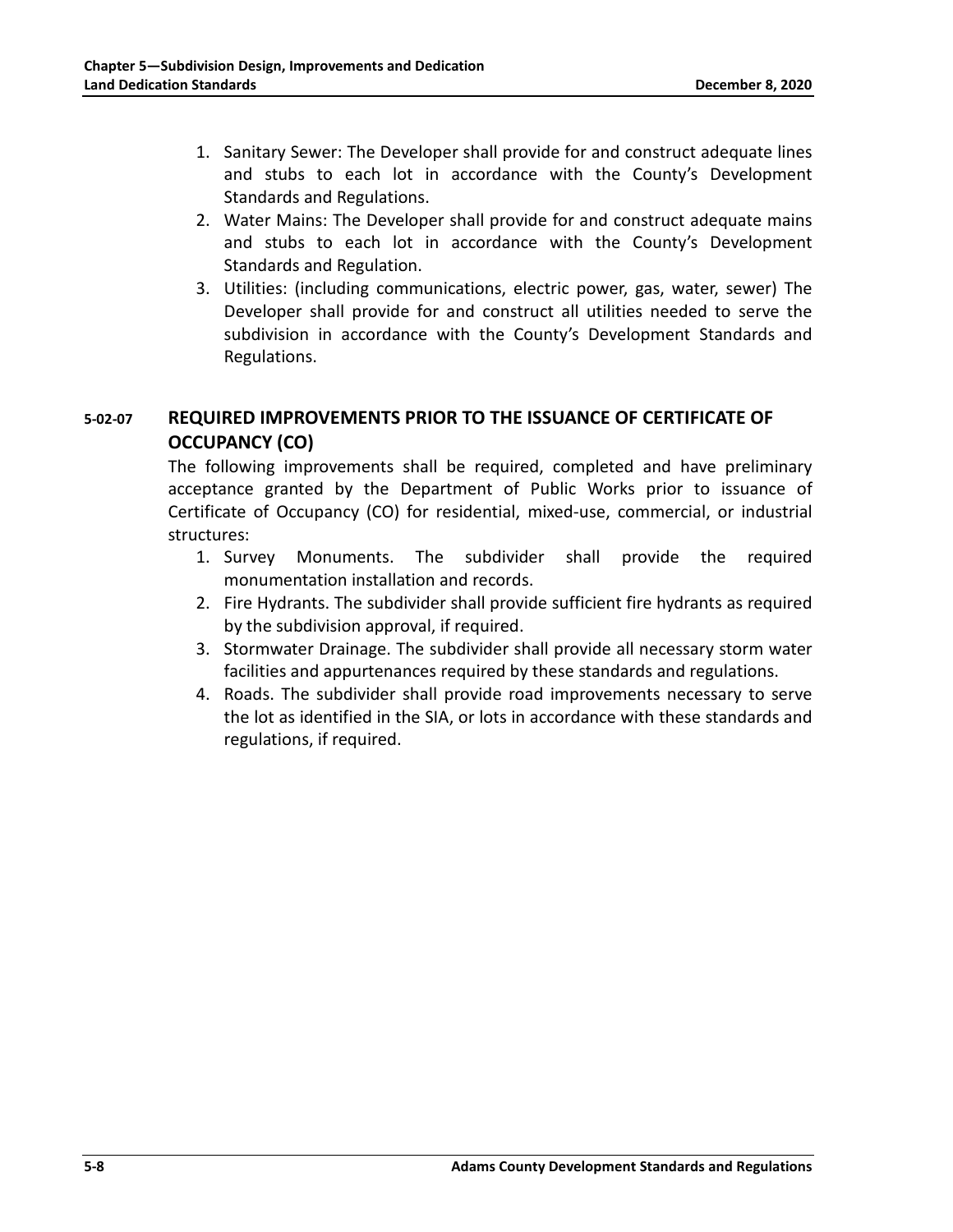# **5-03 SUBDIVISION DESIGN STANDARDS**

# **5-03-01 GENERAL DESIGN STANDARDS**

#### **5-03-01-01 SUBDIVISION TO CONFORM TO DESIGN STANDARDS**

Subdivisions and the associated subdivision plat shall conform to the subdivision design standards contained in this section or referenced by this section, and the Adams County Engineering Design and Construction Standards and Specifications contained in these standards and regulations.

# **5-03-01-02 OPEN SPACE SUBDIVISIONS PROMOTED**

Subdivisions that cluster developable lots and preserve open space will be promoted. Cluster subdivisions shall meet the design standards contained in this chapter.

# **5-03-02 PLANNING AND DESIGN STANDARDS**

# **5-03-02-01 DESIGN TO CONSIDER COMPREHENSIVE PLANS, ZONING, AND THE AREA'S CHARACTER**

In designing and planning subdivisions, consideration shall be given to the Adams County Comprehensive Plan, any applicable municipal Comprehensive Plans, the zoning of the property, general character of the area, general requirements of the community and the particular requirements of the neighborhood.

#### **5-03-02-02 DESIGN TO BE COMPATIBLE WITH ADJACENT LAND USES**

The design and development of subdivisions shall be compatible with adjacent land uses. Compatibility is achieved when adjacent land uses differing in function, scale, and/or intensity do not create adverse effects upon one another. In areas where different uses abut, a variety of measures may be employed to ensure compatibility, including the use of adequate setbacks, landscaping, barriers or transitions, and building height considerations.

#### **5-03-02-02-01** *MINIMUM SETBACKS/BUFFERS TO ACHIEVE COMPATIBILITY*

At a minimum, residences in new subdivisions shall be setback one-hundred (100) feet from a common property line with a non-residential use, and thirty (30) feet from a common property line with an adjacent residential use. Where the setback required by this section is greater than the setback required by the zone district standard, the setback required by this section shall govern.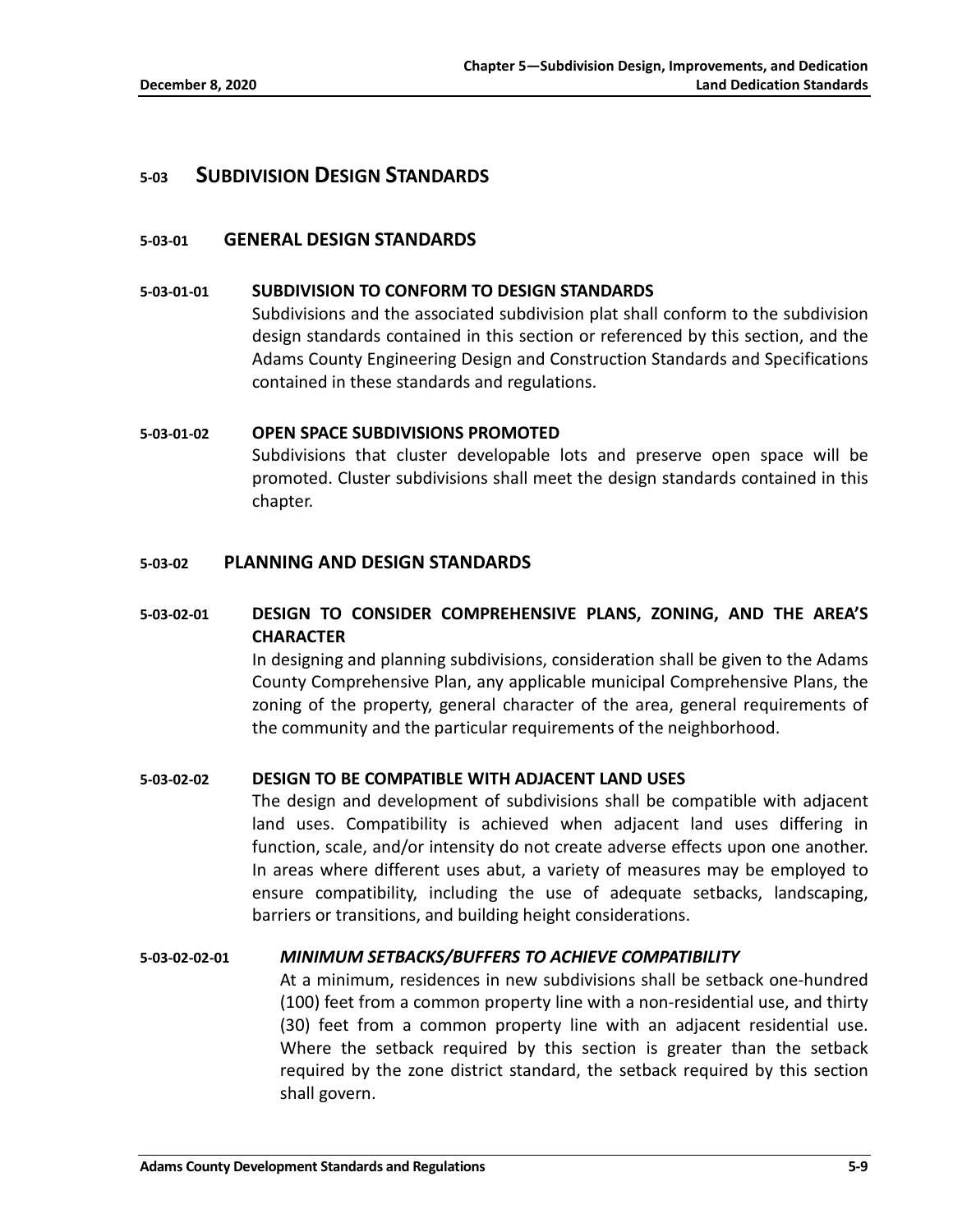In addition, all bufferyard landscaping required by the performance standards contained in these standards and regulations shall be designed and installed prior to issuance of any building permits for residential, commercial, or industrial structures. A subdivision improvements agreement and appropriate collateral shall be required to cover the costs of any required landscape buffers prior to platting.

#### **5-03-02-03 DESIGN TO PRESERVE NATURAL AREAS**

The design and development of subdivisions shall preserve, insofar as it is possible, the natural terrain, natural drainage, existing topsoil, trees, wildlife habitat and fisheries. When these natural areas are disturbed by development, mitigation may be required to compensate for these losses.

#### **5-03-02-04 HAZARDOUS CONDITIONS TO BE AVOIDED OR ELIMINATED**

Land subject to hazardous conditions such as landslides, mud or debris flows, flooding, subsidence, shallow water tables, geologic hazards, open quarries, floods, and non-potable water supply shall be identified and shall not be subdivided until the hazards have been eliminated or will be eliminated by the subdivision construction plans. In the case of new developments to be located downstream of existing or proposed dams, the plans shall comply with the latest edition of the *Rules and Regulations for Dam Safety and Dam Construction* (Rules) of the Office of the State Engineer. Specifically, no occupied structures shall be placed in the area defined by the Dam Failure Inundation Map prepared in accordance with the Rules.

#### **5-03-02-05 DESIGN TO MITIGATE NOISE IMPACTS OF ROADWAYS AND RAILROADS**

Noise abatement barriers for sound attenuation purposes may be required for residential developments adjacent to freeways, highways, tollways, railroads, or other heavily traveled transportation corridors where noise levels exceed 60dBA or are anticipated to exceed 60dBA over the life of the project and shall be required where the development fronts a major arterial road or highways as defined in the Adams County Comprehensive Plan. Generally, noise barriers shall be constructed according to current Colorado Department of Transportation standards except as specifically modified by the standards below.

#### **5-03-02-05-01** *NOISE BARRIERS INSTALLED PRIOR TO PLATTING*

Noise barriers shall be installed prior to issuance of any building permits for residential, commercial, or industrial structures. A subdivision improvements agreement and appropriate collateral shall be required to cover the costs of any required noise barriers prior to platting.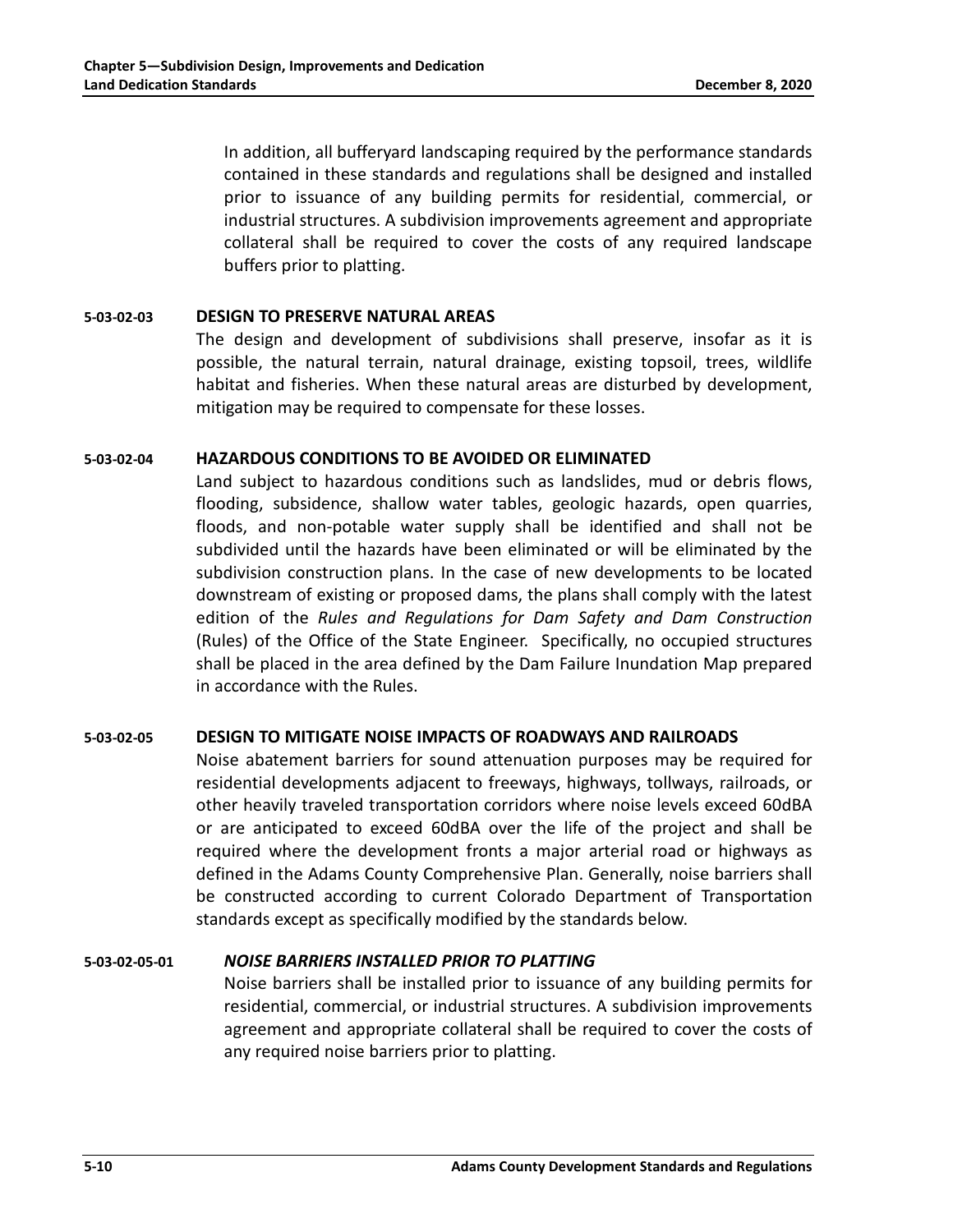# **5-03-02-05-02** *BARRIERS REQUIRED IN CERTAIN CIRCUMSTANCES*

Noise barriers shall be required in all cases where the nearest residential lot line within a subdivision is located within one-hundred (100) feet of a highway or major arterial road as defined in the Adams County Comprehensive Plan. A bermed landscape area may be used as an alternative to a barrier where the nearest residential lot line within a subdivision is located no closer than seventy-five (75) feet of a highway or arterial road.

# **5-03-02-05-03** *CONSTRUCTION STANDARDS WHEN BERMS USED AS AN ALTERNATIVE TO WALLS*

Berms shall not exceed a 3:1 slope, be constructed to 80% of the height of any required barrier walls, and be placed in a manner consistent with the placement of barrier walls.

#### **5-03-02-05-04** *BARRIER WALLS AND BERM CONSTRUCTION STANDARDS*

In constructing a barrier wall the following standards shall be applied:

- 1. Residential Development at the Same Elevation as the Road Surface: The barriers shall be setback a maximum of fifteen (15) feet from the right of way line. The barrier should be designed and constructed to break the line-of-sight from the roadway to all residential lots located within one-hundred-fifty (150) feet of the highway or major arterial. Barrier height shall be established based on this line-of-sight requirement and the setback. Barriers shall generally be constructed to a height of eight (8) feet above the residential lot and roadway elevation. However, in no case shall a barrier exceed twelve (12) feet in height. Where barriers must exceed ten (10) feet to obstruct the view of an existing highway or arterial road, berms and vegetation shall be incorporated into the design to provide additional mitigation and reduce the apparent height of the barrier.
- 2. Residential Development Below the Road Surface: The barriers shall be setback a maximum of fifteen (15) feet from the right-of-way line. The barrier should be designed and constructed to break the line-ofsight from the roadway to all residential lots located within onehundred-fifty (150) feet of the highway or arterial. Barrier height shall be established based on this line-of-sight requirement and the setback. Barriers shall generally be constructed to a height of six (6) feet above the residential lot line. However, in no case shall a barrier exceed twelve (12) feet in height. Where barriers must exceed ten (10) feet to obstruct the view of an existing highway or arterial road, berms and vegetation shall be incorporated into the design to provide additional mitigation and reduce the apparent height of the barrier.
- 3. Residential Development Above the Road Surface: The barriers shall be setback a maximum of twenty-five (25) feet from the right-of-way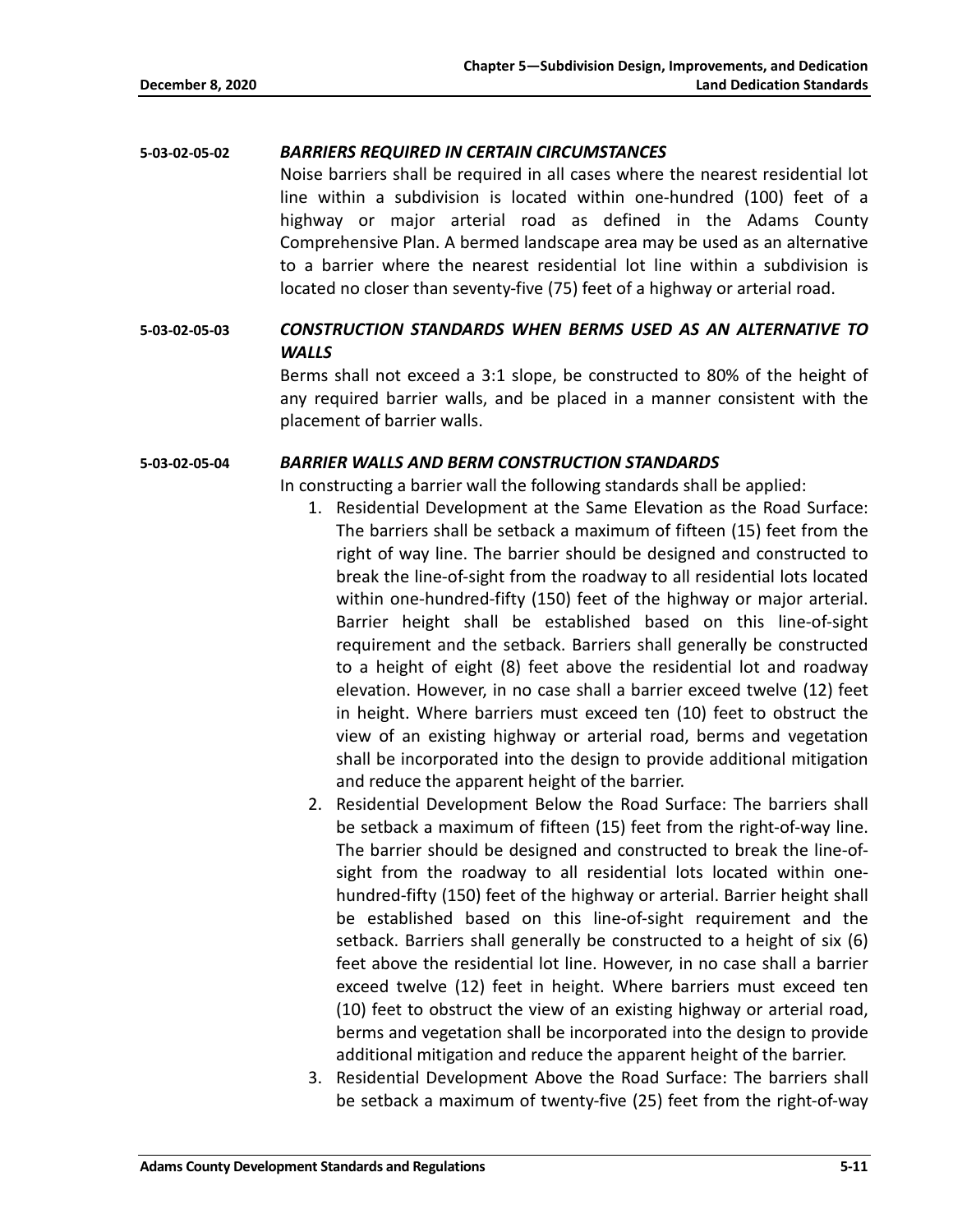line. The barrier should be designed and constructed to break the line-of-sight from the roadway to all residential lots located within one-hundred-fifty (150) feet of the highway or arterial road. Barrier height shall be established based on this line-of-sight requirement and the setback. Barriers shall generally be constructed to a height of eight (8) feet above the road surface. However, in no case shall a barrier exceed twelve (12) feet in height. Where barriers must exceed ten (10) feet to obstruct the view of an existing highway or arterial road, berms and vegetation shall be incorporated into the design to provide additional mitigation and reduce the apparent height of the barrier.

**5-03-02-05-05** *BARRIER WALL MATERIALS*

The barrier should be constructed of materials which match the architecture of the buildings associated with the barrier. Brick, stone, or other masonry units should be used for fence columns or walls to add permanence and structure to site development. All barriers should be composed of durable materials and be maintenance free or require minimal maintenance. Wood privacy fences and railroad tie barriers are prohibited. Generally, barriers should be constructed of materials with an A-weighted transmission loss of at least twenty-five (25) dBA. Some materials meeting these specifications include masonry sandstone or concrete-fabricated sandstone (4-6" thick), brick (4-6" thick), concrete with a masonry finish (4-6" thick), stucco on metal lath (1" thick, 4" frame), or solid wood (4" thick).

#### **5-03-02-05-06** *BARRIER WALL OPENINGS*

Openings in the barrier or reduction in the height of the barrier is encouraged as a means of framing and maintaining views of the mountains and residential neighborhood. Barrier openings are also encouraged to facilitate convenient access to transit stops and to provide continuity of bike or pedestrian trails as an alternative means of transportation. However, openings diminish the effectiveness of barriers. Therefore, openings shall be coordinated so as to occur where the development has incorporated setbacks to residential lot lines greater than one-hundred-fifty (150) feet. No continuous section of a barrier should exceed five-hundred (500) feet in length. Where breaks in barriers are provided for fire or emergency access or pedestrian access, barrier walls should be offset by 2.5 times the width of the opening.

# **5-03-02-05-07** *CONSISTENCY OF BARRIER WALL DESIGN*

Barriers shall be constructed of similar designs and materials along each arterial or highway. Once a barrier wall design has been established along an arterial road or highway, said barrier wall design shall be utilized by all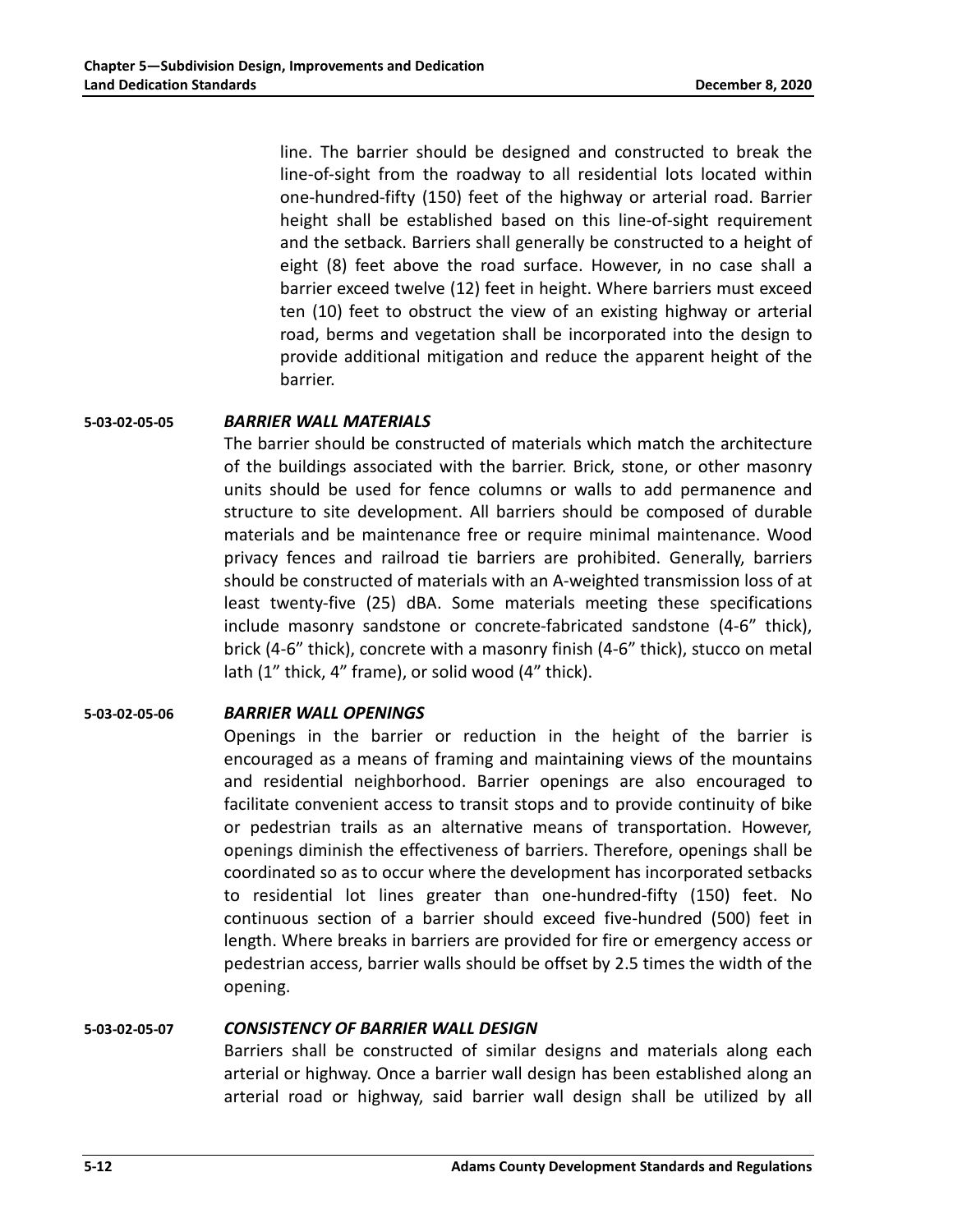subsequent developments along the arterial road or state highway unless an alternative design is approved by the Board of County Commissioners.

#### **5-03-02-06 DESIGN TO NOT TO ENCROACH INTO FLOODPLAINS**

No developable lots shall be subject to inundation by a 100-year (1% frequency) flood unless an acceptable plan is submitted to alleviate the flooding condition. Portions of a lot which are inundated by a 100-year (1% frequency) flood may be platted as easements or out lots. All developable lots affected by a 100 year flood shall meet the minimum Zone District requirements. Land subject to flooding or within a designated 100-year floodplain shall be set aside for uses which will not aggravate the danger of flooding, will not be endangered by flooding, and will not endanger the general health, safety or welfare of the community. Drainage easements for streams and building setbacks from centerlines of streams may be established by the Board of County Commissioners where calculation of a 1% frequency flood event is not practical and/or where the historic high water elevations cannot be ascertained. Building setback distances and width of drainage easements may be based upon a recommendation of the Director of Public Works.

Where any portion of a developable lot in a proposed subdivision is located within a Flood Control Overlay District, each lot shall be shown to have adequate land area within it for the type of development allowed by the underlying zone district as constrained by the requirements of the Flood Control Overlay District standards and regulations. In addition, base flood elevation data shall be provided for all subdivision proposals where any portion of the subdivision is located within a Flood Control Overlay District.

#### **5-03-02-07 DESIGN TO AVOID HIGH GROUNDWATER**

Any lands subject to high groundwater (meaning groundwater at an elevation such that basement flooding is reasonably anticipated) shall not be platted for buildable lots with basements unless adequate provisions to prevent groundwater from entering basements have been designed. The design must be completed by a Colorado licensed professional engineer, and included with building permit applications.

#### **5-03-02-08 DESIGNED TO BE PROTECTED FROM WATER HAZARDS**

If a subdivision includes a water hazard such as an irrigation canal, water body or other water channel, necessary design precautions shall be taken to minimize any hazard to life or property, and additional measures such as fencing, water depth indicators, and erection of warning signs shall be taken, to the extent reasonably feasible. Construction of utility improvements shall not be allowed within a water hazard. All measures shall be approved by the Director of Public Works in consultation with the owner/operator of the water body, if any.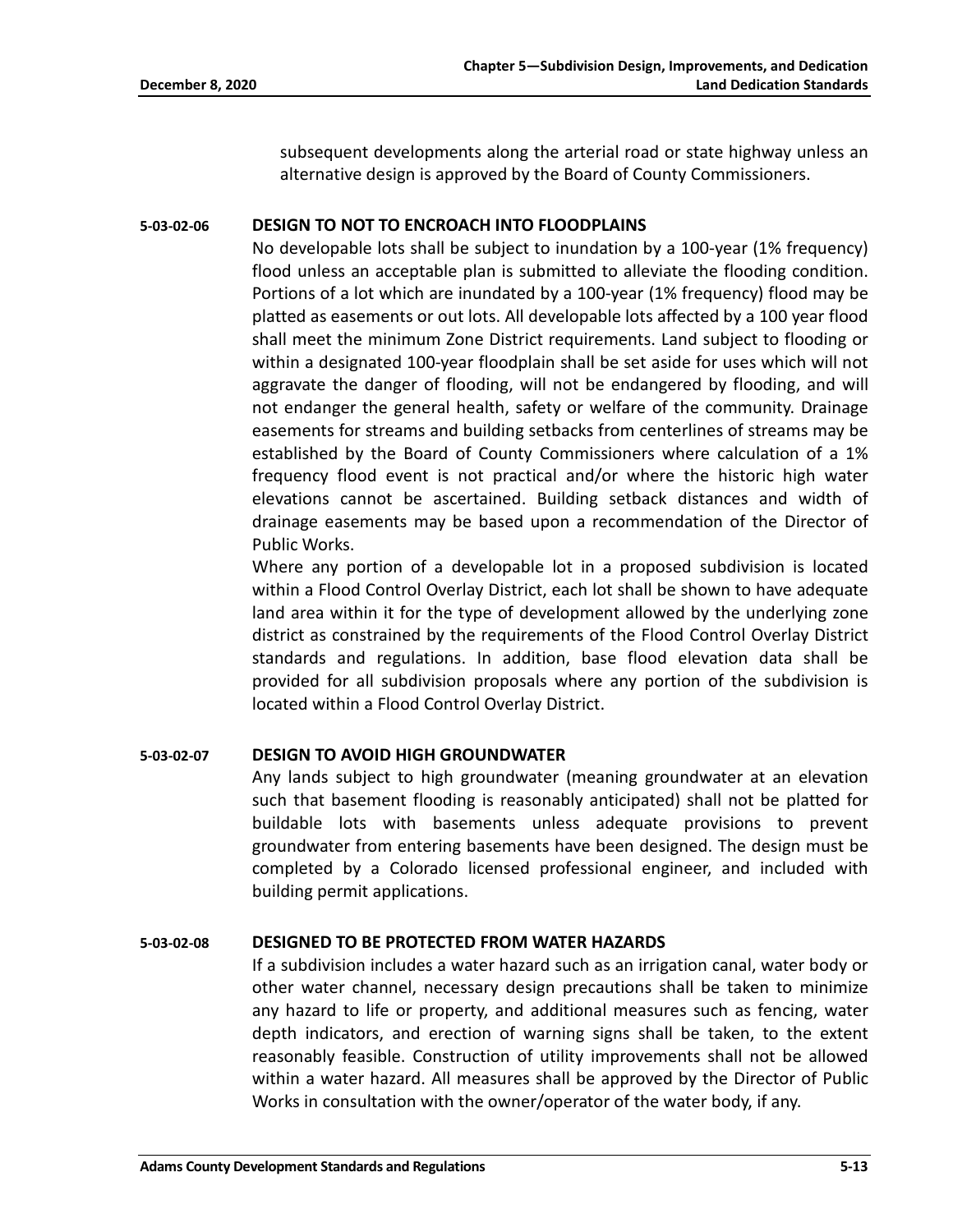# **5-03-03 LOT DESIGN STANDARDS**

#### **5-03-03-01 LOT CONFIGURATION TO BE APPROPRIATE FOR DEVELOPMENT TYPE**

The lot size, width, depth, shape, and orientation shall be appropriate for the location of the subdivision, for the type of development and use contemplated and for future resubdivision, where appropriate. A lot shall be judged to be configured appropriately if the lot is capable of being used for the intended use in consideration of the zoning and all design and performance criteria established by these standards and regulations.

#### **5-03-03-02 LOT DIMENSIONS TO CONFORM TO ZONING**

Lot dimensions shall conform to the requirements of the zone district in which the property is located.

# **5-03-03-03 LOTS APPROPRIATE FOR DEVELOPMENT**

All lots shall be capable of being lawfully developed in accordance with these standards and regulations except for lots to be maintained as open space or other Adams County approved purposes. No subdivision shall create lots physically unsuitable for improvement due to steepness, size, shape, location of watercourses, problems of sewage disposal, drainage, driveway grades, or other natural physical conditions.

#### **5-03-03-04 LOTS USING ON-SITE WASTEWATER TREATMENT SYSTEMS**

Where on-site wastewater treatment systems are being used or proposed, individual lot sizes and shapes must exhibit appropriate dimensions. All lots shall be approved by the Tri-County Health Department for on-site wastewater treatment systems prior to platting.

**\*Adopted by the BOCC on December 13, 2010**

# **5-03-03-05 LOTS TO HAVE SUFFICIENT DEPTH AND WIDTH** The depth and width of lots shall be adequate to provide for off-road service and parking facilities required by the type of use and development contemplated.

# **5-03-03-06 LOT DEPTH TO WIDTH RATIO**

No lot shall have an average depth greater than three times the average width unless the lot width is a minimum of four-hundred-twenty-five (425) feet.

#### **5-03-03-07 CORNER LOTS TO BE WIDER**

Corner lots intended for residential use shall have extra width to accommodate the required structure setbacks from both roads.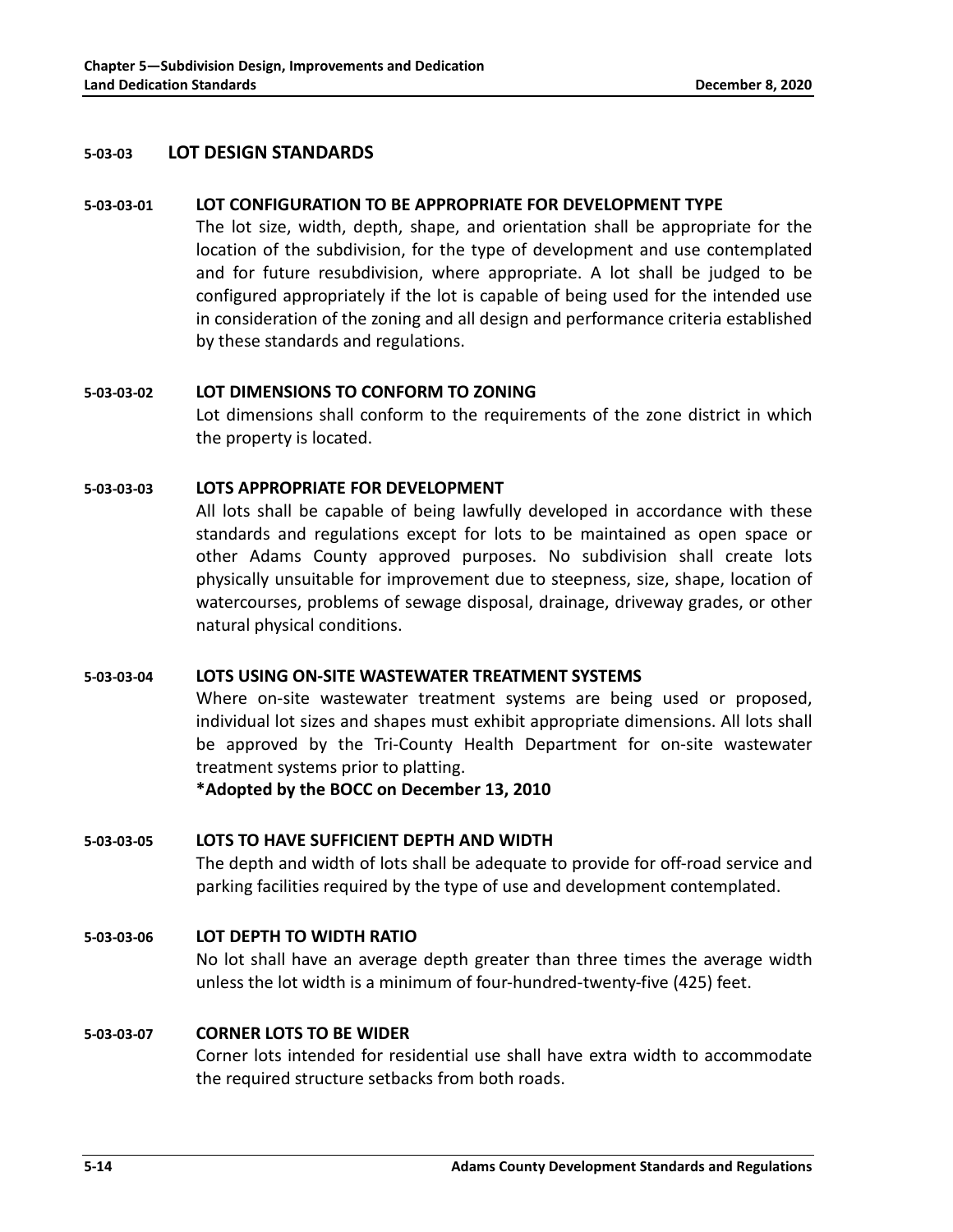#### **5-03-03-08 LOT CONFIGURATION**

#### **5-03-03-08-01** *DOUBLE FRONTING LOTS*

Lots with double frontage shall be avoided. Double frontage lots shall be permitted in rural areas where the lot size is five (5) acres or greater. Access for double fronting lots shall be taken from interior subdivision roads, not perimeter collectors or arterials.

# **5-03-03-08-02** *FLAG LOTS*

Flag lots shall be allowed in all zone districts but shall only be used where all other subdivision alternatives are impractical. If a reasonable development alternative exists, flag lots shall not be utilized even though their use might allow more lots to be created than other alternatives.

In addition, no flag lot shall be approved where the flag lot is being used as a means of avoiding the construction of public roads, emergency access or the extension of utilities.

The minimum width of the pole of any flag lot shall be thirty (30) feet or be consistent with the minimum width requirements of the particular zone district. The maximum depth of the pole shall be six hundred (600) feet. Lots shall be required to share access where inadequate frontage exists for multiple accesses to be provided (See access design standards for specific access control standards).

Front and side setbacks for flag lots shall be measured at the base of the pole and not at the street frontage.

#### **5-03-03-08-03** *WEDGE-SHAPED LOTS*

In the case of irregular or wedge-shaped lots, no lot shall be less than thirty (30) feet in width at the front property line or meet the required minimum lot width of the pertinent zone district. In all cases where a wedge-shaped lot fronts a highway, arterial, or collector, only one (1) access shall be approved for every two-hundred (200) feet of road frontage. Lots shall be required to share access where inadequate frontage exists for multiple accesses to be provided (See access design standards for specific access control standards).

# **5-03-03-08-04** *LOTS NOT DIVIDED BY ROADS OR LOTS*

No single lot shall be divided by a road, alley, or other lot.

# **5-03-03-08-05** *SIDE LOT LINES* Side lot lines shall be substantially at right angles or radial to road right of way lines or road centerlines.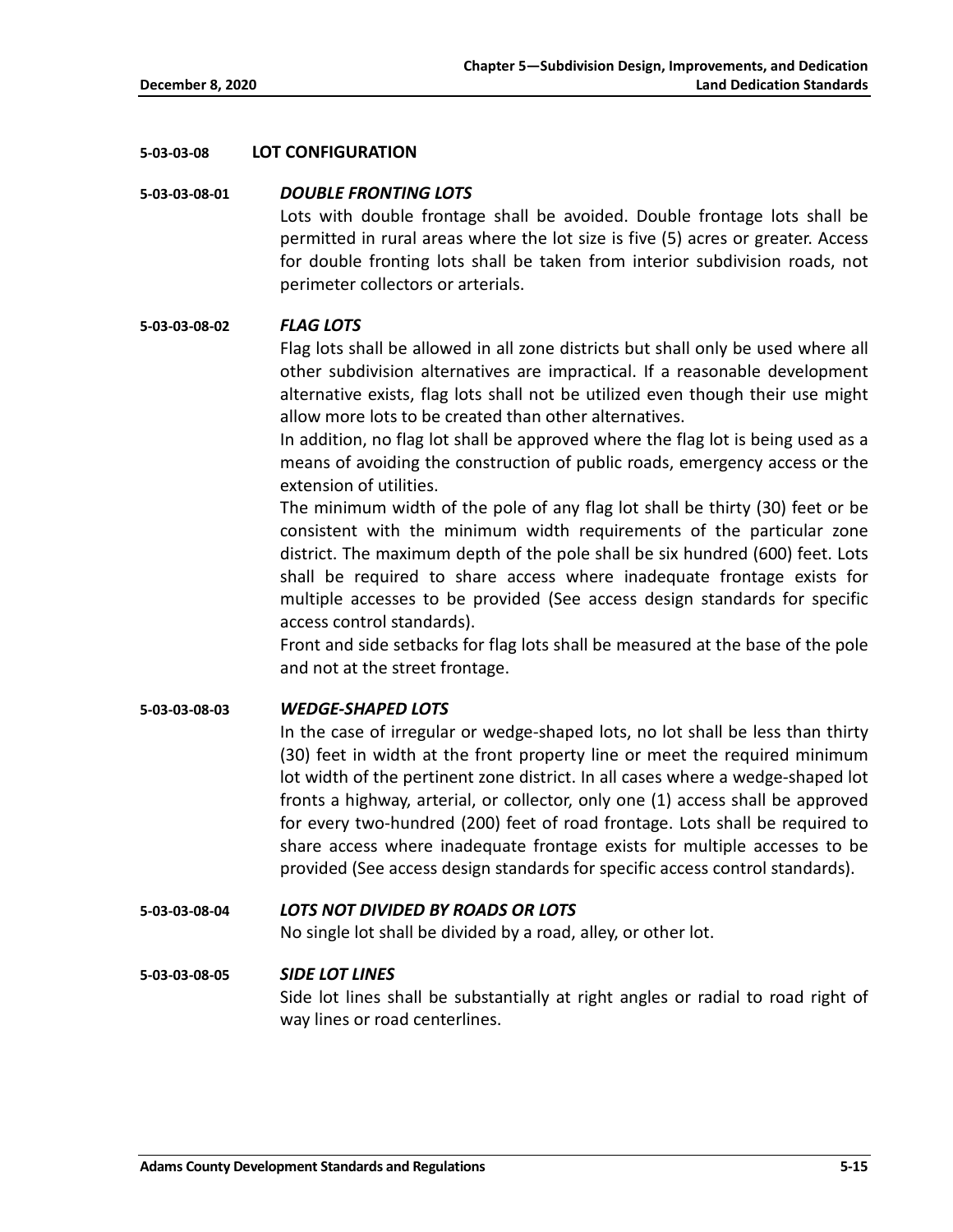#### **5-03-03-09 ACCESS TO LOTS BY PUBLIC**

All lots created by a subdivision of land shall front and have access on a dedicated, constructed and maintained public road improved to the specifications required by these standards and regulations (See Chapter 4).

#### **5-03-03-10 ACCESS TO LOTS BY PRIVATE ROADS**

If the Board of County Commissioners finds the most logical development of land requires lots be created which front and are accessed by a private road or other means of access, the Board of County Commissioners shall make written findings supporting the use of private roads in the form of a waiver from these standards and regulations. Private roads, if approved, shall be constructed and maintained by the property owners. Provisions shall be made to guarantee the roads are maintained for the life of the development through mechanisms approved by the Board of County Commissioners. A maintenance plan shall be submitted as part of the development process.

The need for private roads will be evaluated on a case-by-case basis by the Director of Community and Economic Development. The Director of Community and Economic Development will make a recommendation on the approval and construction of private roads to the Board of County Commissioners as part of the development process. The use of private roads will not be permitted at intersections with public roads if the geometric design of the private road can create a road safety hazard. In addition, intersections of public and private roads shall conform to the Chapter 8 Access Design and Traffic Requirements.

Private roads shall be designed to allow for access of emergency vehicles. This includes, but is not limited to, geometric design of the road to allow for adequate clearance of emergency vehicles, and the use of road construction materials that are able to support these vehicles. Proposed designs for private roads shall be submitted to the appropriate fire district for approval prior to completion of review by Community and Economic Development Department.

#### **5-03-04 DRAINAGE DESIGN STANDARDS**

#### **5-03-04-01 MAINTAIN NATURAL DRAINAGE CHANNELS**

Existing drainageways and wetlands should be maintained in their natural state. Significant drainageways shall be incorporated in site development as aesthetic amenities, open space/trail corridors, and wildlife areas. In most cases, drainageways should be left in as natural a state as possible without channelization or engineered structures unless required to prevent erosion or because of special circumstances, or as requested by other agencies. The County may require enhancement of these areas if the areas are damaged.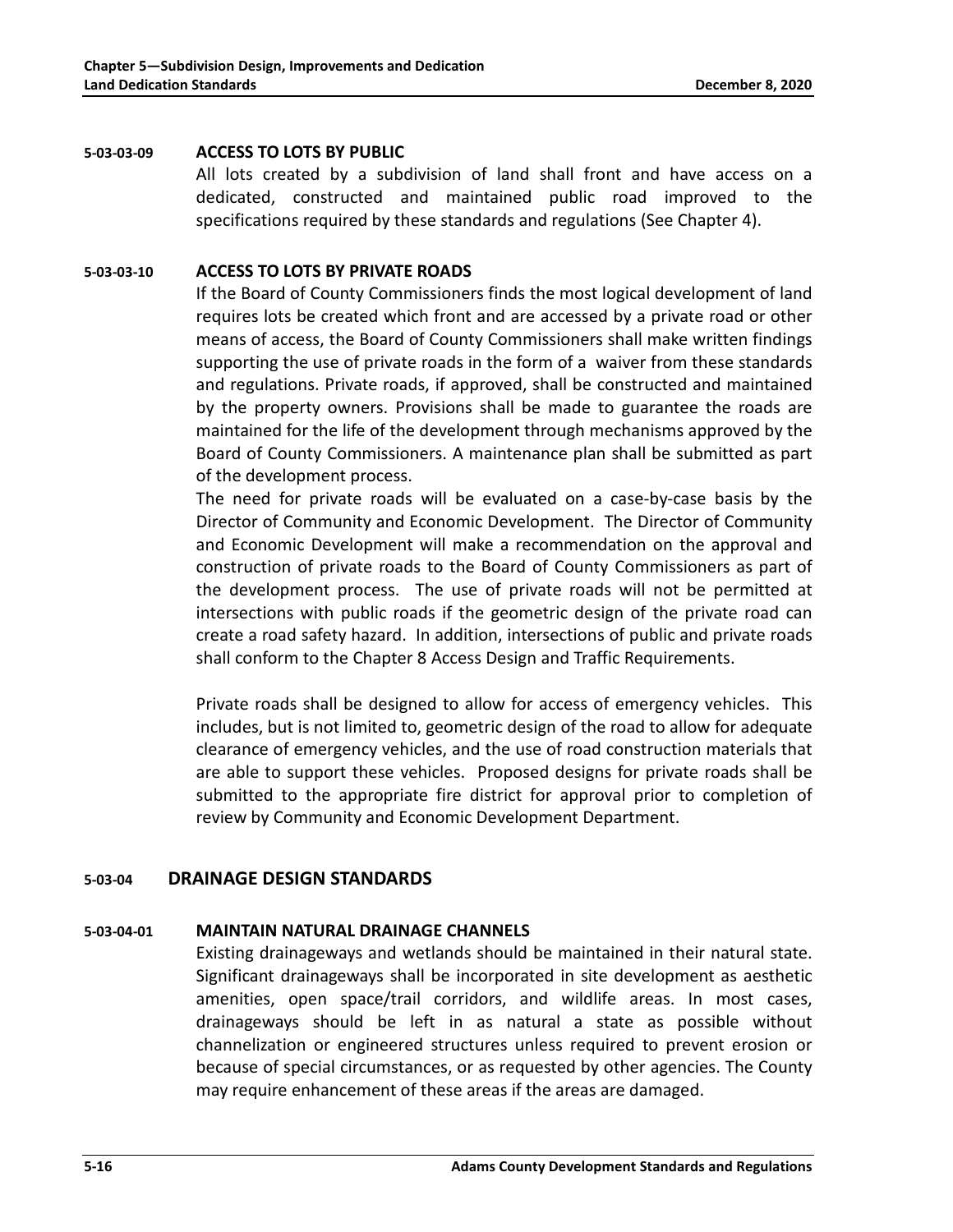New drainage channels shall be planted with local plant species that are adapted to the localized environment in which they will be used.

#### **5-03-04-02 RECHARGE PREFERRED**

Whenever feasible, drainage systems should be designed and constructed to recharge onsite groundwater by using swales and surface systems, rather than sewers.

#### **5-03-04-03 DRAINAGE TO CONSIDER REGIONAL DRAINAGE NEEDS**

Drainage systems should be approached in a regional context which encourages nonstructural systems, whenever possible. A nonstructural strategy accentuates natural onsite drainage, percolation, open channeling, and groundwater recharge. Natural overland flows, open channels, swales, and large ponds are viewed as important drainage control elements, which may also mitigate pollution, soil erosion, and provide open space and trails used for recreation. Storm sewers and flood control structures should be used only where the natural drainage system is inadequate to handle urban runoff. Some nonstructural control techniques which should be considered include:

- 1. Limiting land disturbance and grading;
- 2. Maintaining vegetated buffers and natural vegetation;
- 3. Minimizing impervious surfaces;
- 4. Use of terraces, contoured landscapes, runoff spreaders, grass or rocklined waterways;
- 5. Use of recharge basins, seepage pits, dry wells, seepage beds, porous pavement or Dutch drains.

#### **5-03-04-04 DRAINAGE SYSTEM TO PROTECT WATER SUPPLY AND QUALITY**

The drainage system shall prevent property damage from storm-related runoff, while at the same time protecting water supply and quality.

#### **5-03-04-05 DRAINAGE SYSTEM TO BE MAINTAINED**

All drainage improvements shall be owned and maintained by the owner or an association of owners within the subdivision unless the ownership and maintenance obligation is specifically accepted by a public agency which agrees to maintain the drainage improvements and any buildings, structures or other improvements which have been placed on it.

A drainage facility maintenance plan shall be submitted and approved as part of the subdivision process. The maintenance plan shall meet the Adams County Engineering Design and Construction Standards and Specifications. The maintenance plan shall provide an enforcement mechanism for failure to maintain the drainage system to the standards identified within the maintenance plan. The enforcement mechanism shall include penalties and reimbursement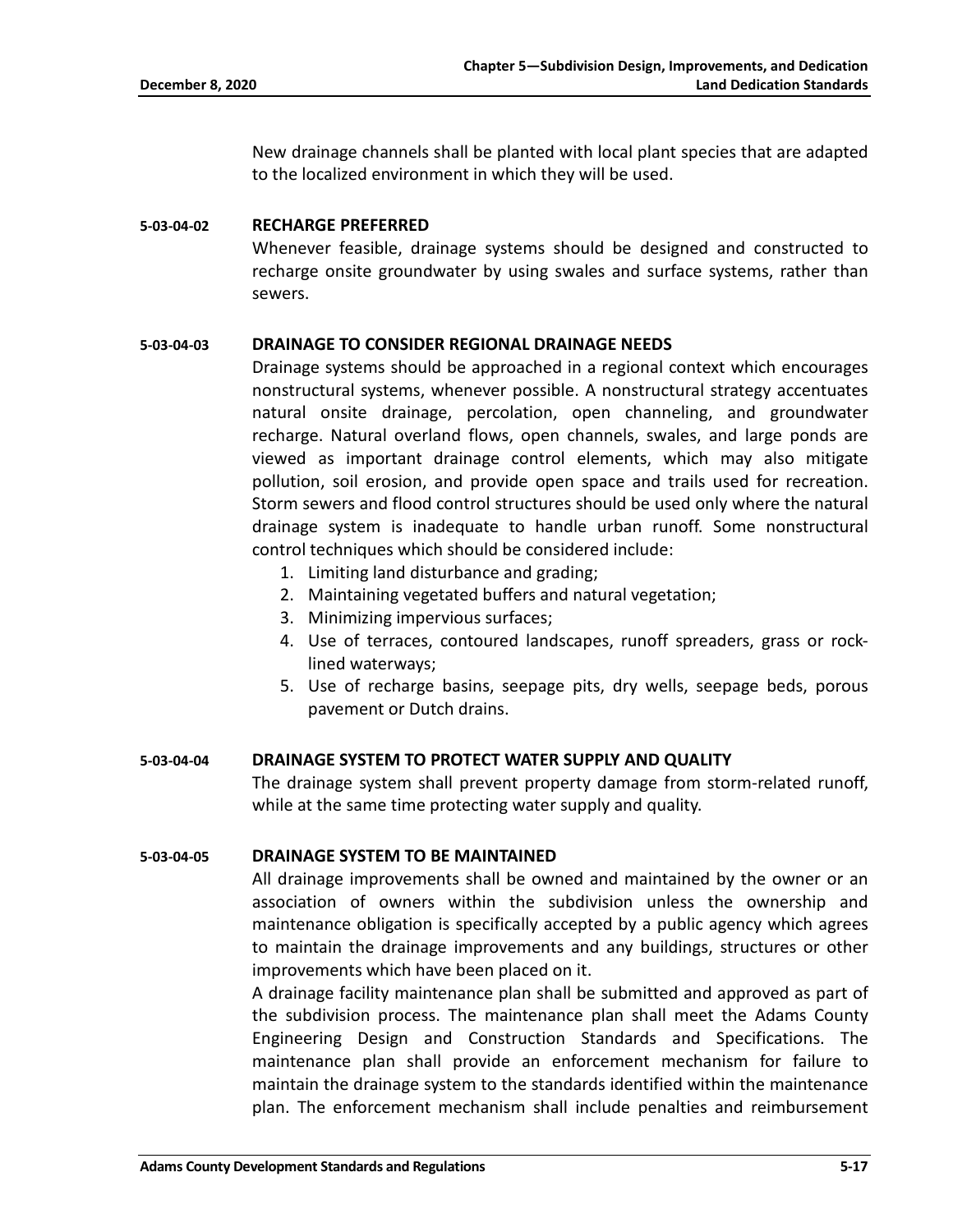mechanisms to cover the costs of enforcement or maintenance for failure to maintain the system. The enforcement mechanism shall be approved by the County Attorney prior to platting. The maintenance plan shall take the general form outlined in Chapter 4.

#### **5-03-04-06 DRAINAGE SYSTEM TO BE DESIGNED AND BUILT TO COUNTY STANDARDS**

All storm drainage and erosion control plans shall meet the Adams County Engineering Design and Construction Standards and Specifications. Storm drainage and erosion control systems shall be approved by the Director of Public Works prior to platting. All storm drainage shall conform to adopted basin master plans.

#### **5-03-04-07 ACCESSIBILITY TO DRAINAGE SYSTEMS**

All drainage systems shall provide for reasonable accessibility to allow for maintenance of drainage facilities. Access shall be approved by the Director of Public Works prior to platting.

# **5-03-04-08 UTILIZATION OF IRRIGATION DITCHES FOR STORMWATER**

Utilization of irrigation ditches for stormwater discharge is discouraged. Any subdivider who proposes to utilize existing irrigation ditches as a means of collecting and conveying stormwater runoff shall submit a written agreement from the irrigation company to utilize their irrigation ditches as a collection and conveyance system. The agreement shall guarantee a perpetual right to discharge the specified volume to the irrigation company's irrigation water collection and conveyance system.

When developing a drainage plan which utilizes irrigation ditches to collect and convey stormwater, the entire irrigation system shall be analyzed to determine the impacts of the proposed stormwater discharges. No discharge to irrigation ditches shall be permitted to increase the potential flooding to any area downstream of the site.

The drainage agreement shall be approved by the County Attorney prior to platting. The drainage plan shall be approved by the Director of Public Works prior to platting.

# **5-03-05 LANDSCAPING STANDARDS**

#### **5-03-05-01 DESIGN TO PROVIDE TREES AND VEGETATION**

Plantings shall be required for buffering, screening, or soil erosion protection and are subject to approval of the Board of County Commissioners. All landscaping shall at a minimum meet the landscaping and buffering performance standards contained in these standards and regulations.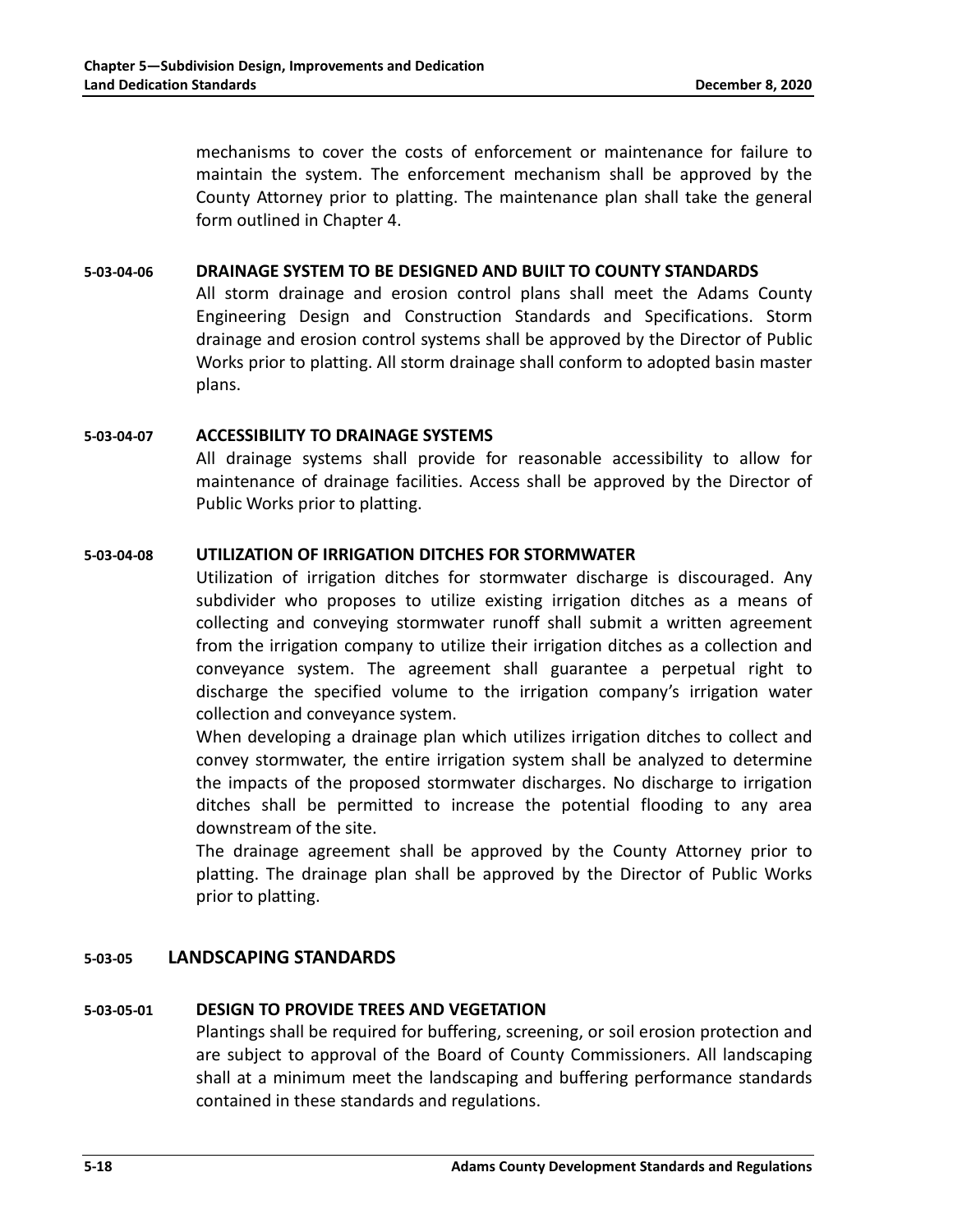#### **5-03-05-02 RIGHT-OF-WAY LANDSCAPING**

Right-of-way landscaping shall be required along all arterial and collector roads within or abutting a subdivision. In addition, landscaping shall be required along local streets. A minimum of one (1) shade tree and two (2) shrubs per onethousand (1000) square feet of right-of-way landscape area shall be provided. Automatic sprinklers shall also be provided for landscaped areas within the rightof-way of all new subdivisions.

The right-of-ways landscaping shall also include a minimum of fifty (50) percent living groundcover in accordance with the landscaping standards contained in the performance standards section of these standards and regulations.

#### **5-03-05-03 DETENTION POND LANDSCAPING**

Any areas within a detention pond above that required to accommodate a 50 year, 2-hour storm shall be landscaped in accordance with the landscaping standards contained in the performance standards section of these standards and regulations.

#### **5-03-05-04 LANDSCAPING MAINTENANCE**

The property owner's association is responsible for maintenance of the right-ofway landscaping along arterial and collector roads and all detention pond landscaping. The adjacent property owner is generally responsible for maintenance of the right-of-way area adjacent to their property on a local road. A landscape maintenance plan shall be submitted to and approved by the Director of Community and Economic Development as part of the subdivision process. The maintenance plan shall provide an enforcement mechanism for failure to maintain the landscaping to the standards identified within the maintenance plan. The enforcement mechanism shall include penalties and reimbursement mechanisms to cover the costs of enforcement or maintenance for failure to maintain the right-of-way landscaping. The enforcement mechanism shall be approved by the County Attorney prior to platting. The maintenance plan shall take the general form outlined in Chapter 4.

#### **5-03-05-05 NOXIOUS WEEDS**

All subdivisions shall have a noxious weed management plan in place for all lots until they are developed. Once lots are developed, private covenants, conditions, and restrictions should be in place to address individual property owner responsibilities to obey local County and State noxious weed laws. The private covenants, conditions, and restrictions may be enforced by the local homeowner's association.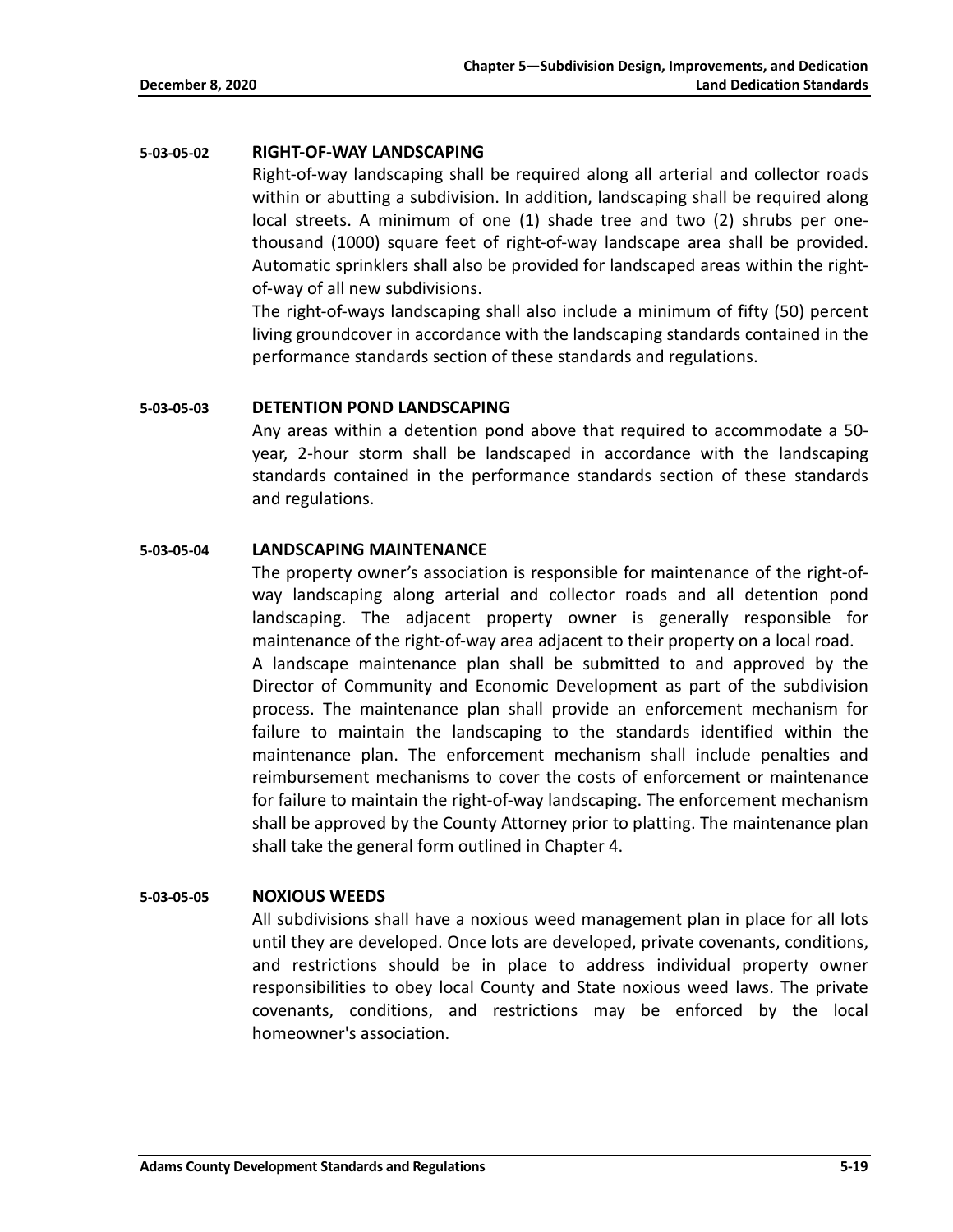#### **5-03-06 ROAD DESIGN STANDARDS**

#### **5-03-06-01 ROAD SYSTEM**

# **5-03-06-01-01** *CONFORMANCE WITH TRANSPORTATION PLAN* The arrangement of roads shall conform to the Adams County Transportation Plan.

#### **5-03-06-01-02** *CONFORMANCE WITH ENGINEERING STANDARDS*

Roadway design including geometric design, lane widths, cul-de-sacs and turnarounds, intersections, sidewalks, and driveways must adhere to the standards and specification contained in the Adams County Engineering Design and Construction Standards and Specifications contained in these standards and regulations. All roadway designs shall be approved by the Director of Community and Economic Development prior to platting.

#### **5-03-06-01-03** *ROAD HIERARCHY*

Roads shall be classified in a road hierarchy system with design tailored to function. The road hierarchy system shall be defined by road function and average daily traffic (ADT) defined in the Adams County Engineering Design and Construction Standards and Specifications contained in these standards and regulations.

#### **5-03-06-01-04** *CIRCULATION SYSTEM DESIGN*

The circulation system shall be designed in relation to existing or planned roads to permit safe, efficient, and orderly movement of traffic; to minimize grading requirements; to minimize erosion and provide for efficient and maintainable drainage and utility systems; and to respect the natural features and topography.

In residential subdivisions, the road system shall be designed to serve the needs of the neighborhood and to discourage high speeds and through traffic on local residential roads, while still providing for the necessary movement of neighborhood automobiles, ample parking, and access by emergency vehicles. Collector roads shall be designed to afford easy access to arterial and other collector roads.

#### **5-03-06-01-05** *ROAD CONNECTIONS*

Roads shall be designed and right-of-ways shall be platted to permit extension and connection between developments without requiring automobiles, bikes and pedestrians to use highways or arterials, whenever possible. All necessary right-of-ways shall be provided at the time of platting.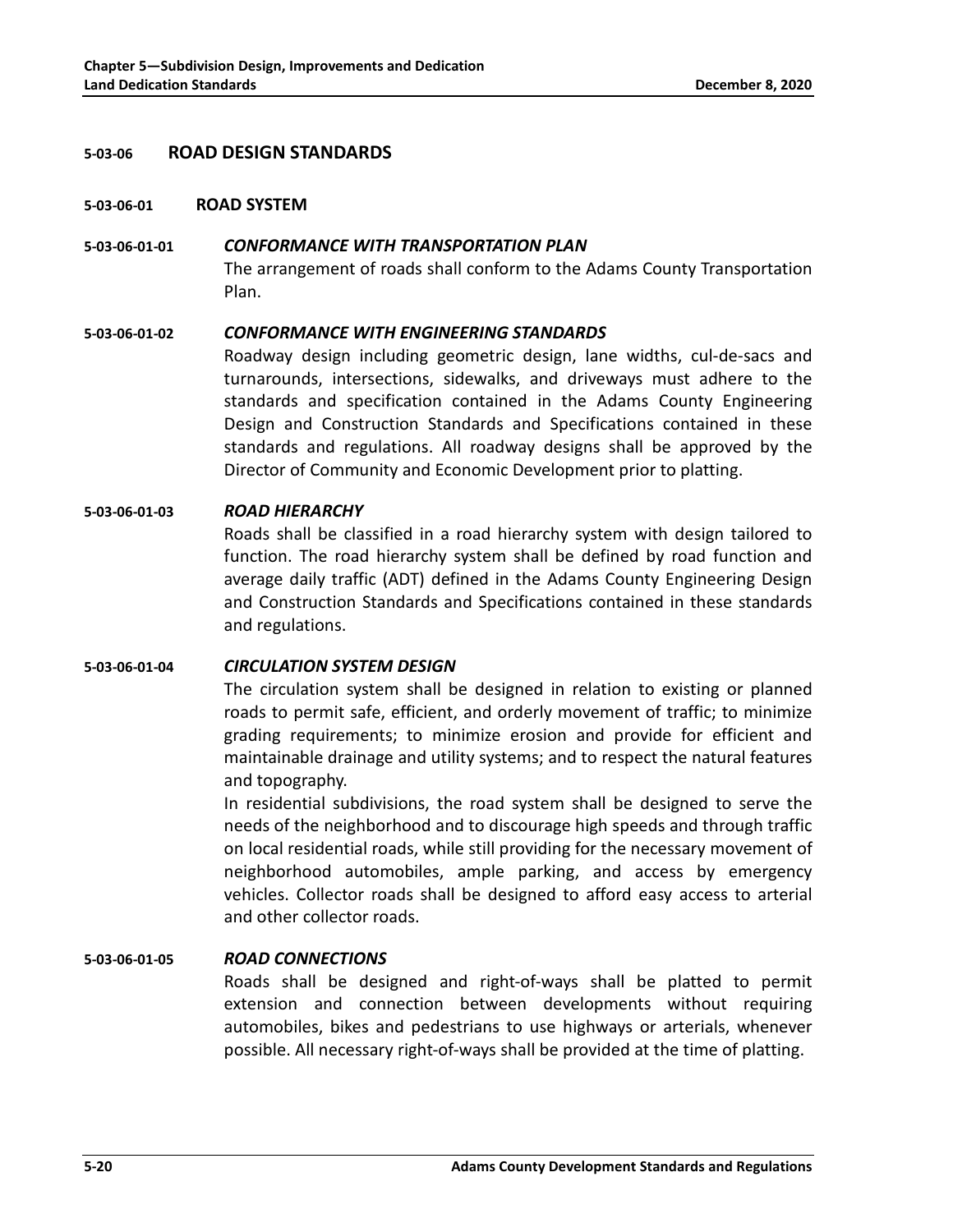#### **5-03-06-01-06** *RIGHT-OF-WAY DEDICATIONS*

Right-of-ways are designed to accommodate roads, sidewalks, and bike trails in accordance with the Adams County Engineering Design and Construction Standards and Specifications.

All new roads within a subdivision and new roads along the perimeter of a subdivision shall meet the minimum design standards established by these standards and regulations including the dedication of the appropriate public road right-of-way. All existing public roads within the subdivision and existing public roads adjacent to the perimeter of the subdivision shall be brought into conformance with the minimum design standards established by these standards and regulations including dedication of additional right-of-way. Where additional right-of-way is necessary to bring an existing road into conformance with these standards and regulations, the subdivider shall acquire the necessary right-of-way prior to approval of the subdivision. As an alternative to the acquisition of right-of-way by the subdivider, the subdivider may request the County's participation in the right-of-way acquisition either through the County's purchase or condemnation of the right-of-way. It shall be at the County's discretion to participate in the acquisition or condemnation of right-of-way, including the manner and timing of such acquisition. The developer will be required to reimburse the County for all costs associated with the right-of-way acquisition. Such costs include, but are not limited to, property purchase, project administration, appraisals, consultant fees, and legal expenses.

#### **5-03-06-01-07** *ALIGNMENT OF ROADS*

To the greatest extent possible, alignments of collectors and local roads in sloping areas shall conform to the natural contours of the land.

#### **5-03-06-02 ROAD ACCESS**

**5-03-06-02-01** *SUBDIVISION ABUTTING MAJOR ROADWAY OR RAILROAD RIGHT-OF WAY* When a subdivision abuts a major roadway or railroad right-of-way, service roads parallel to and on each side of such right-of-way at a distance suitable for an appropriate use of the intervening land shall be provided.

#### **5-03-06-03 DEAD-ENDS**

#### **5-03-06-03-01** *CULS-DE-SAC*

Roads that dead-end shall terminate in a cul-de-sac or approved turn-around meeting the Adams County Engineering Design and Construction Standards and Specifications.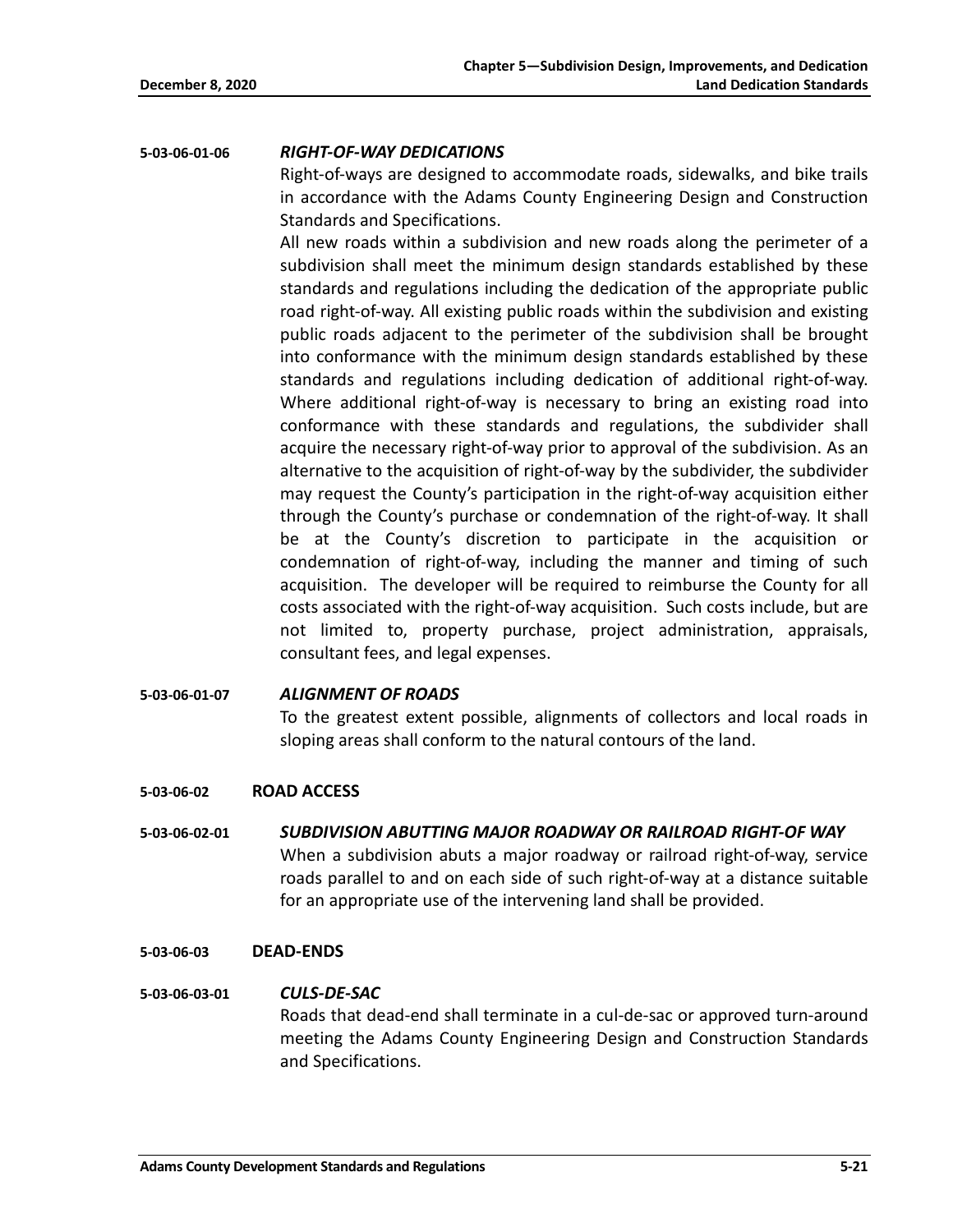#### **5-03-06-03-02** *STUB ROADS*

In order to ensure dead-end roads are not created, stub roads may be permitted when construction is phased over time only if the road, in its entirety, has been approved in the preliminary plan (plat). Roads which are planned to continue at some future date shall provide a temporary cul-de-sac or turn-around meeting the Adams County Engineering Design and Construction Standards and Specifications.

#### **5-03-06-04 INTERSECTIONS**

No more than two (2) roads shall intersect at one point. Intersections of local roads with arterial roads shall only be permitted where no other alternative exists. Offset intersections shall be avoided. All intersection separations shall meet the Adams County Engineering Design and Construction Standards and Specifications.

#### **5-03-06-05 INTERIM CROSS SECTIONS**

An interim cross section contains a lower level of street improvements compared to the final cross section (also known as ultimate cross section) classified in the Adams County Transportation Plan. The County may permit the construction of interim cross sections on a case-by-case basis.

#### **5-03-06-06 TRAFFIC CALMING**

New subdivisions may be designed to mitigate potential problems associated with cut-through traffic and speeding through the use of neckdowns, traffic circles, or other "traffic-calming" techniques approved by the Director of Community and Economic Development and the local Fire District.

#### **5-03-06-07 ALLEYS**

Alleys may be required along the rear of certain lots in order to provide secondary access. Dead-end alleys shall be avoided where possible; but if unavoidable, dead-end alleys shall be provided with adequate turn-around facilities approved by the Director of Community and Economic Development and the local Fire District. Alleys shall be maintained as determined by Adams County during the development process.

# **5-03-07 PEDESTRIAN SYSTEM AND ACCESS DESIGN**

#### **5-03-06-08 SIDEWALKS AND TRAILS**

Sidewalks and trails shall be designed in relationship to existing or planned sidewalks and trails to permit safe and convenient pedestrian travel throughout the neighborhood and between other neighborhoods, land uses, schools, and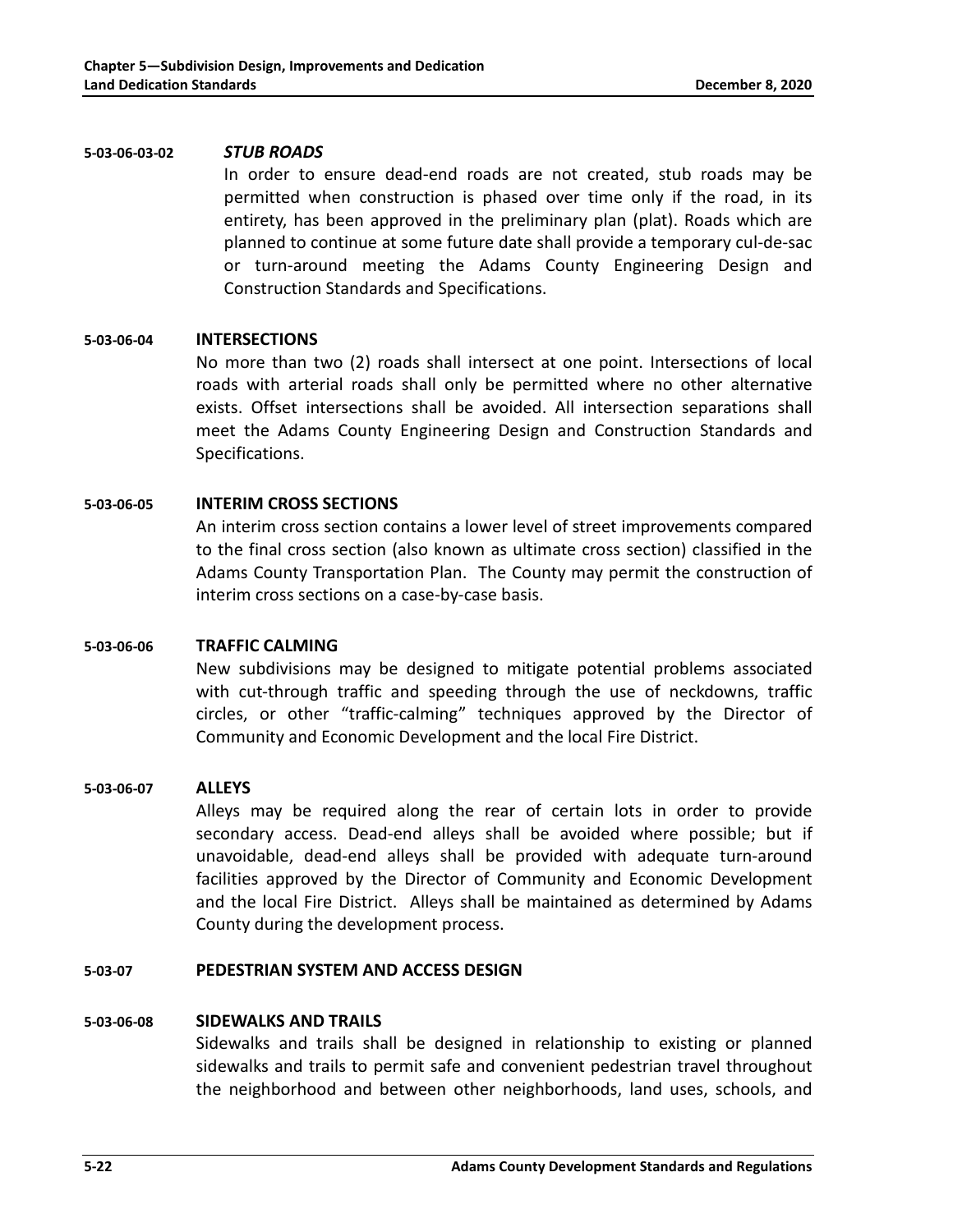parks. Sidewalks shall be placed parallel to the road, with exceptions permitted to preserve natural features; to provide visual interest; to facilitate transit access; and to provide connections to residential units and trails. Pathways and trails should be routed efficiently towards transit facilities.

#### **5-03-06-09 PEDESTRIAN ACCESS**

The design of the roadway system and pedestrian system shall be integrated, in order to offer pedestrians convenient and safe access to parks, school, open space, shopping areas, and across roadway intersections.

#### **5-03-06-10 BUS BENCHES**

Bus benches, shelters, and turnouts shall be required for all existing and proposed bus stops adjacent to and within the site boundaries of a subdivision. Bus facilities and turnouts shall meet the requirements of the transit agency providing service and the Adams County Engineering Design and Construction Standards and Specifications. All bus related facilities in new subdivisions shall be approved by the Director of Community and Economic Development. The County may participate in the construction of bus facilities and turnouts at the discretion of the Board of County Commissioners.

#### **5-03-07 PARKS AND OPEN SPACE**

# **5-03-07-01 PUBLIC OPEN SPACE**

Public parkland dedication shall be made in accordance with the parkland dedication standards. Acceptance of lands shall be subject to review and approval by the County or any other agency to which land is to be dedicated. If the County or other agency determines the land would not serve the public interest, the County shall require a payment in lieu of dedication. The County may not preclude utility construction within open space areas.

#### **5-03-07-02 PRIVATE OPEN SPACE**

In addition to the minimum public dedication for parks, open space, and recreational facilities, additional private park and open space dedication is encouraged. Private open space shall be formally landscaped unless abutting a natural greenbelt area. Maintenance of private open space area is the responsibility of the property owners or home owners association.

An open space maintenance plan shall be submitted and approved as part of the subdivision process. The maintenance plan shall provide an enforcement mechanism for failure to maintain the open space to the standards identified within the maintenance plan. The enforcement mechanism shall include penalties and reimbursement mechanisms to cover the costs of enforcement or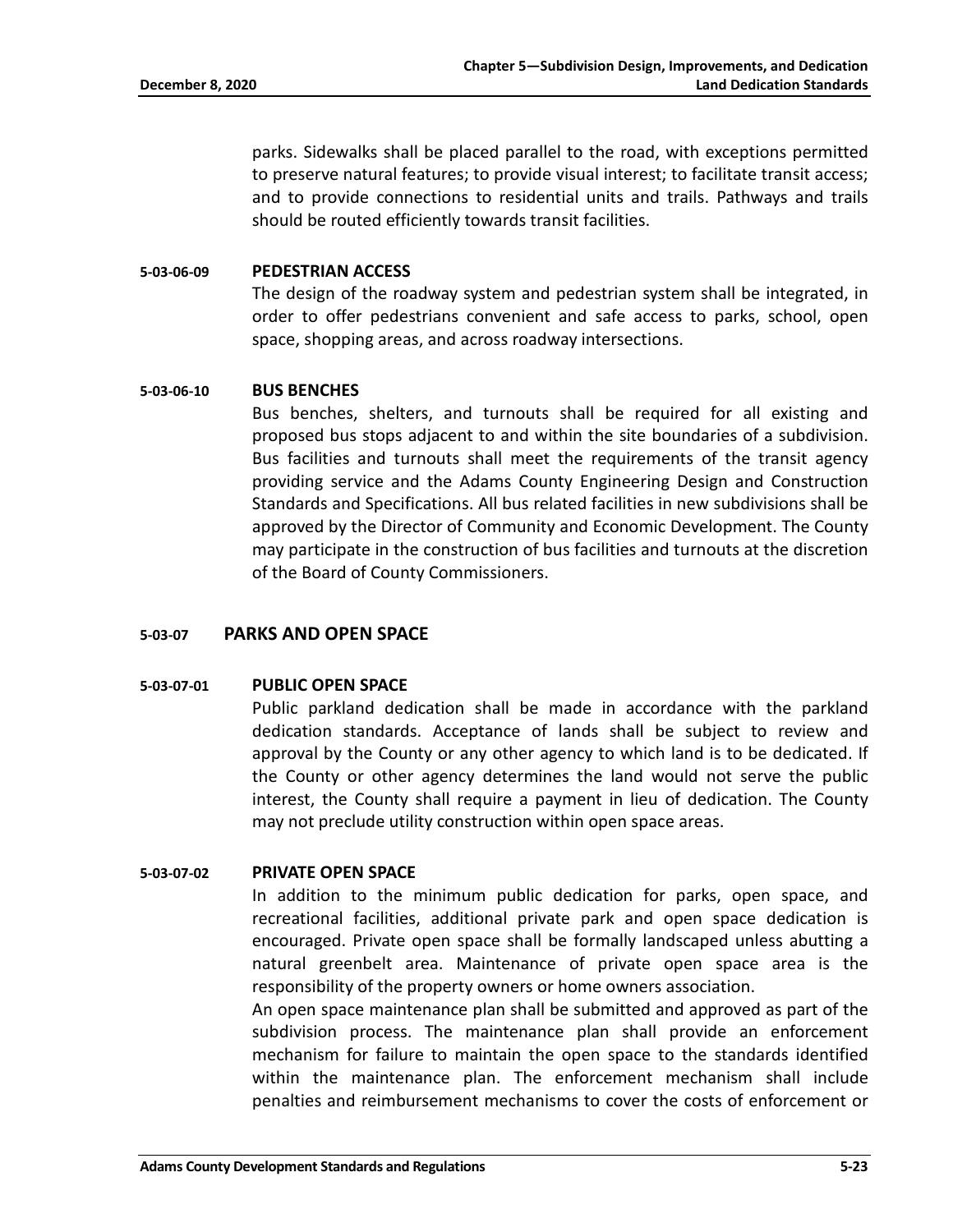maintenance for failure to maintain the open space. The enforcement mechanism shall be approved by the County Attorney prior to platting. The maintenance plan shall be approved by the Director of Community and Economic Development prior to platting. The County may not preclude utility construction within open space areas.

#### **5-03-07-03 FENCING**

All lot fencing within a subdivision shall be uniform in design for each type of fencing provided. Landscaping and berms are the preferred method of providing a buffer, but well-designed perimeter fencing may be approved in certain circumstances. Any perimeter fencing shall be approved by the Director of Community and Economic Development.

When used, perimeter fencing shall be constructed to include masonry, painted concrete or stucco columns (2 feet minimum width) spaced a maximum of sixtyfive (65) feet apart. In some cases, such as adjacent parks or in special rural circumstances, the fence may be modified to include low profile split rail fencing. All horizontal supporting structures of wood shall be constructed toward the interior of the subdivision to reduce visibility of the support structures from roads and other public areas. Any required fencing shall be included with the subdivision improvements agreement for the subdivision.

#### **5-03-08 LOCATION OF PUBLIC IMPROVEMENTS/ INFRASTRUCTURE**

All public improvements and/or infrastructure shall be located on nonresidential tract(s) that are to be owned and maintained by an association of owners. Tract(s) shall have common ownership by the association of owners, as to not place the responsibility on any single property owner within the subdivision. Prior to recording the final plat of any subdivision utilizing tracts for public improvements or infrastructure, an association of owners shall be created and in place. Public improvements and infrastructure can include, but are not limited to, drainage infrastructure, required landscaping, trails, and private roads. In the event that proper maintenance is not being performed, the County has the authority to enter the property to perform required maintenance. All costs

incurred by the County will then be assessed to the association of owners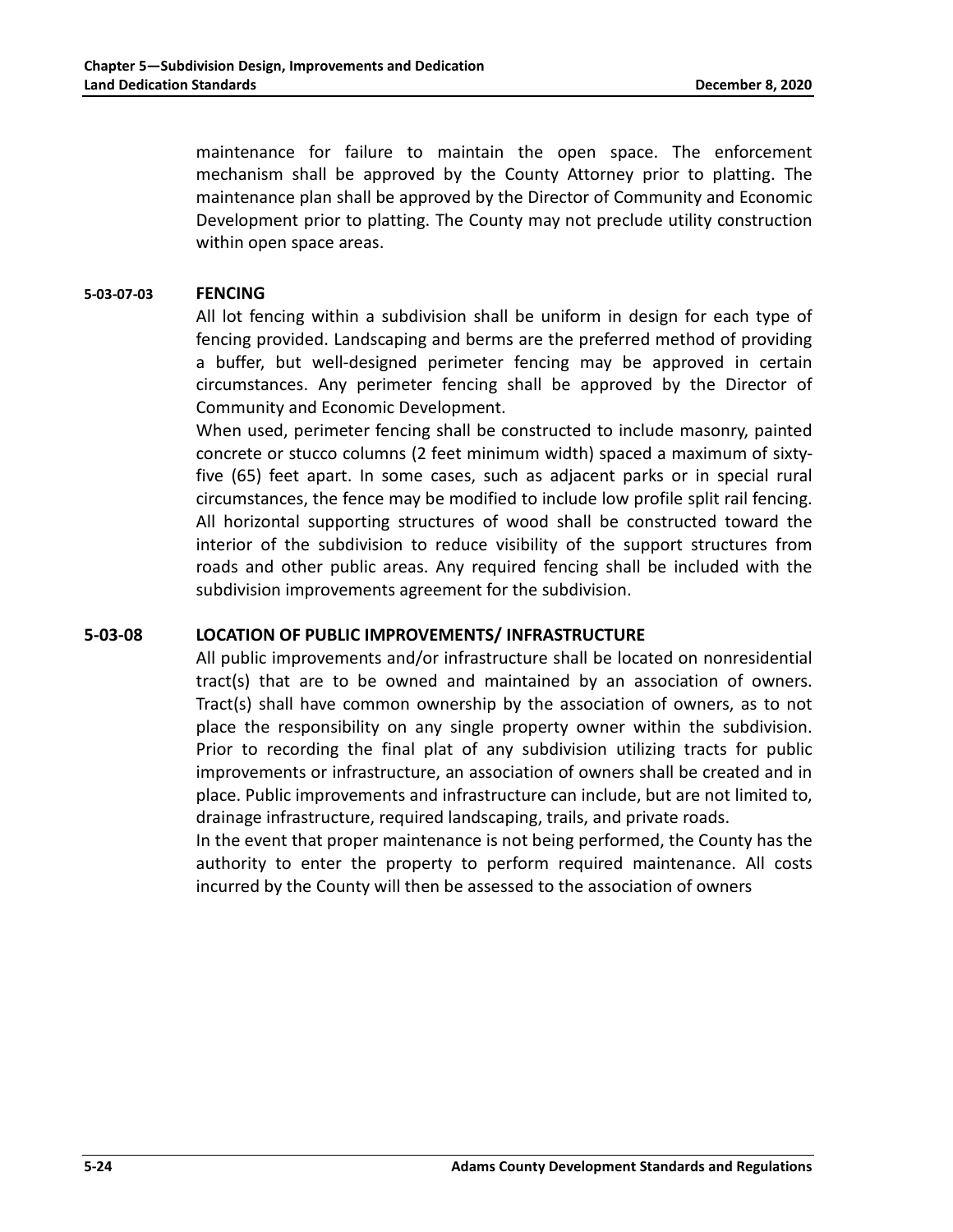# **5-04 SUBDIVISION IMPROVEMENTS REQUIRED**

The following sections outline the subdivision improvements required for any subdivision approved in the County. The identified improvements shall be guaranteed by a subdivision improvements agreement, and shall be constructed at the expense of the subdivider prior to the issuance of any building permits for residential, commercial or industrial structures unless otherwise provided for in the subdivision improvements agreement.

# **5-04-01 ROADS, BRIDGES, ALLEYS, AND OTHER PUBLIC IMPROVEMENTS**

# **5-04-01-01 ROADS**

All road improvements, such as road pavement, grading, on and off-road parking, shoulders, curbs and curb cuts, turnarounds, and sidewalks, shall be made in conformance with the specifications and standards set forth in the Adams County Engineering Design and Construction Standards and Specifications contained in these standards and regulations, and with other specifications and standards approved by the Board of County Commissioners.

All roads shall be constructed prior to the issuance of a building permit for any residential, commercial or industrial structures. A subdivision improvements agreement and appropriate collateral shall be required for all road improvements.

#### **5-04-01-02 PAVING, CURB & GUTTER, AND SIDEWALK REQUIREMENTS**

#### **5-04-01-02-01** *GENERAL IMPROVEMENTS*

All new developments, including one lot sites on one side of an existing or proposed road, shall improve and construct the perimeter roads to meet current Adams County Engineering Design Standards and Specifications.

All new interior and perimeter roads shall be surfaced with asphalt or concrete. In residential or agricultural zoned subdivisions where average lot sizes are one acre or less, all new interior and perimeter roads shall be surfaced with asphalt or concrete and shall be installed with curb/gutter and sidewalk.

Road intersections classified as collector or higher in urbanized areas shall be surfaced with concrete pavement extending a minimum of 70 feet each direction from the centerline of the intersection. Intersections of local road with roads classified as collector or higher may be paved with hot mix asphalt.

All local residential (excluding rural) and commercial/industrial cul-de-sacs shall be surfaced with asphalt**\*** or concrete pavement in the bubble area.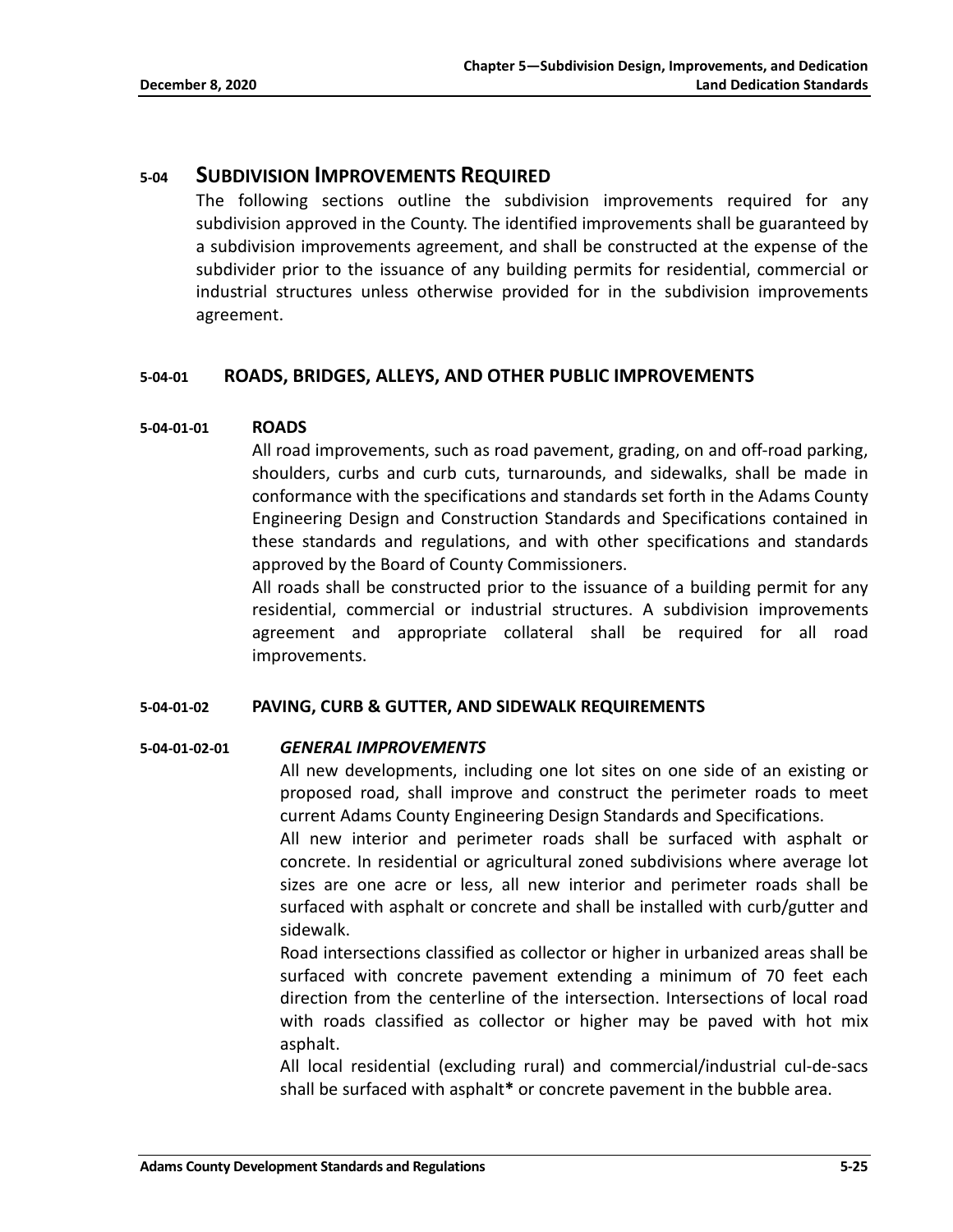**\*Adopted by the BoCC on June 27, 2011.**

**5-04-01-02-02** *COMMERCIAL AND INDUSTRIAL IMPROVEMENTS* All commercial and industrial zoned lots must have curb/gutter and paving regardless of the size of the lots.

# **5-04-01-02-03** *CURB/GUTTER AND SIDEWALKS TO BE INSTALLED*

All curb/gutter and sidewalks shall be constructed prior to the issuance of a building permit for any residential, commercial or industrial structures. A subdivision improvements agreement and appropriate collateral shall be required for all curb/gutter and sidewalk improvements.

#### **5-04-01-02-04** *WAIVER OF RESPONSIBILITY FOR IMPROVEMENTS*

Curb/gutter/sidewalk improvements may be waived by resolution of the Board of County Commissioners.

#### **5-04-01-03 BRIDGES**

Where existing bridges on public rights-of-way and adjacent to new developments do not meet the Adams County Engineering Design and Construction Standards and Specifications, the subdivider shall be responsible to widen, lengthen, replace or improve the bridge to meet the Adams County Engineering Design and Construction Standards and Specifications.

Where new structures are required as part of the subdivision public improvements, they shall be constructed prior to the issuance of a building permit for any residential, commercial or industrial structures. A subdivision improvements agreement and appropriate collateral shall be required for all bridge improvements.

#### **5-04-01-04 ALLEYS**

Alleys shall meet the requirements of the Adams County Engineering Design and Construction Standards and Specifications.

All alleys shall be constructed prior to the issuance of a building permit for any residential, commercial or industrial structures. A subdivision improvements agreement and appropriate collateral shall be required for all alley improvements.

# **5-04-01-05 TRAFFIC CONTROL DEVICES, LIGHTING, AND SIGNS**

#### **5-04-01-05-01** *STANDARDS*

Traffic control devices, road name signs, traffic signs, lighting, signals, striping, and pedestrian crosswalks are to be provided in conformance with criteria contained in Adams County Engineering Design and Construction Standards and Specifications and approved by the Director of Public Works.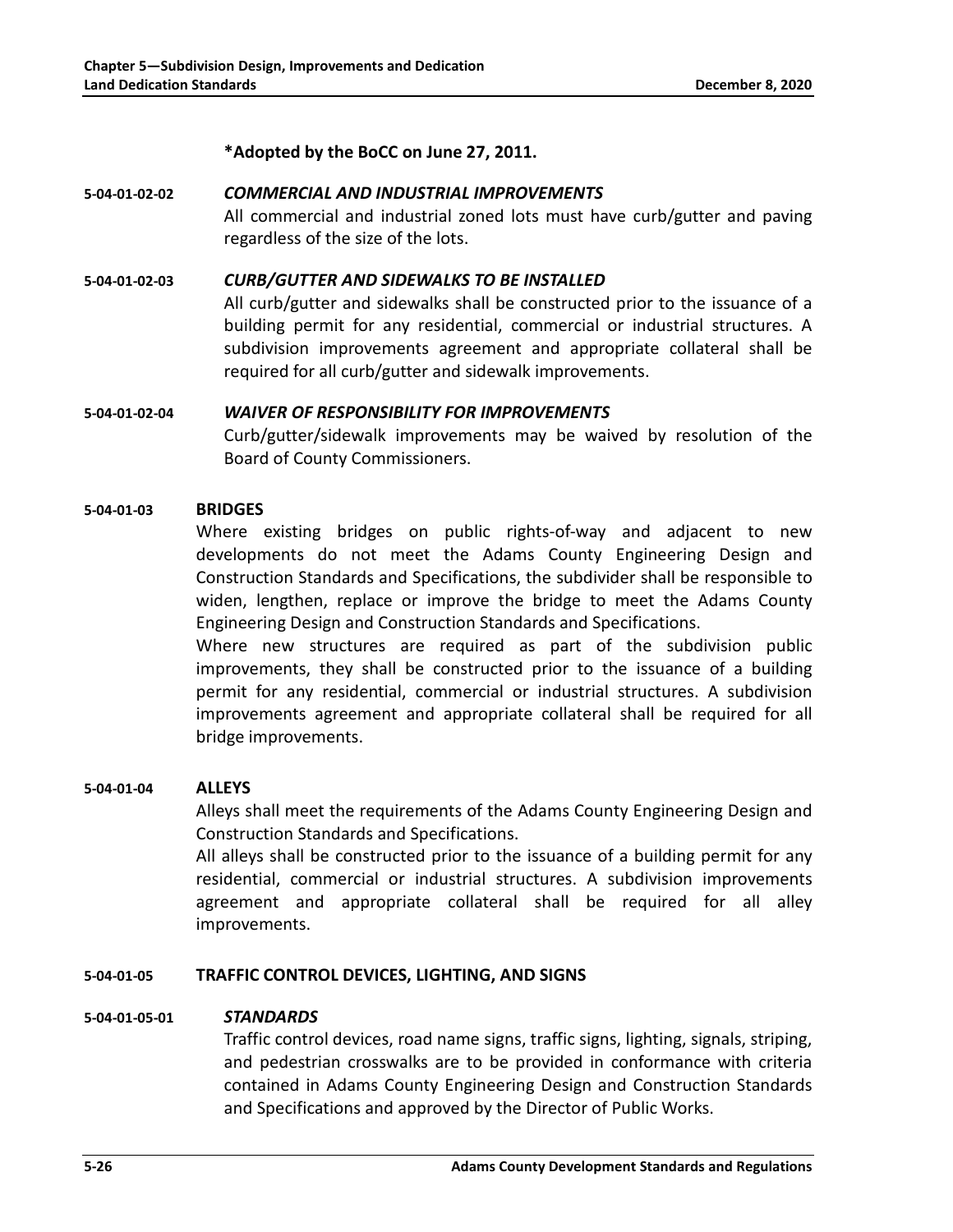**5-04-01-05-02** *TRAFFIC CONTROL DEVICES AND ROAD SIGNS.* The County shall install all road signs and traffic control devices. The subdivider shall pay all costs associated with the installation of road signs and traffic control devices. All road sign and traffic control device costs shall be paid to the county prior to platting.

#### **5-04-01-05-03** *ROAD LIGHTING*

Road lighting facilities shall be installed in all subdivisions except residential and agricultural subdivisions with average lot sizes greater than one (1) acre. Light for safety shall be provided at intersections, between buildings, and in parking areas. Specific illumination guidelines for roads, parking, and pedestrian areas are set forth in the Adams County Engineering Design and Construction Standards and Specifications.

#### **5-04-01-06 LANDSCAPING**

#### **5-04-01-06-01** *RIGHT-OF WAY LANDSCAPING*

Right-of-way landscaping shall be installed along all arterial and collector roads within or abutting a subdivision prior to the issuance of a building permit for any residential, commercial or industrial structures. Unless the local road right-of-way landscaping is installed by the subdivider, the adjacent property owner is responsible for installation of the right-of-way area landscaping adjacent to their property along a local road prior to final inspection and occupancy of any residential, commercial or industrial structures. A subdivision improvements agreement and appropriate collateral shall be required for all landscaping improvements to be installed by the subdivider.

#### **5-04-01-06-02** *DETENTION POND LANDSCAPING*

Detention pond landscaping shall be installed prior to the issuance of a building permit for any residential, commercial or industrial structures. A subdivision improvements agreement and appropriate collateral shall be required for all detention pond landscaping improvements.

#### **5-04-01-06-03** *OPEN SPACE LANDSCAPING*

Open space landscaping shall be installed prior to the issuance of a building permit for any residential, commercial or industrial structures. A subdivision improvements agreement and appropriate collateral shall be required for all open space landscaping improvements.

#### **5-04-01-06-04** *PLANT SIZES*

The minimum sizes required in the right-of-way and detention areas are 2½" caliper deciduous or ornamental trees, 6' evergreens, and 5-gallon shrubs or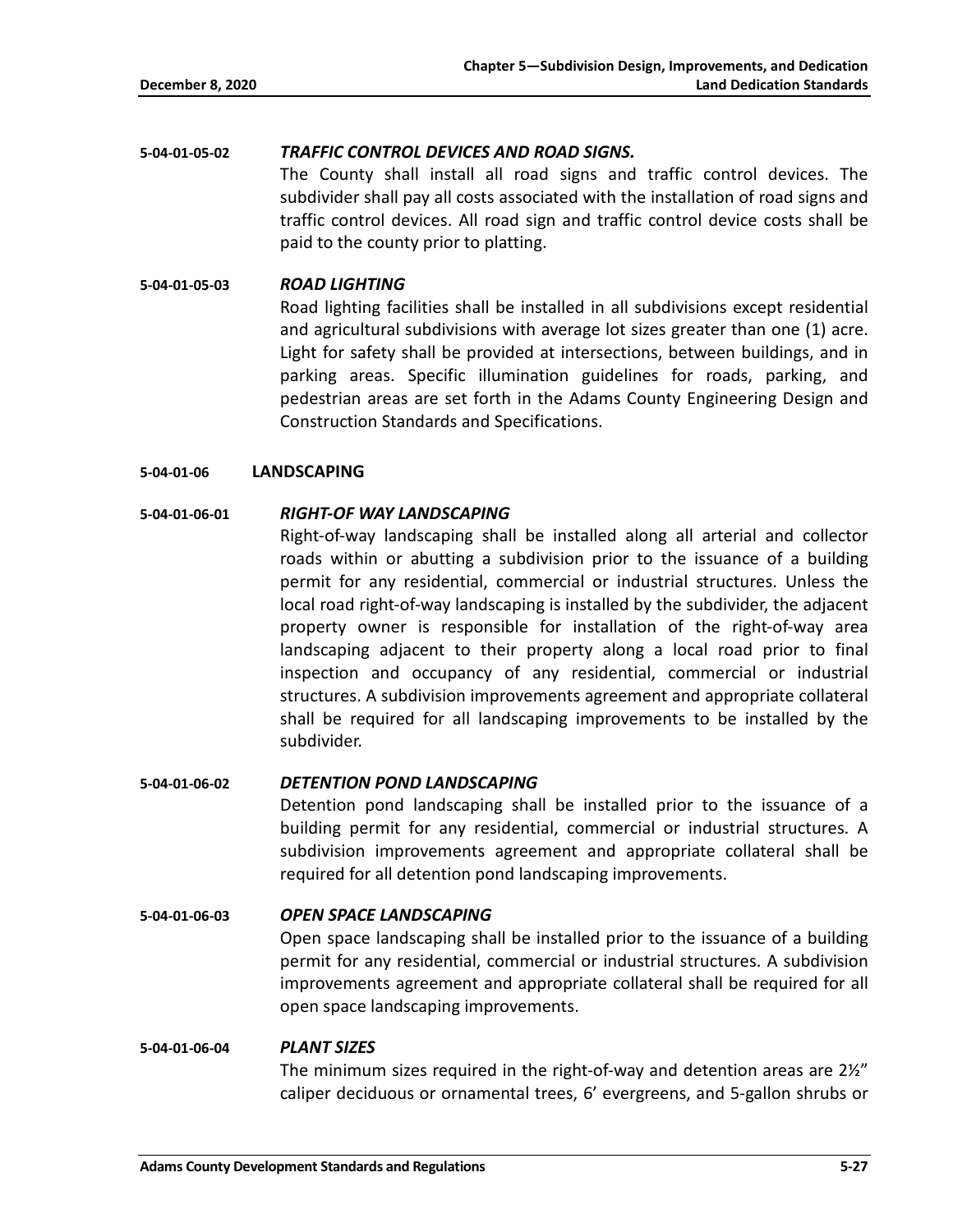better. Twenty (20) percent of the trees shall be 3" caliper deciduous or ornamental trees and 8' evergreens or better. The caliper of all trees shall be measured at a point one (1) foot above grade level.

#### **5-04-02 EASEMENTS**

# **5-04-02-01 EASEMENT LOCATION**

Easements shall be located so as to provide efficient installation and maintenance of utilities, drainage, vehicular and pedestrian access, emergency access, detention/retention facilities, water channels and flow courses, and fire protection purposes. The location of easements and the maintenance responsibility, where applicable, shall be shown on the plat.

Utility easements shall be provided in accordance with the serving entity or applicable authority.

Utility easements shall be identified for electric, natural gas, telephone, cable television, water, sewer, and drainage facilities prior to platting. Additional utility easements may be granted to the utility, public or private, as the development progresses and points of service are defined. Gas easements shall be located on private property immediately adjacent to all platted roadways.

#### **5-04-02-02 UTILITY EASEMENT STANDARDS**

Utility easements shall meet the requirements of the Adams County Engineering Design Standards and Specifications.

All easements for the public utility companies for the installation and maintenance of utilities, including, but not limited to, electric lines, gas lines, telephone lines, water lines, and sewer lines, shall include the right to trim interfering trees and brush and a perpetual right of ingress and egress for installation, maintenance, and replacement of such lines. Utility easements shall not impair the purpose of drainage or access easements.

#### **5-04-03 FIRE PROTECTION**

Fire protection facilities shall be reviewed and approved by the appropriate Fire Protection District. All required fire improvements shall be constructed prior to the issuance of a building permit for any residential, commercial or industrial structures. A subdivision improvements agreement and appropriate collateral shall be required for all fire improvements.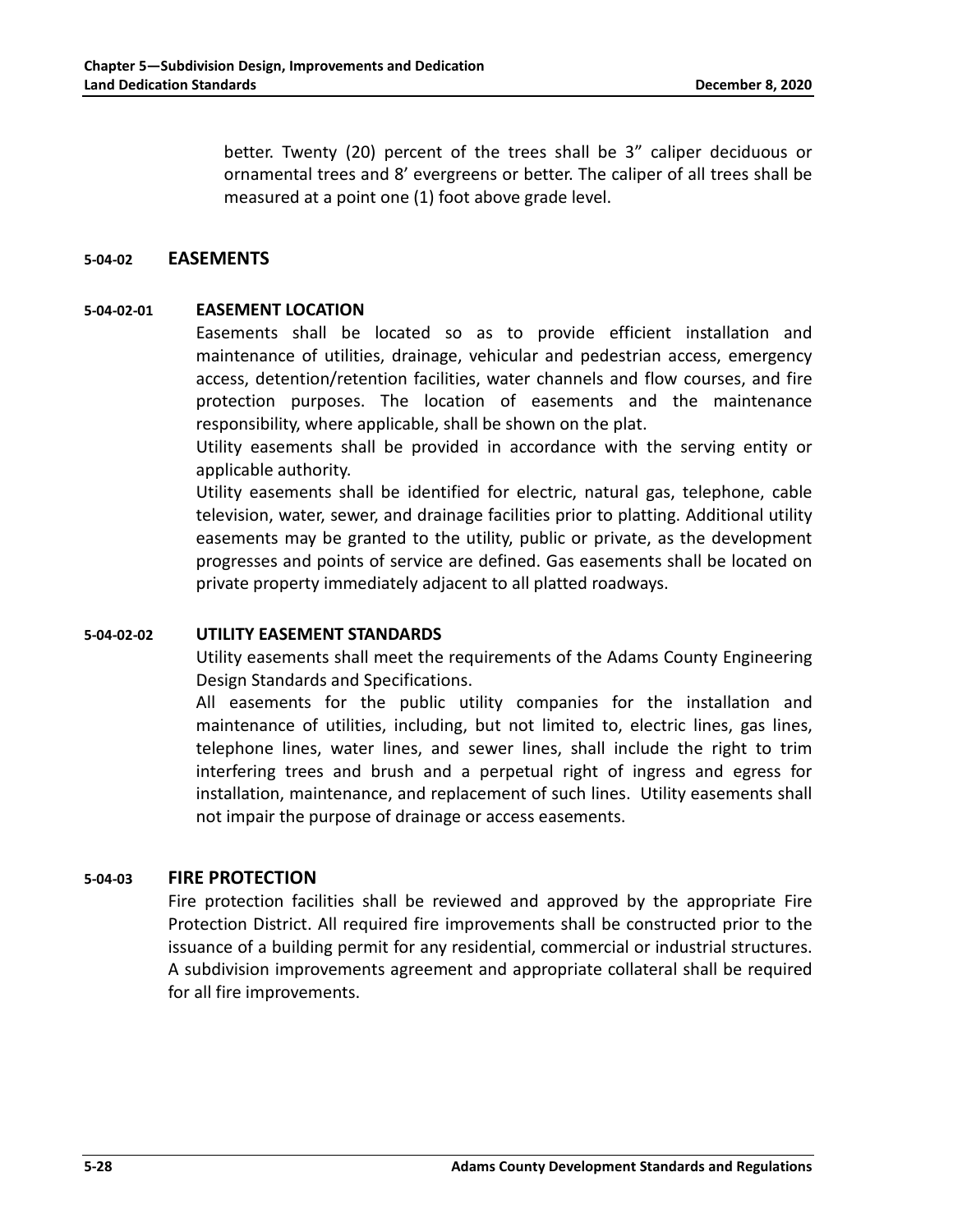# **5-04-04 UTILITIES**

#### **5-04-04-01 UNDERGROUND INSTALLATION**

All electric and communication utility lines and services, and all road lighting circuits, except as hereinafter provided, shall be installed underground, and road lighting shall be provided by means of the utilities standard ornamental facilities.

#### **5-04-04-02 EXCEPTIONS FROM UNDERGROUND UTILITY REQUIREMENTS**

Exceptions from underground utility requirements shall be the following:

- 1. Transformers, switching boxes, terminal boxes, meter cabinets, pedestals, ducts and other facilities necessary appurtenant to such underground and road lighting facilities may be placed above ground within the utility easement provided therefore, or within the road or other public place after plans for such facilities and location thereof, have been approved by the Director of Community and Economic Development .
- 2. All facilities reasonably necessary to connect underground facilities to existing or permitted overhead or aboveground facilities.
- 3. Overhead electric transmission and distribution feeder lines and overhead communication long distance, trunk and feeder lines, existing or new utility facilities used or useful in serving the subdivision.

#### **5-04-04-03 UTILITIES REQUIRED TO BE INSTALLED**

All utility mains and service laterals shall be installed within the right-of-way prior to completion of the public improvements. Public improvements will not be considered complete unless utility facilities are installed. No building permits for any residential, commercial, or industrial structures shall be issued until public improvements are considered complete. If the utilities cannot be installed prior to completion of public improvements, they shall be installed in utility easements outside of the right-of-way. The subdivision improvements agreement and appropriate collateral shall include all utility improvements within the right-ofway. Prior to platting and in accordance with C.R.S. Section 30-28-133, a letter of agreement between the subdivider and the utility serving the site shall be submitted to the County for evidence that provisions have been made for facility sites, easements, and rights of access for electrical and natural gas.

### **5-04-05 WATER SUPPLY SYSTEMS**

#### **5-04-05-01 WATER SUPPLY APPROVAL**

New water supply systems for irrigation, fire protection or other purposes required by the Board of County Commissioners shall be reviewed and approved by the appropriate Fire Protection District, Tri-County Health Department,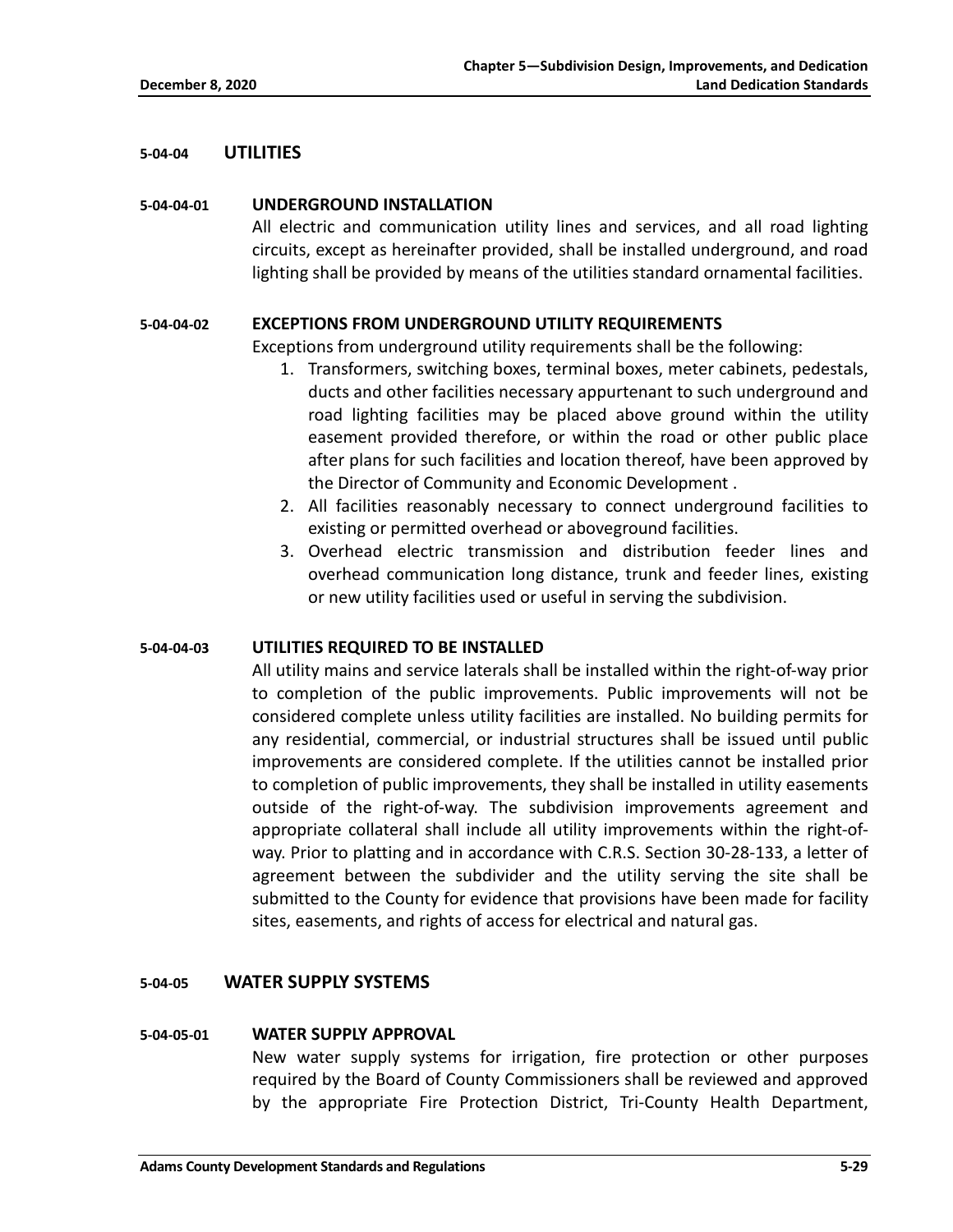Colorado Division of Water Resources, and the Colorado Department of Public Health and Environment Water Quality Control Division.

#### **5-04-05-02 GENERAL WATER SUPPLY REQUIREMENTS**

All water supply systems for new subdivisions shall be required to provide sufficient quantities of supplies to meet both projected "interior" (commercial, residential, etc.) and emergency firefighting demands on a continuous year round basis. In addition, sufficient seasonal supplies to irrigate required external landscaping shall be provided.

# **5-04-05-03 WATER SUPPLY FACILITIES**

All common water supply sources, storage facilities, and conveyances or delivery systems shall be installed prior to the issuance of a building permit for any residential, commercial or industrial structures. A subdivision improvements agreement and appropriate collateral shall be required for all water supply improvements.

This applies to open canals in subdivisions, as well as all other facilities.

# **5-04-05-04 SPECIAL DISTRICT WATER SUPPLY SYSTEMS**

Special districts intended to be created to offer water service to a subdivision shall submit a service plan for the proposed special district in accordance with Appendix E of these standards and regulations and the Special District Act, C.R.S. 32-1-201, et seq. The special district intending to serve a subdivision shall be approved and formed prior to platting.

#### **5-04-05-05 PUBLIC WATER SUPPLY SYSTEMS**

Where the subdivision is within the service area of a public water supply system, the subdivider must furnish evidence of an adequate water supply and ability to serve the subdivision prior to platting. The subdivider shall install complete water system facilities in accordance with the requirements of the water district or adjacent city involved.

#### **5-04-05-06 ONSITE WATER SUPPLY REQUIREMENTS**

#### **5-04-05-06-01** *GENERAL REQUIREMENTS*

All new wells drilled into deep, confined underground aquifers shall be required to be drilled to the bases of their target aquifers in order to prolong the well's useful productivity. Appropriate depths shall be indicated either by plat notes for individual wells, or in common water system plans and specifications, as appropriate. No Certificate of Occupancy for any structure shall be issued until a well driller's certification is submitted confirming this requirement has been satisfied.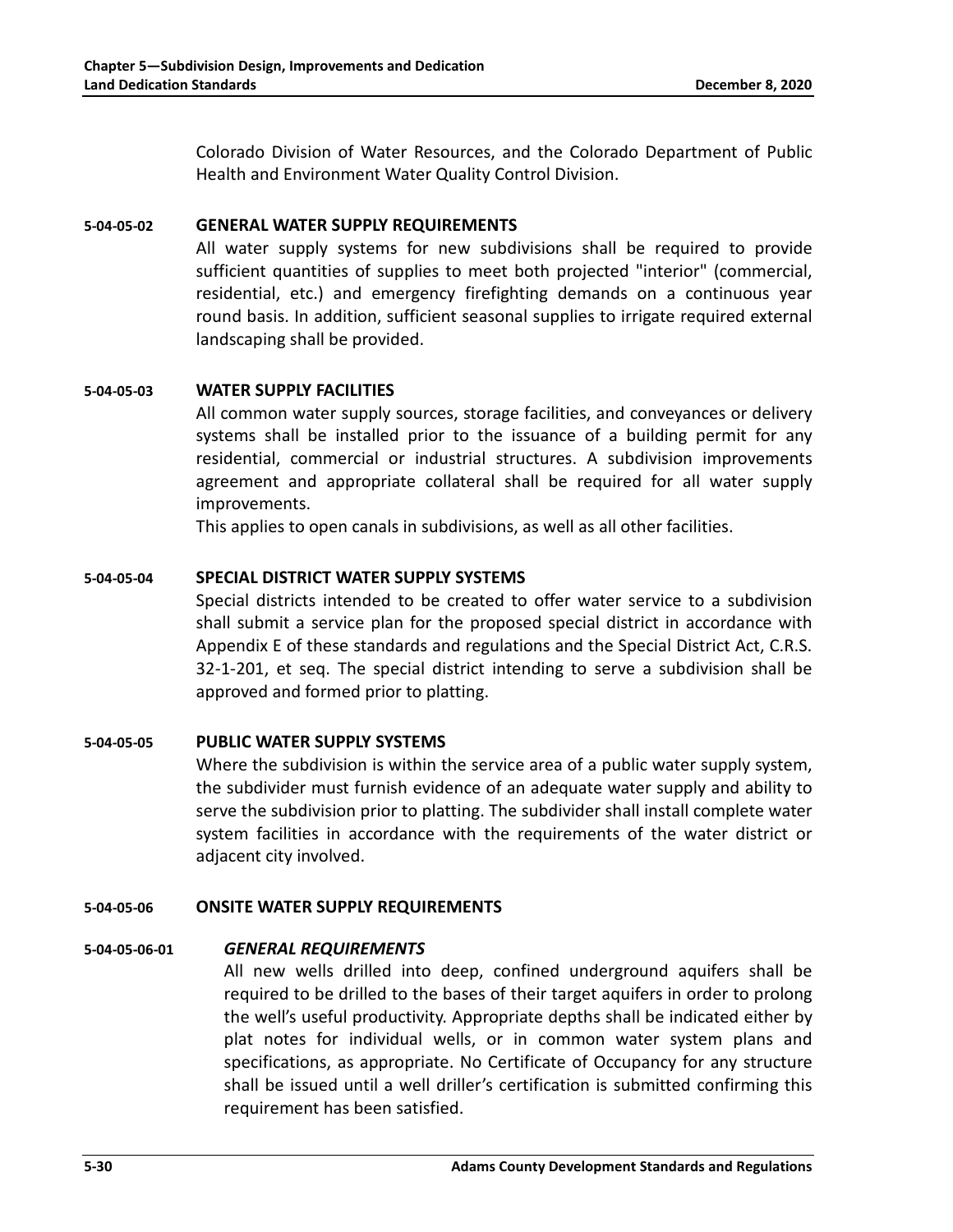**5-04-05-06-02** *VOLUMETRIC LIMITS FOR INDIVIDUAL WELLS*

The Board of County Commissioners may establish volumetric restrictions on any wells developed to serve a subdivision or individual lot. All wells having volumetric restrictions placed on their use by the County shall be required to be metered. Meters shall be of a County-approved and continuous reading type. Meters shall be installed in a location that provides for ease of accessibility and visibility by the County. No taps or other water outlets between the water source(s) and meter(s) will be allowed.

# **5-04-05-06-03** *PUBLIC SUPPLY TO BE CONSIDERED*

All subdivisions proposing the use of five (5) or more individual wells shall submit to the County an analysis prepared by a professional qualified to evaluate water delivery systems that compares the efficiency and cost effectiveness of the proposed individual wells and a common or community water delivery system.

# **5-04-05-06-04** *PROOF OF ADEQUATE SUPPLY*

Prior to platting, the subdivider shall demonstrate that:

- 1. The water rights associated with the property are sufficient to serve the proposed subdivision based on the following standards:
	- a. 0.3 acre-feet per year per residence;
	- b. 0.05 acre-feet per year per 1,000 square feet of irrigated lawn, garden, or golf course;
	- c. 0.01 acre-feet per year per horse or similar livestock equivalent unit; and
	- d. Sufficient available water to supply the proposed non-residential uses based on the estimate from the subdivider of the proposed usage and analysis by the County.
- 2. The subject land is served by a groundwater supply which is sufficient based on its priority date within the Colorado System of Water Rights Administration, the required volume can be extracted from this water right, the capacity of the water supply is sufficient to ensure no water supply shortages will occur due to variations in the hydrologic cycle, the delivery of the water supply to the development is adequate, and the water supply is dependable in quantity and quality based on a minimum useful life of three-hundred (300) years. A minimum 300 year useful life means the water supply from both a static and dynamic basis will be viable for a minimum 300-year period. The static analysis shall include evaluation of the volume of water that is appropriable for the proposed subdivision. The dynamic analysis shall evaluate whether the appropriable water supply is sustainable for three-hundred (300) years, giving consideration to the location and extent of the aquifer, as well as impacts caused by both current and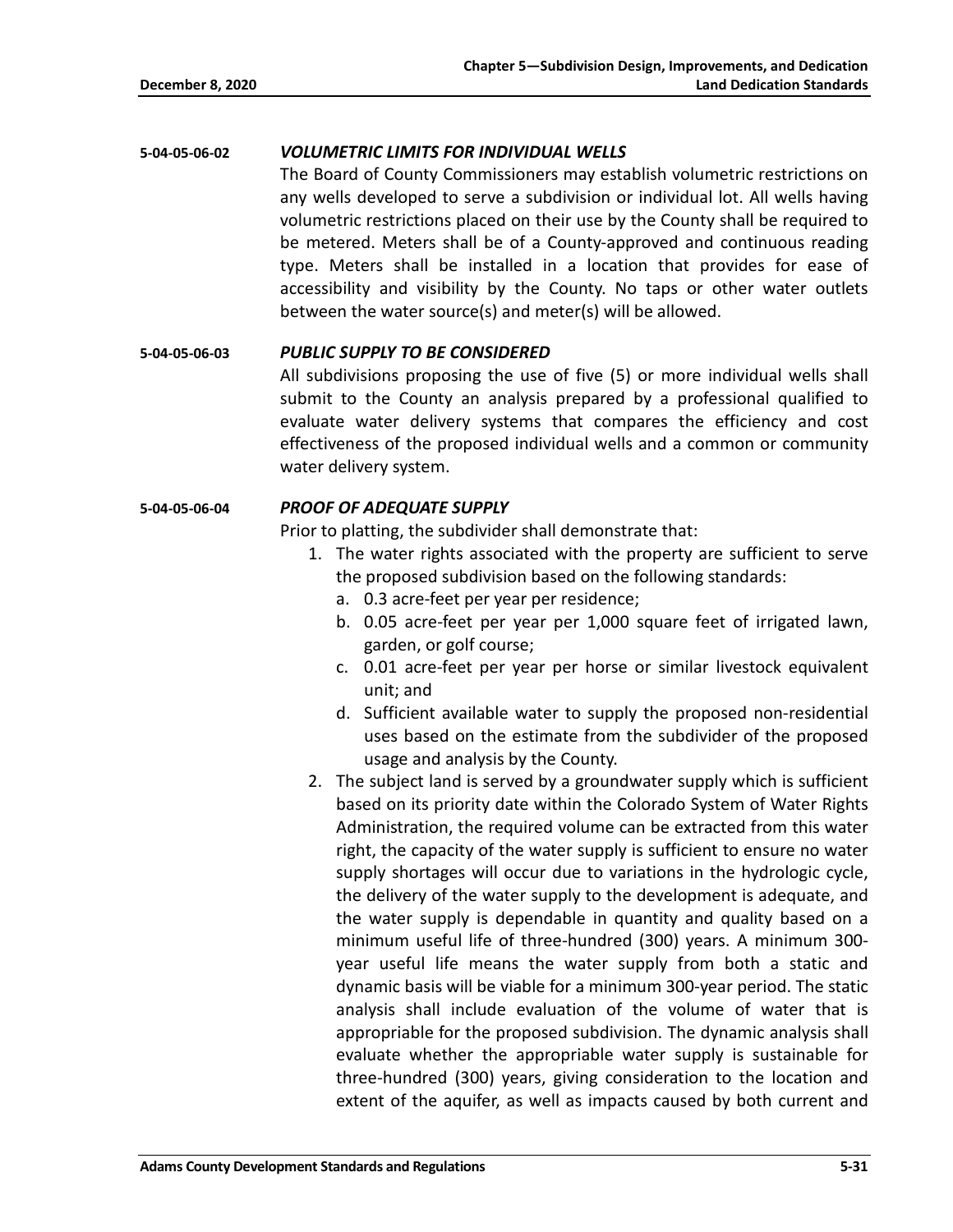future pumping by others from the aquifer. This requirement applies to individual wells and special district service plans.

# **5-04-06 INDIVIDUAL WASTEWATER SYSTEMS (INDIVIDUAL SEPTIC SYSTEMS) \*Adopted by the BOCC on December 13, 2010**

#### **5-04-06-01 INDIVIDUAL WASTEWATER SYSTEM APPROVAL**

New individual wastewater systems for sanitation or other purposes required by the Board of County Commissioners shall be reviewed and approved by the Tri-County Health Department.

**\*Adopted by the BOCC on December 13, 2010**

# **5-04-06-02 MANAGEMENT PROGRAM FOR MAJOR SUBDIVISIONS**

The management program for major subdivisions shall include elements that address system maintenance, inspection and pumping, program financing, program enforcement, homeowner education and annual reporting to Tri-County Health Department. Submittal of a system management plan that is acceptable to Tri-County Health Department is required before the Final Plat for the subdivision will be scheduled for public hearing.

For the purposes of this section major subdivisions are classified as those subdivisions containing fifty (50) or more lots in the proposed Preliminary or Final Plat.

The management entity should review and approve plans for additions to homes, changes to landscaping involving filling or cutting of existing grades, new driveways, or any other subsequent improvements that may significantly alter the original drainage and adversely impact the absorption area. Property improvements that may adversely impact drainage and the absorption area should not be allowed. The management entity should make or require a final inspection of these improvements to verify proper drainage.

# **5-04-06-03 STANDARDS OF REVIEW FOR CONSTRUCTION**

All construction requirements pertaining to OWS, shall comply with the requirements of Tri-County Health Department Regulation No. I-02, On-Site Wastewater Treatment Systems. Other design/construction standards such as the Uniform Plumbing Code are not applicable outside the building footprint, relative to OWS.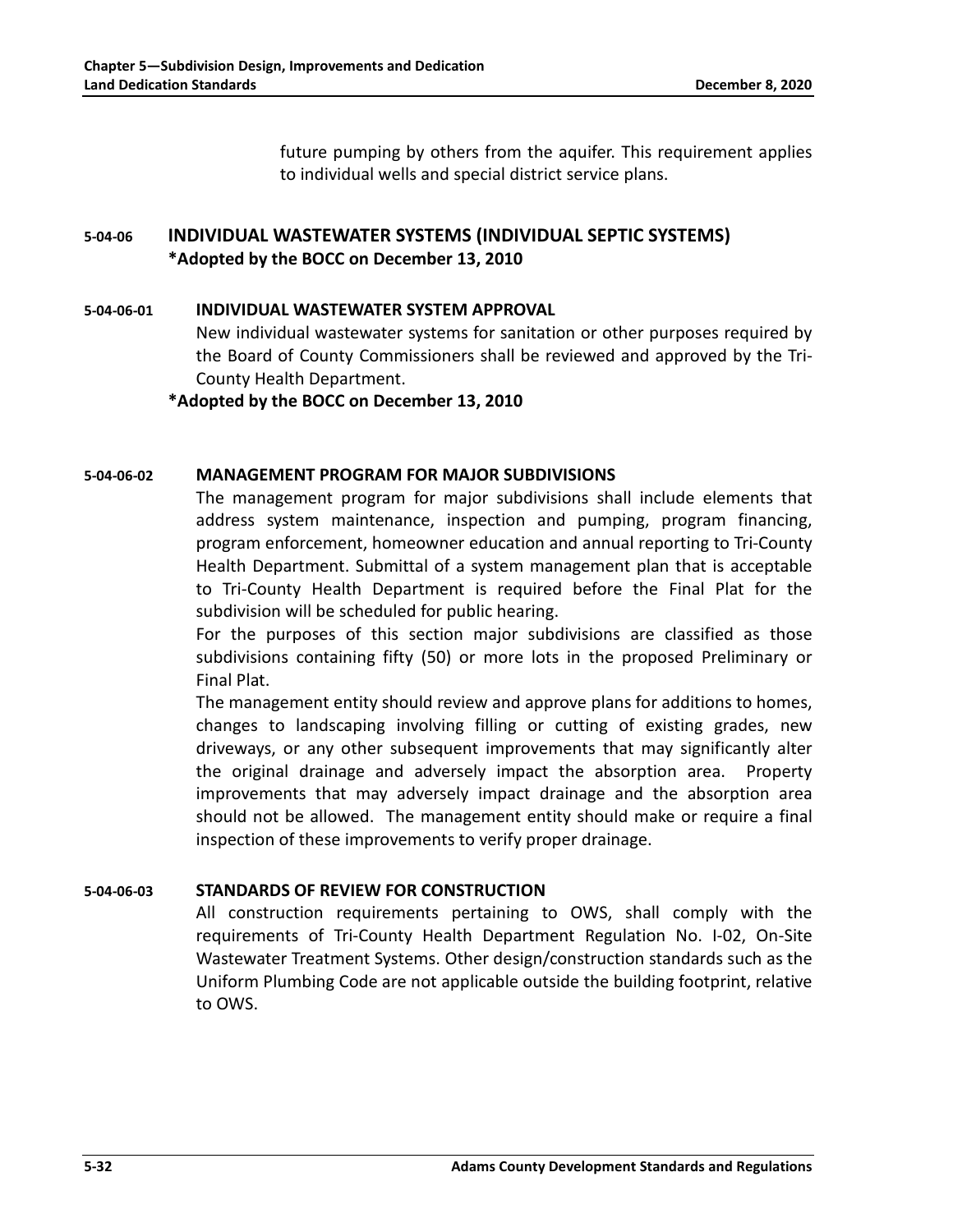#### **5-04-06-03-01** *SIZING OF SYSTEMS BASED ON NUMBER OF BEDROOMS*

Sizing requirements on a per bedroom basis are dependent upon soil conditions and percolation rates. For conventional systems, there are three categories:

- 1. 325 square feet per bedroom;
- 2. 450 square feet per bedroom; and
- 3. 560 square feet per bedroom.

For engineered systems, the per bedroom sizing may range from 800 to 1,600 square feet per bedroom for evapotranspiration systems (ET) and from 1,000 to 2,100 square feet per bedroom for drip irrigation systems.

#### **5-04-06-03-02** *PROHIBITIONS OVER ON-SITE WASTEWATER SYSTEMS (OWS)*

The following shall not be placed over the OWS (septic tanks, building sewers, and absorption areas):

- 1. Sidewalks;
- 2. Driveways;
- 3. Heavy vehicles or equipment parking;
- 4. Patios;
- 5. Decks;
- 6. Irrigated landscaping;
- 7. Trees and shrubs;
- 8. Accessory buildings;
- 9. Irrigated grass;
- 10. Playgrounds and other play areas;
- 11. Sprinkler lines;
- 12. Water lines; and

13. Other utilities (exclusive of electrical wiring to OWS pumps and other electrical appurtenances)

OWS (tank and absorption areas) shall be marked or delineated in some manner, which may include fencing, or some other type of permanent marker near the four corners of the absorption area and near the septic tank.

#### **5-04-06-03-03** *EXPANSION OF BEDROOMS OR HOME REMODELING*

Prior to issuance of a Building Permit for the construction of additional bedrooms in a home served by OWS, the County shall require approval from Tri-County Health Department. Proof of adequate maintenance, pumping and/or inspection may be required prior to approval from Tri-County Health Department. If the OWS is malfunctioning, a repair permit may also be required.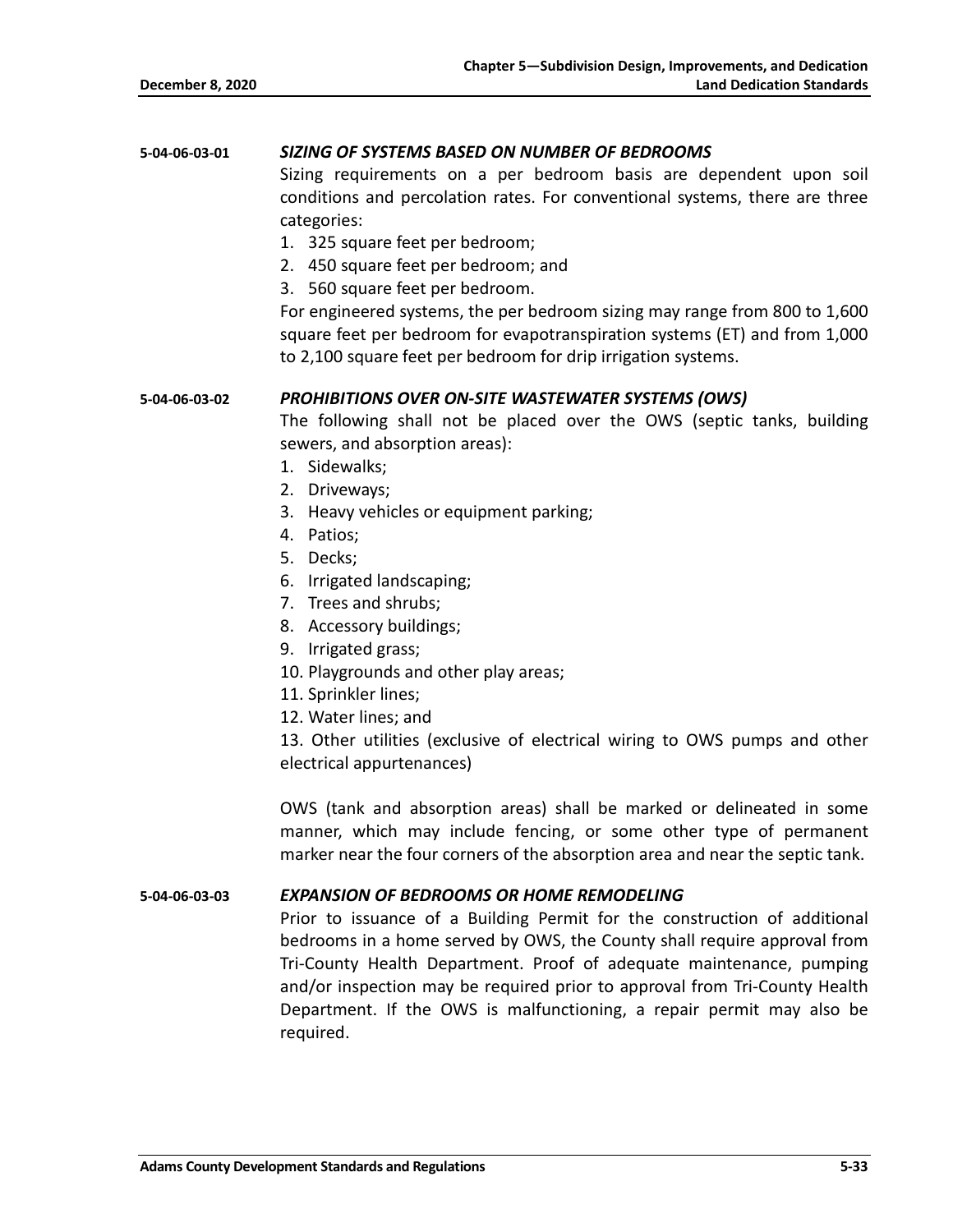#### **5-04-06-03-04** *SYSTEM MAINTENANCE, INSPECTION AND PUMPING*

The following section describes in general terms, what needs to occur to ensure proper maintenance, inspection and pumping of OWS. A management entity may adopt an implementation plan, subject to Tri-County Health Department approval.

- 1. Maintenance shall include protection of the absorption area and inspection of the mechanical components.
- 2. Inspections and pumping shall include septic tanks and absorption fields (leach fields) and is subject to Tri-County Health Department Regulation No. I-02.

#### **5-04-06-03-05** *PROGRAM FINANCING*

The designated management entity shall establish a mechanism for financing the OWS management program:

- 1. Special Districts shall specify the financing mechanism in their service plans.
- 2. Homeowners Associations shall authorize the OWS management program in the Association's initial by-laws and specify the financing mechanism in the section of either the by-laws or covenants that discusses fees for services provided by the Association.
- 3. If a minor subdivision (less than 50 lots for the purposes of this section) does not have a designated Special District or Homeowner Association, the party or parties responsible for managing OWS shall specify an alternative financing mechanism acceptable to the County.

#### **5-04-06-03-06** *PROGRAM ENFORCEMENT*

The OWS management program shall establish enforcement provisions, to be utilized in the event problems are identified with an OWS and the owner does not take action to correct the problems in a timely manner.

#### **5-04-06-03-07** *HOMEOWNER EDUCATION*

Each homeowner needs to have basic knowledge about the location, operation, proper use and maintenance of the OWS in order to prevent premature failure of the system. The management entity will maintain copies of the OWS "as built" drawings for each OWS system and will provide each homeowner a copy of his or her "as built" system drawing. The management entity will also provide each homeowner a copy of Tri-County Health Department's document titled "Your Septic System Guidelines and Records". If a property transfer occurs, the management entity will provide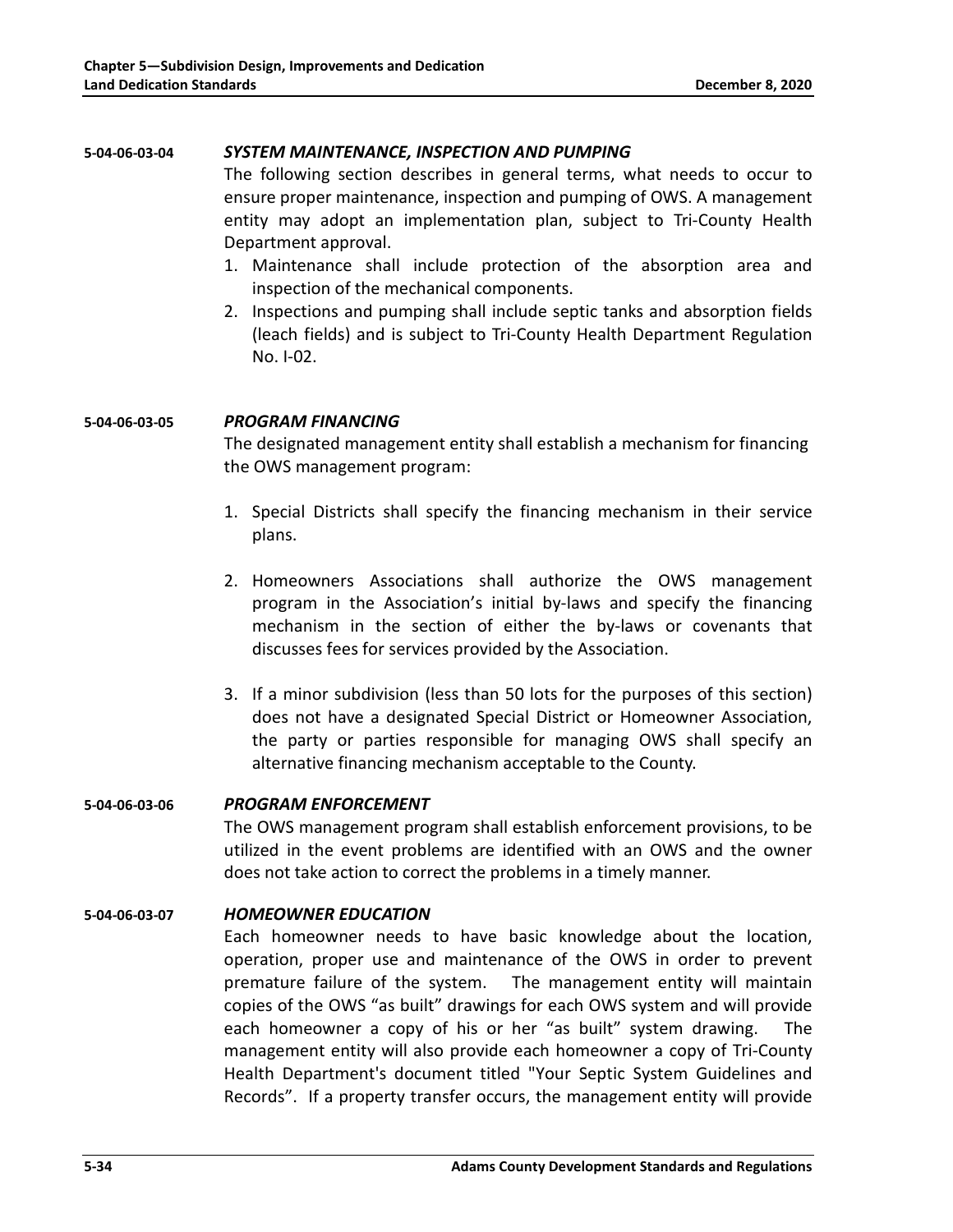these two documents to each successive property owner. The management entity shall coordinate with Tri-County Health Department to obtain copies of "as built" system drawings. The management entity is encouraged to develop an ongoing educational program. Education can be in the form of periodic articles in utility bills or homeowner association (HOA) newsletters, or presentations and/or discussions at HOA meetings or other community gatherings. The managing entity can contact the Tri-County Health Department for assistance in developing and delivering the educational program.

#### **5-04-06-03-08** *ANNUAL REPORTING TO TRI-COUNTY HEALTH DEPARTMENT*

By December 31<sup>st</sup> of each year, designated management entities for subdivisions that are subject to these requirements for management of OWS systems shall submit a report to Tri-County Health Department. (Subdivisions that have not had any certificates of occupancy issued before September  $1<sup>st</sup>$  of the calendar year may defer submitting an annual report until December  $31<sup>st</sup>$  of the following year.) At a minimum, the report shall contain the following information:

- 1. Addresses of homes in the subdivision that received a certificate of occupancy during the calendar year and the date of issuance of each certificate of occupancy.
- 2. The current year's inspection report for each OWS.
- 3. A notation either that no problems were found at the time the system was inspected or pumped, or a description of the problem(s) identified when the system was inspected or pumped, actions taken to correct the problem, and the outcome.
- 4. The name, address, phone/fax numbers and e-mail address (if applicable) of the managing entity's contact person for the OWS management program.

Electronic annual reports are encouraged. However, Tri-County Health Department will accept either electronic or hard copy reports. In preparing the draft OWS management plan, the management entity is encouraged to contact Tri-County Health Department to establish an acceptable report format and procedure. The annual reporting procedure shall be outlined in the draft OWS management plan that the managing entity or its representative submits to Tri-County Health Department for review and comment.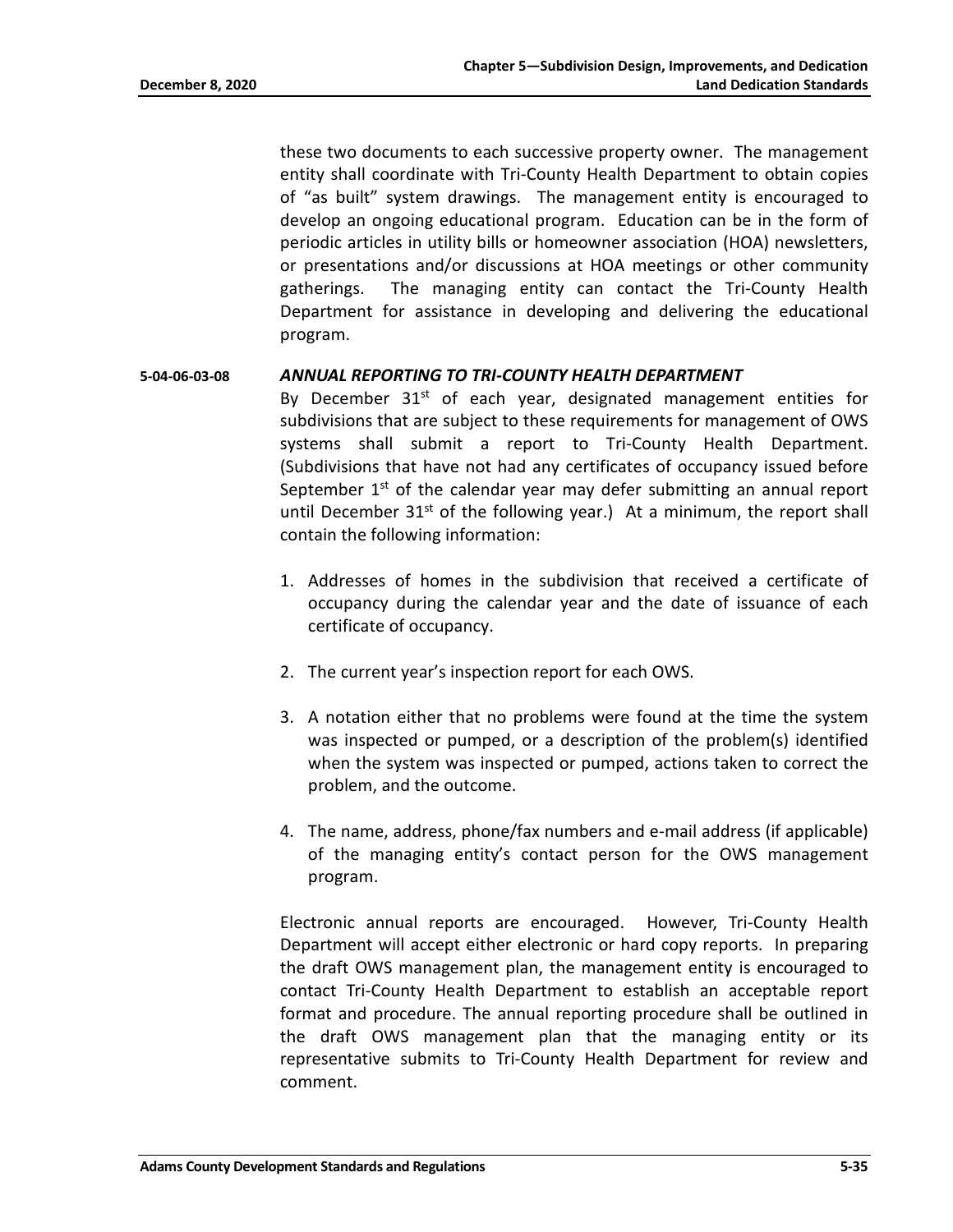# **5-04-06-03-09** *MANAGEMENT PROGRAMS FOR SUBDIVISIONS WITHOUT A MANAGEMENT ENTITY*

Some subdivisions have too few homes to warrant the creation of a Homeowner Association and are not served by a Special District. Therefore, since alternative management options are not yet offered through the private sector, these subdivisions do not have access to a feasible management entity. Until such time as other comprehensive OWS management arrangements become available, a practicable OWS management program for minor subdivisions (less than 50 lots for the purposes of this section) shall consist of the following elements:

- 1. The developer shall provide each property owner a copy of Tri-County Health Department's "Septic System Guidelines and Records". This brochure educates homeowners on how to use and maintain their OWS to prevent failure and prolong the life of systems. Developers are encouraged to work with Tri-County Health Department and homebuilders in the subdivisions to determine the most effective way to distribute the brochures to homeowners.
- 2. Each property owner shall have their septic tank pumped and inspected by a systems cleaner licensed by Tri-County Health Department at least once every four (4) years. As proof of compliance with this requirement, property owners shall submit a receipt to the Commerce City office of Tri-County Health Department indicating the septic system has been pumped.

# **5-04-07 WATER AND SEWER LINES**

**5-04-07-01 GUIDELINES FOR WATER MAINS AND SANITARY SEWERS IN NEW SUBDIVISIONS** For developments with existing or new road construction, water and sewer lines shall be stubbed into each lot prior to asphalt/concrete construction.

#### **5-04-07-02 WATER MAINS AND SANITARY SEWER**

Water mains and sewer trunk lines shall be located in accordance with the Adams County Engineering Design and Construction Standards and Specifications and the specifications of the water and sewer district, where applicable. All water and sewer system components shall be installed prior to the issuance of a building permit for any residential, commercial or industrial structures. A subdivision improvements agreement and appropriate collateral shall be required for all water mains and sanitary sewer improvements when a subdivision will utilize a public or community system.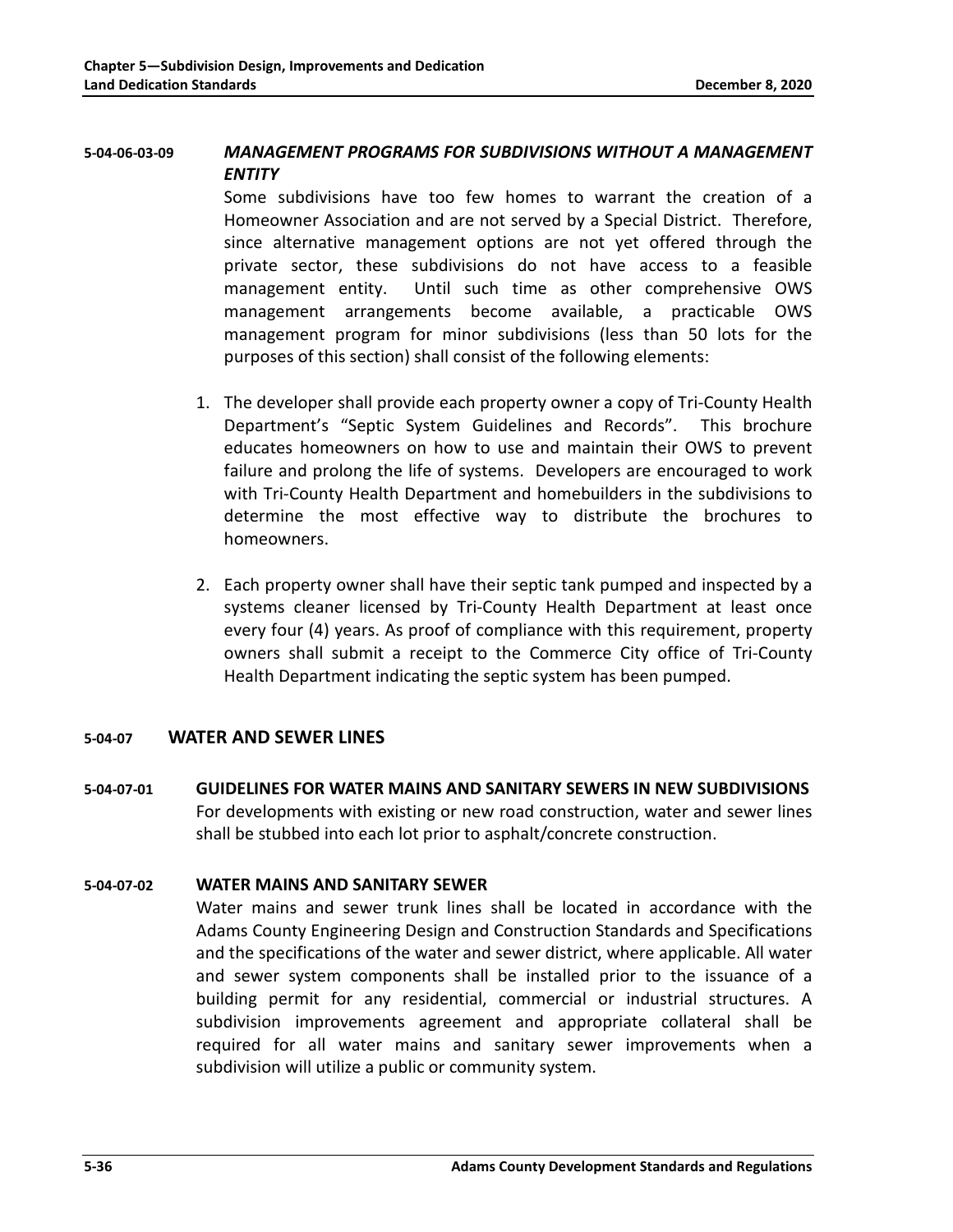#### **5-04-08 MONUMENTS**

All monuments and reference tags shall be indicated as to their location on the plat of record and shall be so located on the ground. Installation and specifications for monuments shall be as follows:

- 1. "Monument" shall mean a rebar, being a minimum of 5/8" inch in diameter and a minimum of thirty inches in length, with a durable cap bearing the Colorado registration number of the surveyor responsible for the establishment of said marker securely affixed to the top of each rebar.
- 2. "Reference tag" shall mean any type of permanent tag bearing the Colorado registration number of the surveyor responsible for the establishment of said marker.
- 3. All subdivision monuments shall be set pursuant to Colorado Revised Statutes pertaining to monumentation and surveys.
- 4. Centerline control monuments shall be set on all interior and exterior streets at all angle points and street intersections; at the beginning, end and point of change of radius of any circular curve; and at the beginning and end of any spiral curve. All street centerline alignment data shall be shown on the face of the plat.
- 5. All centerline control monuments shall be identified by a punch mark on the cap of each control point, and shall be tied with a reference tag set in the sidewalk where applicable.
- 6. If any monument required by this section falls within the traffic area of a graveled street or highway, the top of the monument shall be placed  $\frac{1}{2}$  foot below the finished roadway surface. If such road surface is any form of pavement, the monument shall include an adjustable monument box and cap, the top of which shall be set flush with the finished pavement surface. Adjustable monument boxes shall be at the expense of the developer.
- 7. All lot corners shall be marked with a monument and durable cap.
- 8. A Benchmark based on the Adams County High Accuracy Reference Network (HARN) shall be established if no existing benchmark based on the HARN is within 1000 feet of the project. The Benchmark shall be described on the face of the plat and also recorded on a Colorado Land Survey Monument Record and filed with the State Board of Registration for Engineers and Land Surveyors.
- 9. All monuments shall be in place and the Survey Certification completed prior to Preliminary Acceptance of roadway construction by Adams County Construction Management Section. A copy of the Benchmark shall be turned in along with the Survey Certification.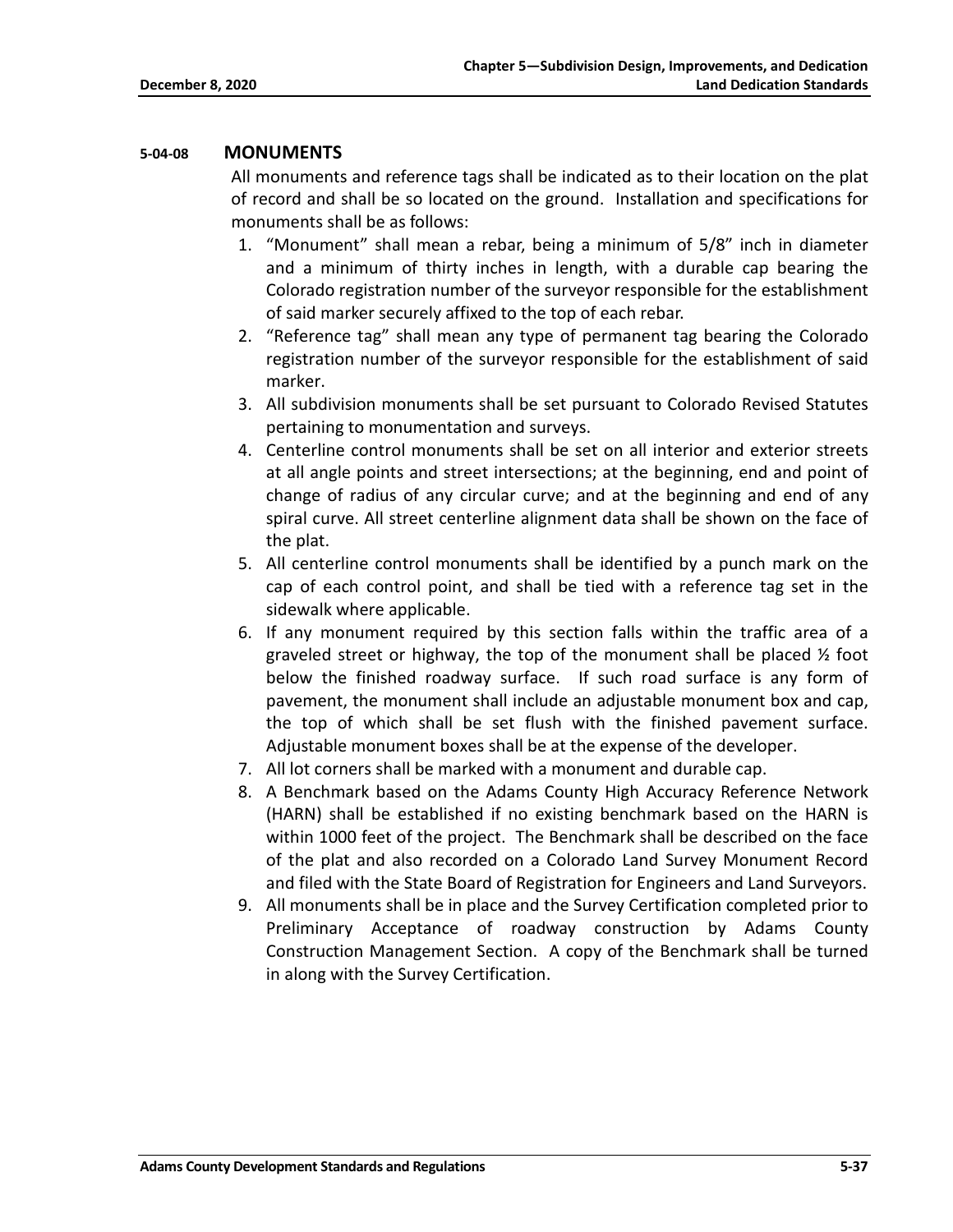#### **5-04-09 NAMING OF ROADS AND SUBDIVISIONS**

#### **5-04-09-01 SUBDIVISION NAMES**

All subdivisions shall be named. No subdivision shall receive approval by the Planning Commission or the Board of County Commissioners if the name duplicates or could be confused with the name of a subdivision of record on file in the office of the Adams County Office of the Clerk and Recorder.

#### **5-04-09-02 ROAD NAMES**

Road names shall not be used that will duplicate or be confused with names of existing roads unless otherwise approved by the Directors of Public Works and Community and Economic Development Department. All road names shall be subject to the approval of the Director of Public Works. In all cases, road names shall conform to the Denver Metropolitan Grid System. Collectors which provide access to residential, commercial or industrial development may be named to accommodate the theme of the development upon approval by the County.

#### **5-04-09-02-01** *EAST-WEST ROADS*

Numbered avenues shall run principally east-west and shall be in numerical sequence. East-west roads located halfway between the numbered avenues should take the name of the proceeding avenue, with the suffix "place." Roads running east-west connecting with an east-west road should take the name of the connecting avenue with the suffix "drive." No other street may use the numbered avenue name with a different suffix. In general, the numerical designations shall change every six-hundred-sixty (660) feet from north to south within the designated grid.

#### **5-04-09-02-02** *NORTH-SOUTH ROADS*

Named streets, drives, boulevards and ways shall run principally north-south and in general the alphabetical designation shall change every threehundred-thirty (330) feet from east to west. Roads running halfway between arterials on the established grid may take the name of the proceeding street with the suffix "Court". Roads running north-south connecting with a northsouth road may take the name of the connecting road with the suffix "Way." No other street may use the arterial road name with a different suffix.

# **5-04-09-02-03** *NAME CHANGES ON DEFLECTED ROADS*

Road name designations shall change from a named road to a numbered road when the road is at an angled deflection of sixty (60) degrees or more unless the road is a loop road or a road which meanders through and serves a single development.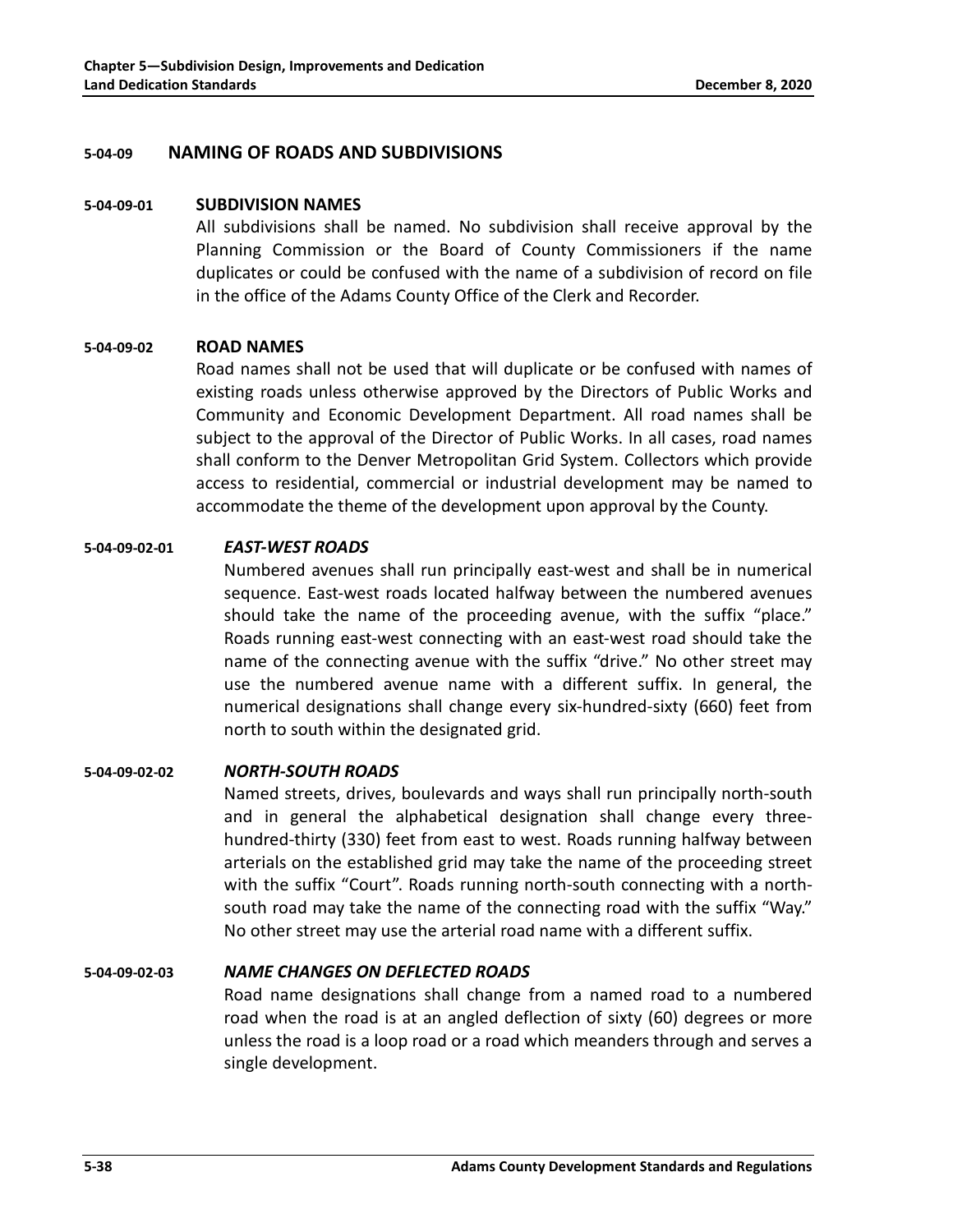#### **5-04-09-02-04** *CURVILINEAR ROADS*

Curvilinear roads which cross and run parallel to other roads and result in either alphabetical or numerical road names becoming out of order shall be prohibited.

**5-04-09-02-05** *INTERSECTIONS* Intersections shall not have the same street names except in the case of a looped street.

**5-04-09-02-06** *CULS-DE-SAC* Culs-de-sac with six (6) or fewer lots shall be considered part of the street which they abut and shall not be separately named.

# **5-04-10 URBAN GROWTH AREAS**

All subdivisions within the urban growth boundary of any municipality with which the County has established an intergovernmental agreement concerning development review shall be required to comply with all municipal standards governing subdivision within that municipality.

# **5-04-11 WAIVERS FROM SUBDIVISION DESIGN STANDARDS**

Waivers from the subdivision design and improvement standards shall only be allowed when expressly modified by the Board of County Commissioners based on a specific request. A waiver is strongly encouraged prior to final development plan (plat) submittal and may only be granted when a request is made in writing.

The request shall describe the proposed waiver and the facts concerning the hardship upon which the request is based. In modifying a subdivision design standard or improvement requirement, the Board of County Commissioners shall find that extraordinary hardships or practical difficulties may result from strict compliance with these standards and regulations, and/or the purpose of these standards and regulations may be served to a greater extent by an alternative proposal. A waiver shall not have the effect of nullifying the purpose of these standards and regulations. Any requested waiver shall be reviewed and acted upon by the Board of County Commissioners prior to scheduling a final development plan (plat) for public hearing.

If a waiver is requested concurrently or following the scheduling of a final development plan (plat) for public hearing, the final plat shall be removed from the consent calendar and a public hearing with public testimony may be necessary to act upon the waiver application.

If a waiver is requested subsequent to a final development plan (plat) approval, the original engineering construction plans shall be deemed null and void and all work shall cease and desist pending the outcome of the waiver application.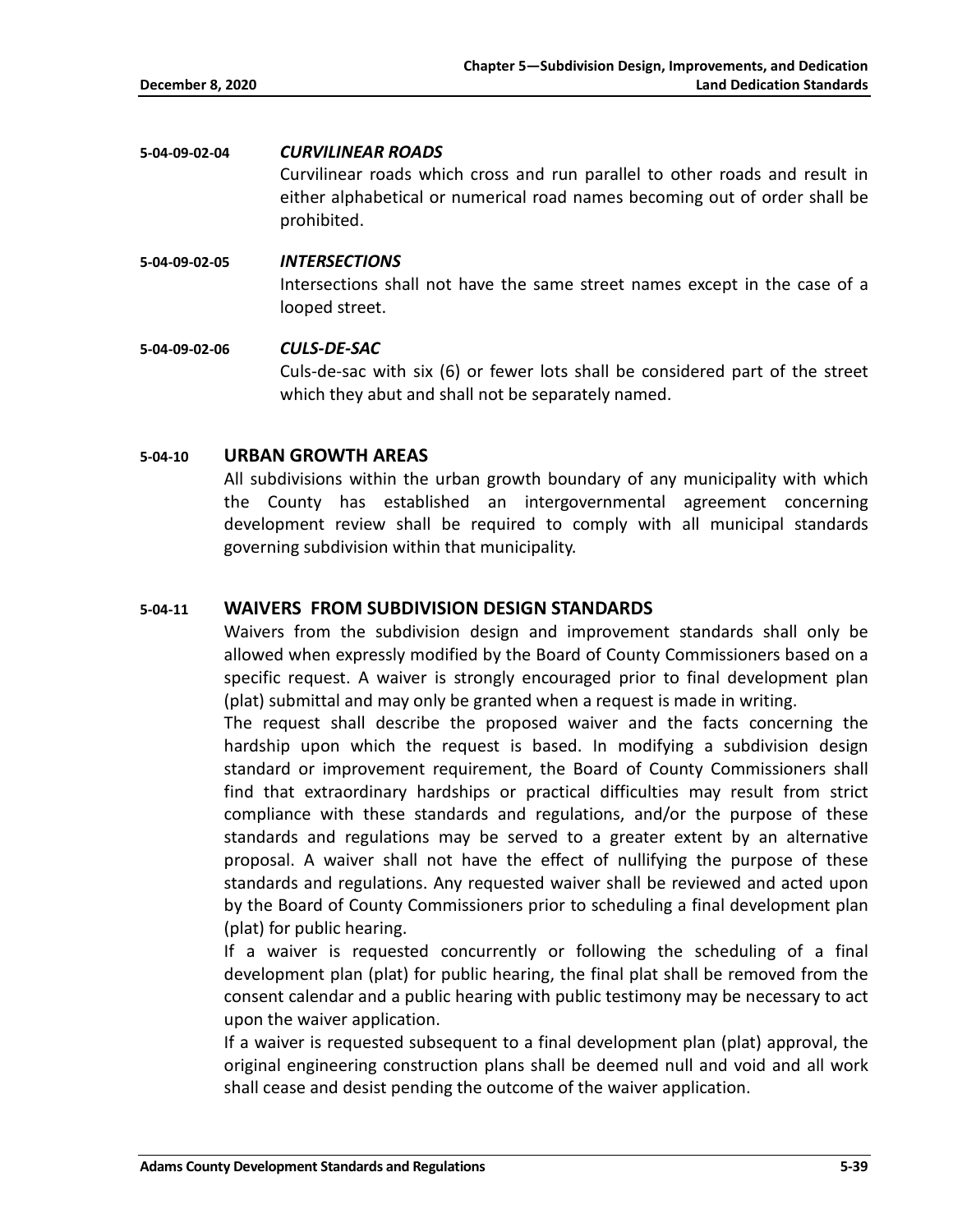**\***If a waiver is requested without an additional application, the waiver shall be processed before the Board of County Commissioners only. All requirements for cases going before the Board of County Commissioners shall apply as outlined within Section 2-01.\*\*

\*\*Amended by the BoCC on January 28, 2013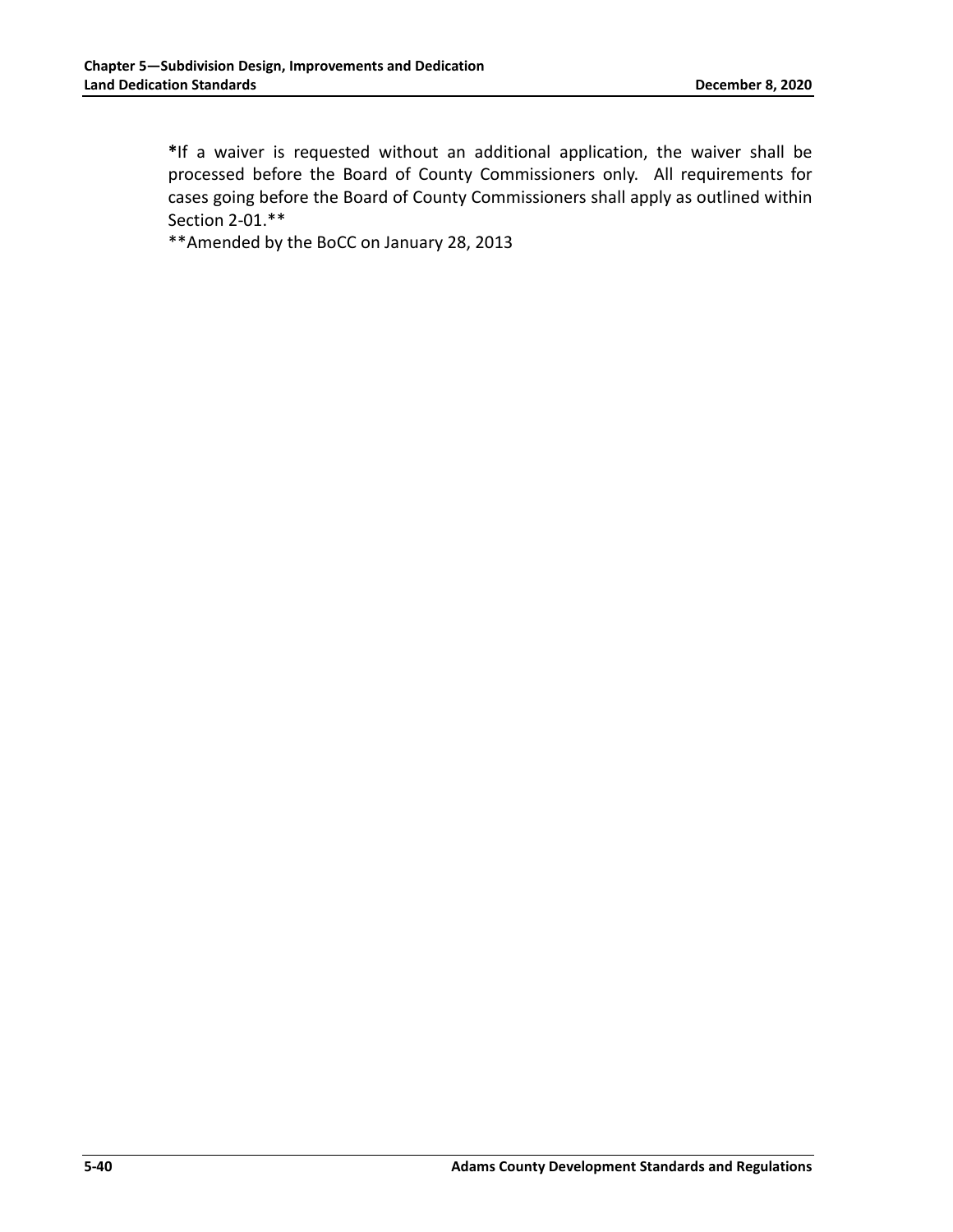# **5-05 LAND DEDICATION STANDARDS**

#### **5-05-01 PURPOSE**

The purpose of this section is to insure adequate land areas and/or funds for the acquisition and development of public sites and open space are made available through the development process to meet the needs of future residents of the County and employees of businesses located in the County. Since the need for public sites is directly proportional to population and employment, and since the County has adopted a policy stating all new development should pay its own way, it is reasonable for those who accommodate population or employment increases through the development of land should provide for the additional need for public sites that the development creates. Public sites and open space needs include parks and recreation facilities, aesthetic natural features, historic sites and structures, school sites and sites for other public buildings, such as fire stations.

# **5-05-02 REQUIREMENTS FOR LAND DEDICATION AND IMPROVEMENTS**

Whenever land is subdivided, the owner of the land shall dedicate land to support new or expanded parks and schools to serve future residents and employees of the proposed subdivision. As an alternative to land dedication, the Board of County Commissioners may require the payment of cash in lieu, or a combination of land and cash in lieu, not to exceed the market value of such land at the time of approval of the subdivision.

All lands dedicated shall be served by the required roads, traffic signalization, utilities, and other public infrastructure necessary to support the use of the dedicated land for parks or schools prior to platting. A subdivision improvements agreement and appropriate collateral shall be required in lieu of providing the required services prior to platting.

#### **5-05-03 PERCENTAGE OF LAND DEDICATED**

Requirements for park and school land dedication shall not exceed ten (10) percent of the total gross area of the land within the proposed subdivision except as otherwise provided for by these standards and regulations. If the proposed subdivision is part of a larger subdivision, phased subdivision, or one filing of a series of subdivision filings, the total dedication shall not exceed ten (10) percent of the total subdivision area except as otherwise provided for by these standards and regulations. Land dedication may exceed ten (10) percent for the specific subdivision phase or filing.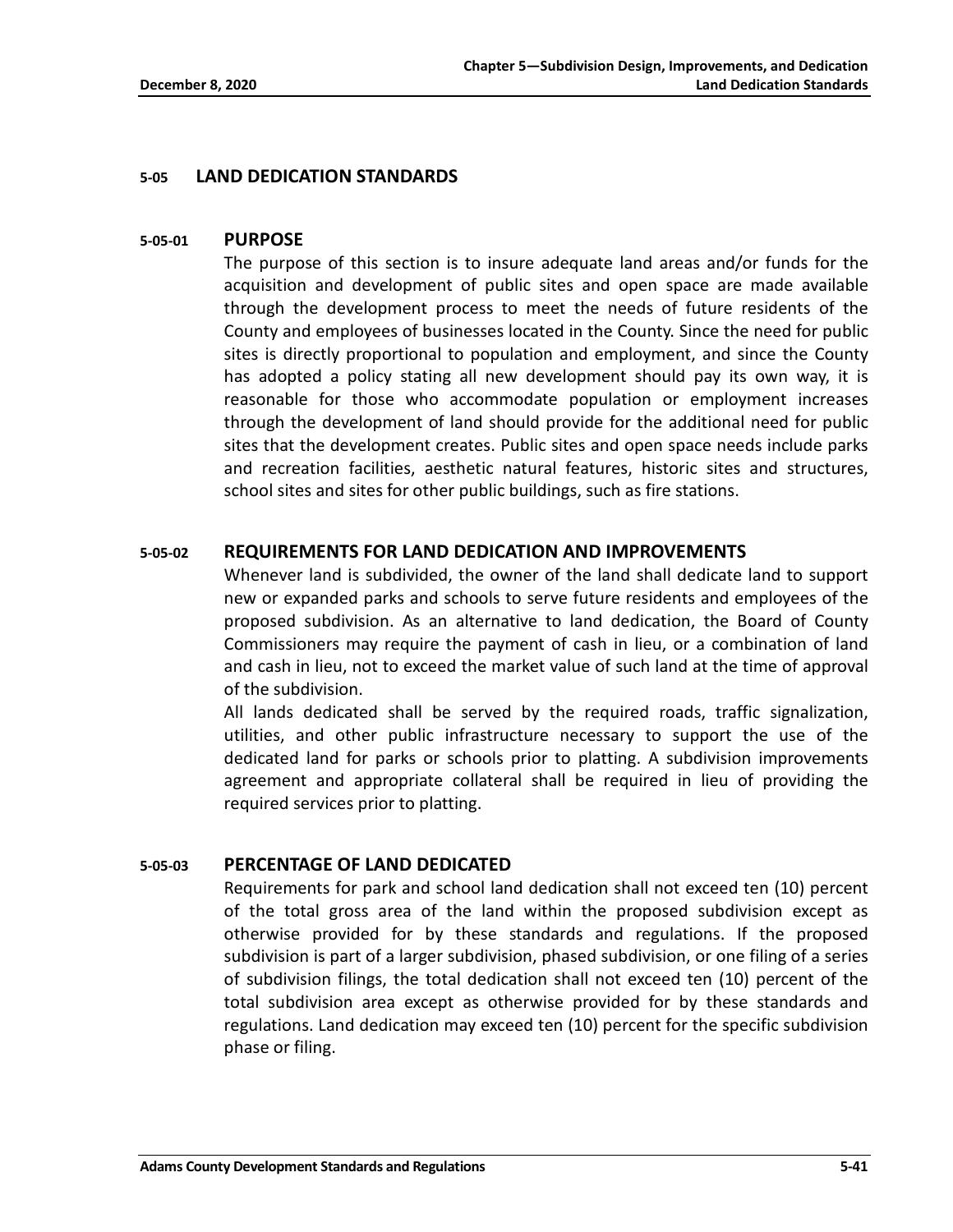#### **5-05-04 SCHOOL LAND DEDICATION**

#### **5-05-04-01 TYPE AND SIZE OF PARCEL TO BE DEDICATED**

Land dedication to the County for schools shall be suitable for construction of school facilities. Dedicated sites shall be a single parcel and be a minimum of ten (10) acres in size to accommodate an elementary school, twenty-five (25) acres in size to accommodate a junior high school, and forty (40) acres in size to accommodate a senior high school. Parcels shall be sufficiently compact in form to be useable for the intended purpose. The dedicated school land shall be centrally located and have public access and road frontage. The land shall be free of hazards that would threaten the safety of using the land. The land area shall be approved for dedication as a school site by the appropriate school district.

#### **5-05-04-02 CALCULATION OF DEDICATION REQUIREMENT**

Land shall be dedicated to support the development of elementary, junior high and senior high schools in the school district within which a subdivision is proposed. Land shall be dedicated at a rate equal to the average number of students per acre. Commercial and industrial subdivision lots shall be exempt from the school land dedication requirement. The Director of Community and Economic Development may update the student population per household, without notice, as demographic changes are identified by subsequent U.S. Census Bureau statistics. The Director of Community and Economic Development shall provide the revised student per dwelling unit multipliers as part of the subdivision application materials package.

The following steps shall be taken in order to determine the public land dedication, or fees in lieu of, for residential development.

- 1. Multiply the maximum number of dwelling units by the applicable type of household to determine school acreage need.
- 2. Multiply the maximum number of dwelling units by the applicable type of household to determine the neighborhood park acreage need.
- 3. Multiply the maximum number of dwelling units by the applicable type of household to determine the regional park acreage need.
- 4. The total public land dedication equals the sum of subparagraphs 1, 2, and 3, except the total public land dedication for households on land where the average dwelling unit density of a proposed development is less than one (1) dwelling unit per ten (10) acres, the total land dedication fee will be equal to the sum of subparagraphs 1 and 3 only.

#### **5-05-04-02-01 DETERMINATION OF MARKET VALUE**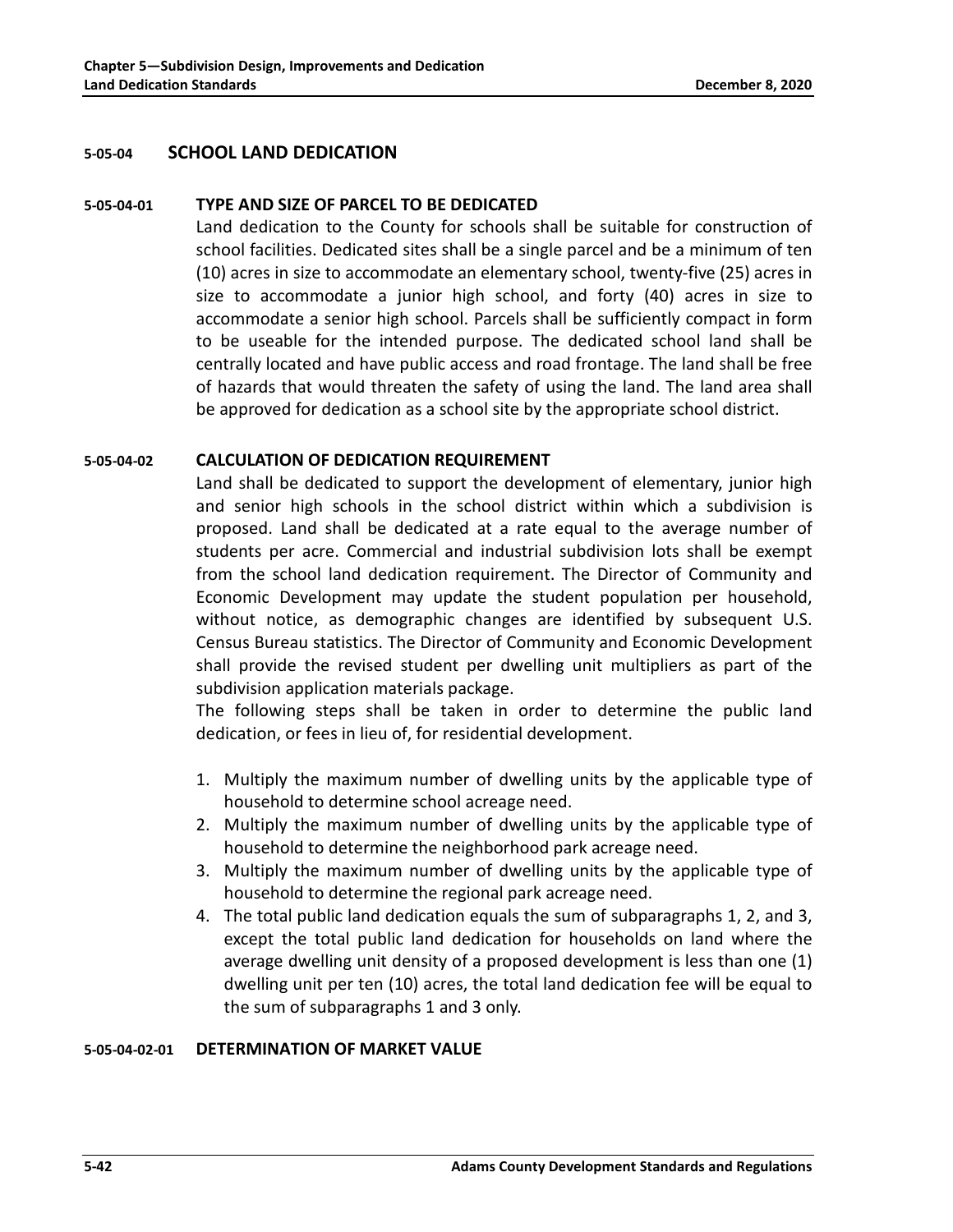| The market value of the zoned and platted, but unimproved, land at the   |
|--------------------------------------------------------------------------|
| time of approval of the plat shall be presumed to be as set forth below: |
|                                                                          |

| <b>Zone District Category</b> | <b>Market Value per Acre</b> |  |
|-------------------------------|------------------------------|--|
| $A-2$                         | \$3,543.00                   |  |
| A-1, RE                       | \$13,662.00                  |  |
| R-1-A, R-1-C, R-2, MH         | \$36,888.00                  |  |
| $R-3, R-4$                    | \$53,840.00                  |  |
| $C-0$ , $C-1$ , $C-2$ , $C-3$ | \$54,147.00                  |  |
| $C-4, C-5, I-1$               | \$58,313.00                  |  |
| $1-2, 1-3$                    | \$49,715.00                  |  |

The foregoing table of market values shall be based upon land sales statistics from the immediately previous two (2) year period and shall be obtained from recognized published sources. The table shall be annually scheduled for review, in December, and revisions adopted by the Planning Commission and Board of County Commissioners pursuant to the process for amending text in these Regulations.

#### **05-05-04-02-02 BASIS OF DEDICATION FOR RESIDENTIAL DEVELOPMENT**

The following table presents the basis for Land Development. The data is taken from the 1980 U.S. Census of Population and Housing for the West Mountain Region (Public Use Sample). If significant changes occur in demographic trends, the assumptions on average household size and student population per household will be changed accordingly.

1. Average Household Size:

| Single Family:                  | 3.278 | persons per household |
|---------------------------------|-------|-----------------------|
| (A-1, A-2, A-3, RE, R-1-C, R-2) |       |                       |
| Two to Four Family Attached:    | 2.533 | persons per household |
| $(R-1-C, R-2)$                  |       |                       |
| Townhouse:                      | 2.216 | persons per household |
| $(R-2, R-3)$                    |       |                       |
| <b>Garden Apartment:</b>        | 2.007 | persons per household |
| Mobile Homes:                   | 2.803 | persons per household |
| High Rise:                      | 1.253 | persons per household |
|                                 |       |                       |

2. Student Population Per Household:

| Single Family:               | .775 students per household |
|------------------------------|-----------------------------|
| Two to Four Family Attached: | .364 students per household |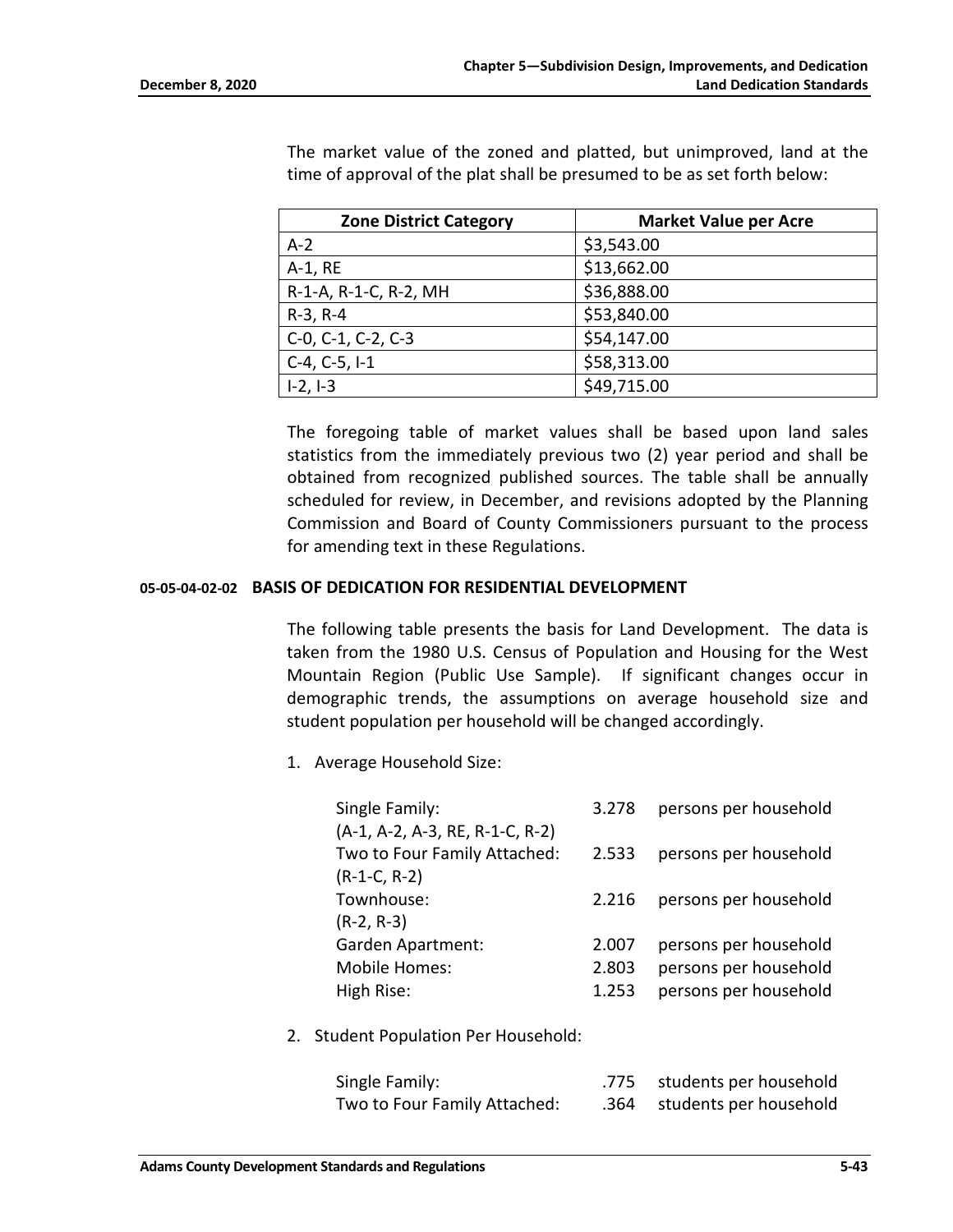| Townhouse:               |      | .303 students per household |
|--------------------------|------|-----------------------------|
| <b>Garden Apartment:</b> |      | .195 students per household |
| Mobile Home:             |      | .512 students per household |
| High Rise:               | .011 | students per household      |

#### **05-05-04-02-03 URBAN AND RURAL SCHOOL DISTRICT DESIGNATIONS**

Although Average Household Size and Student Population Per Household is generally similar throughout the County, the Regulations should recognize differences between urban and rural School Districts. The following is a breakdown of the Districts within Adams County which are considered urban and rural, respectively:

| <b>Urban Districts</b> | <b>Rural Districts</b> |  |
|------------------------|------------------------|--|
| <b>Adams County 14</b> | Bennett 29J            |  |
| Adams-Arapahoe 28J     | Byers 32J              |  |
| Brighton 27J           | Deer Trail 26J         |  |
| Mapleton 1             | Keenesburg RE-3(J)     |  |
| Northglenn-Thornton 12 | Strasburg 31J          |  |
| Westminster 50         | Wiggins RE-50(J)       |  |

#### **05-05-04-02-04 LAND AREA REQUIRED FOR SCHOOLS PER STUDENT**

1. Urban Districts

The land area required is .0260 acres per student. This is based on the total land required for elementary, junior, and senior high schools divided by the total number of students, or 81.25 acres divided by 3,125 students. It was assumed that elementary schools required 11.5 acres for 650 students, junior high schools required 21.75 acres for 675 students, and senior high schools required 48 acres for 1,800 students.

2. Rural Districts

The land area required is .0597 acres per student. This is based on the total land required for elementary, junior, and senior high schools divided by the total number of students, or 60.06 acres divided by 1,006 students. It was assumed that elementary schools required 8.7 acres for 370 students, junior high schools required 17.12 acres for 212 students, and senior high schools required 34.24 acres for 424 students.

#### **05-05-04-02-05 LAND AREA REQUIRED FOR SCHOOLS PER HOUSEHOLD**

Single Family: .021 acres per household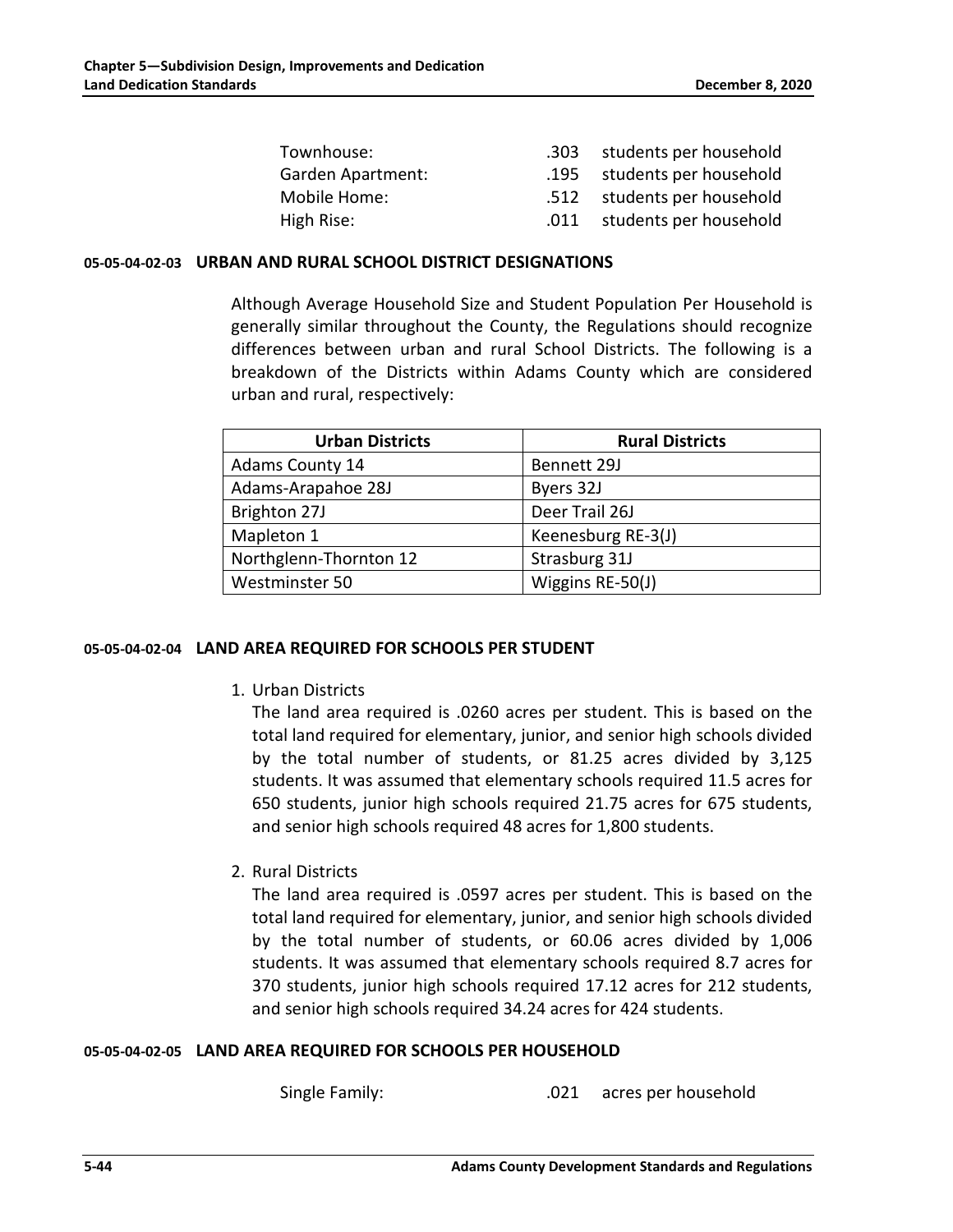| Two to Four Family Attached: | .010 | acres per household       |
|------------------------------|------|---------------------------|
| Townhouse:                   | .008 | acres per household       |
| <b>Garden Apartment:</b>     |      | .005 acres per household  |
| Mobile Home:                 |      | .014 acres per household  |
| High Rise:                   |      | .0003 acres per household |

#### **5-05-04-03 EXISTING DWELLINGS**

Existing dwellings shall be excluded from the calculation of the school land dedication requirement unless the lot allows for greater density of residential development in which case the dedication requirements shall be calculated based on the maximum potential use of the lot.

#### **5-05-04-04 ACTION CONCERNING LANDS DEDICATED**

All lands dedicated for schools shall be conveyed to Adams County by warranty deed and clearly identified on the face of the plat document by a legal description. The conveyance of land or payment of cash in lieu shall be required prior to the recording of the first plat document for the subdivision.

#### **5-05-04-05 CASH-IN-LIEU**

Cash-in-lieu of land dedication shall be required when deemed, by the Board of County Commissioners, to be more appropriate in satisfying the needs of the school district and proposed subdivision. Such cases include small developments not able to meet the minimum school site requirements, developments which are served by adjacent facilities that could be expanded to meet the needs of the proposed subdivision or where due to access and other issues the site is inappropriately located to provide long-term service.

The cash-in-lieu shall be equivalent to the full market value of the acreage required for school land dedication.

#### **5-05-05 PARKLAND DEDICATION REQUIREMENTS**

#### **5-05-05-01 NEIGHBORHOOD PARK DEDICATION REQUIREMENTS**

#### **5-05-05-01-01** *CALCULATION OF DEDICATION REQUIREMENT*

Land for neighborhood park sites shall be dedicated at an average rate of six (6) acres per 1,000 residents generated by the proposed subdivision.

Where the average dwelling unit density of a proposed development is less than one (1) dwelling unit per ten (10) acres, the development shall be exempt from the neighborhood park dedication requirement. In addition, commercial and industrial development shall be exempt from the neighborhood park dedication requirement.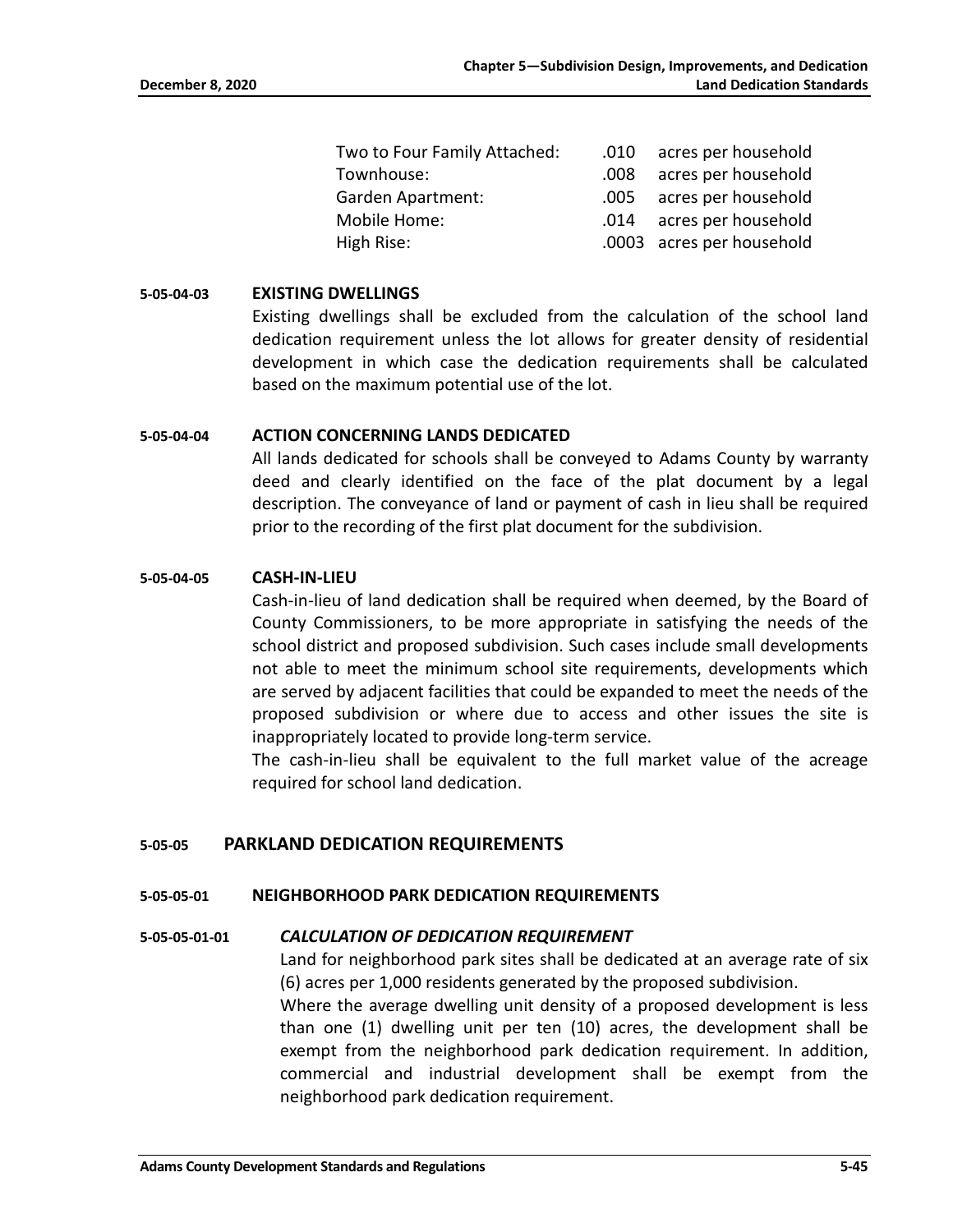| Single Family:               | .020 acres per household  |
|------------------------------|---------------------------|
| Two to Four Family Attached: | .015 acres per household  |
| Townhome:                    | .013 acres per household  |
| Garden Apartment:            | .012 acres per household  |
| Mobile Home:                 | .017 acres per household  |
| High Rise:                   | .0075 acres per household |
|                              |                           |

# **5-05-05-01-02** *PRIVATE PARKS COUNTED AS FULFILLING REQUIREMENT*

Private land dedicated and developed to serve the residents of a subdivision may be credited toward the neighborhood park portion of the land dedication requirement provided provisions are made to maintain and guarantee those amenities are retained for such open space/recreational uses for the life of the subdivision through deed restrictions or other similar mechanisms approved by the Board of County Commissioners.

# **5-05-05-01-03** *TYPE AND SIZE OF PARCEL TO BE DEDICATED*

Land may be considered for acceptance for neighborhood park dedication requirements if the following criteria are met:

- 1. The land for a neighborhood park site shall be a minimum of three (3) acres in size and be accessible to residents within a ½ mile radius.
- 2. The land shall contain sufficient flat surface to provide for development of active recreation areas.
- 3. The land shall not be accepted if it is in an exclusive utility or other easement, public road right-of-way, pedestrian walkway required under these standards and regulations, or contains topographical or hazardous obstructions which would preclude development as a neighborhood park.
- 4. The land should be co-located with school property, if possible.
- 5. The land area is approved by the appropriate park district or the Adams County Department of Parks and Community Resources.

# **5-05-05-02 REGIONAL PARK DEDICATION REQUIREMENTS**

#### **5-05-05-02-01** *CALCULATION OF DEDICATION REQUIREMENT*

Land for regional park sites shall be dedicated at an average rate of 4.0 acres per 1,000 residents generated by the proposed subdivision. It is anticipated that expanding commercial and industrial development also create additional demand for regional parks. Therefore, commercial and industrial subdivisions shall be required to dedicate five (5) percent of their total area to regional parks.

| Single Family:               |      | .013 acres per household |
|------------------------------|------|--------------------------|
| Two to Four Family Attached: |      | .010 acres per household |
| Townhouse:                   | .009 | acres per household      |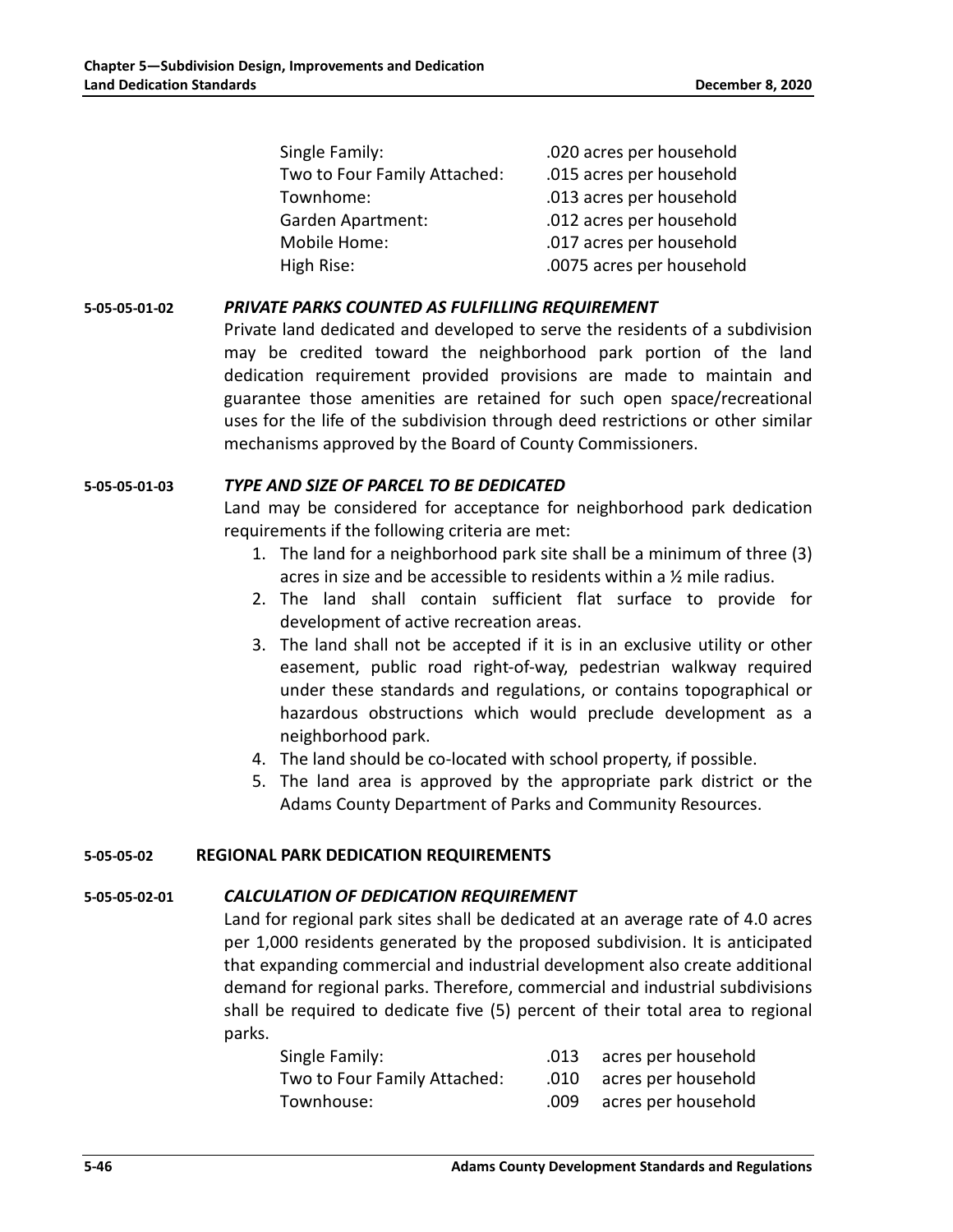| <b>Garden Apartment:</b> | .008 | acres per household       |
|--------------------------|------|---------------------------|
| Mobile Home:             |      | .011 acres per household  |
| High Rise:               |      | .0050 acres per household |

#### **5-05-05-02-02** *TYPE AND SIZE OF PARCEL TO BE DEDICATED*

Land may be considered for acceptance for regional park dedication requirements if the following criteria are met:

- 1. The land for a regional park site shall be a minimum of fifty (50) acres in size and be accessible to residents within a 5-mile radius.
- 2. The land dedicated shall offer natural and scenic quality and shall contain sufficient flat surface to provide for development of active recreation areas, as well as passive recreation areas.
- 3. The land shall not be accepted if it is in an exclusive utility or other easement, public road right-of-way, pedestrian walkway required under these standards and regulations, or contains topographical or hazardous obstructions which would preclude development as a regional park.
- 4. The land should be co-located with other regional parkland, if possible.
- 5. The land area is approved by the appropriate park district or the Adams County Department of Parks and Community Resources.
- 6. The land dedication shall consider opportunities to expand the site through acquisition of adjacent lands.
- 7. The land dedication shall support the protection of natural and historical features, scenic vistas, watersheds, timber, and wildlife for parks.
- 8. The land dedication shall support the continuity of open space links, trails and other major components of the open space system for parks.
- 9. Lakes, ponds, or reservoirs may be considered provided the area does not exceed fifty (50) percent of the required dedication and the area is contiguous to other acceptable parkland.

#### **5-05-05-03 ACTION CONCERNING LANDS DEDICATED**

All lands dedicated for parks shall be conveyed to the County by warranty deed and clearly identified on the face of plat by a legal description. Regional park dedications of land or cash in lieu for subdivisions east of Yulle Mile Road shall be disbursed to the local park and recreation district encompassing the subdivision, if such a district exists according to the provisions set forth in Section 5-05-07-03.

The conveyance of land or payment of cash in lieu shall be required prior to the recording the of first plat document for the subdivision.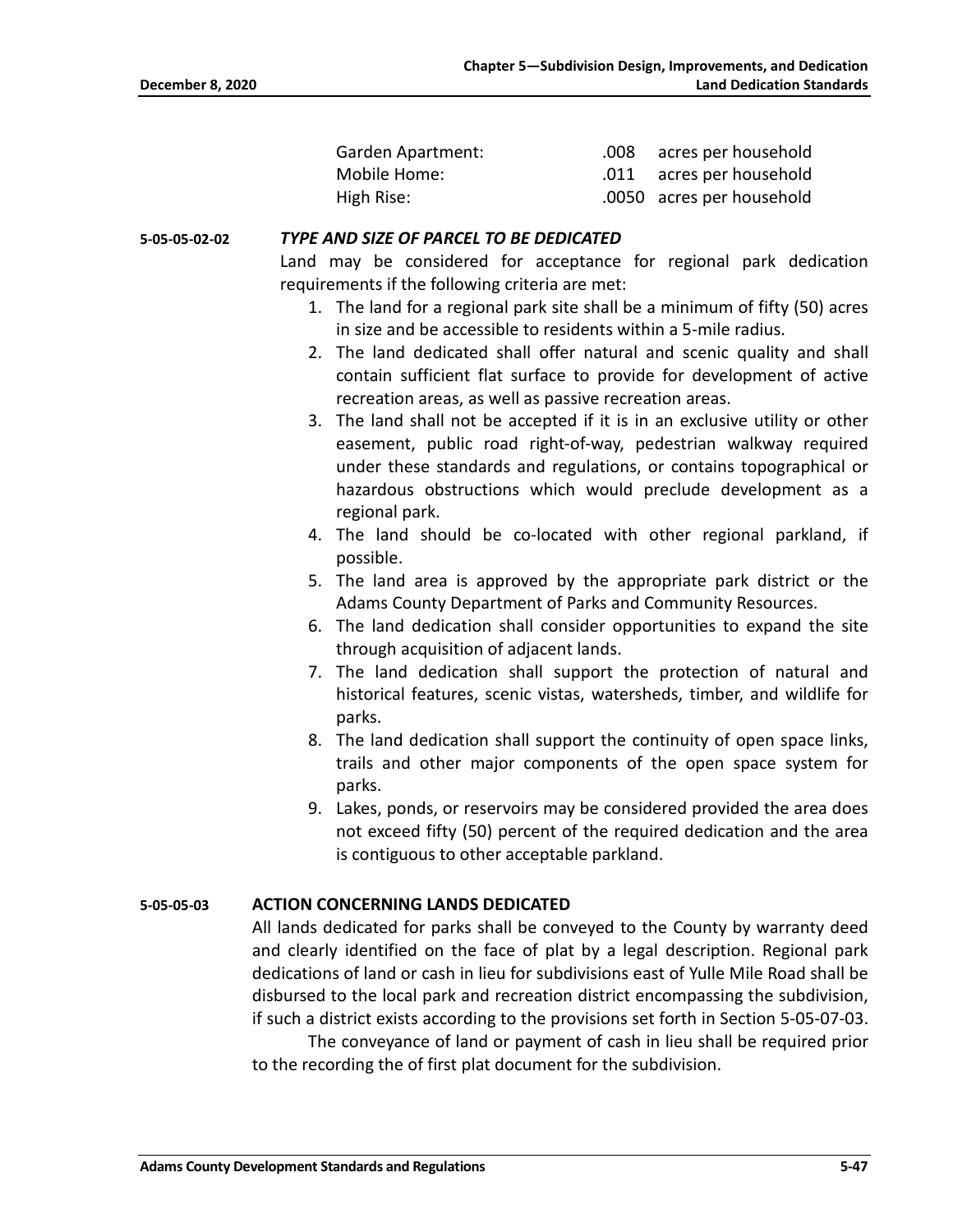As an alternative to payment of the entire amount of the cash in lieu, the Board of County Commissioners may consider phasing the payment according to the following criteria:

- 1. If the total payment exceeds \$100,000, the fee may be split into two payments. The first payment is due prior to recording the plat and the second payment is due prior to the issuance of a Building Permit which would constitute greater than fifty (50) percent of the development.
- 2. If the total payment exceeds \$200,000, the fee may be split into three payments. The first payment is due prior to recording the plat, the second payment is due prior to the issuance of a Building Permit which would constitute greater than thirty-three (33) percent of the development, and the third payment is due prior to the issuance of a Building Permit which would constitute greater than sixty-six (66) percent of the development.
- 3. If the total payment exceeds \$300,000, the fee may be split into four payments. The first payment is due prior to recording the plat, the second payment is due prior to the issuance of a Building Permit which would constitute greater than twenty-five (25) percent of the development, the third payment is due prior to the issuance of a Building Permit which would constitute greater than fifty (50) percent of the development, and the fourth payment is due prior to the issuance of a Building Permit which would constitute greater than seventy-five (75) percent of the development

# **5-05-05-04 CASH-IN-LIEU**

Cash-in-lieu of land dedication shall be required when deemed, by the Board of County Commissioners, to be more appropriate in satisfying the needs of the present and future residents of the County. No more than two (2) acres of the neighborhood park dedication requirement may be fulfilled by cash-in-lieu of dedication, unless the Board of County Commissioners determines otherwise. The cash-in-lieu shall be equivalent to the full market value of the acreage required for parkland dedication.

# **5-05-06 ADDITIONAL LAND DEDICATIONS**

In the event the Board of County Commissioners determine public sites and open space should be provided in excess of the amount to be dedicated as allowed by this section, the excess dedication shall be reserved on the plat for purchase by the appropriate public authority at the time of platting. The public authority shall purchase the property at the fair market value. Fair market value shall be determined as of the time of filing of final plat based upon the unimproved land value in accordance with the following: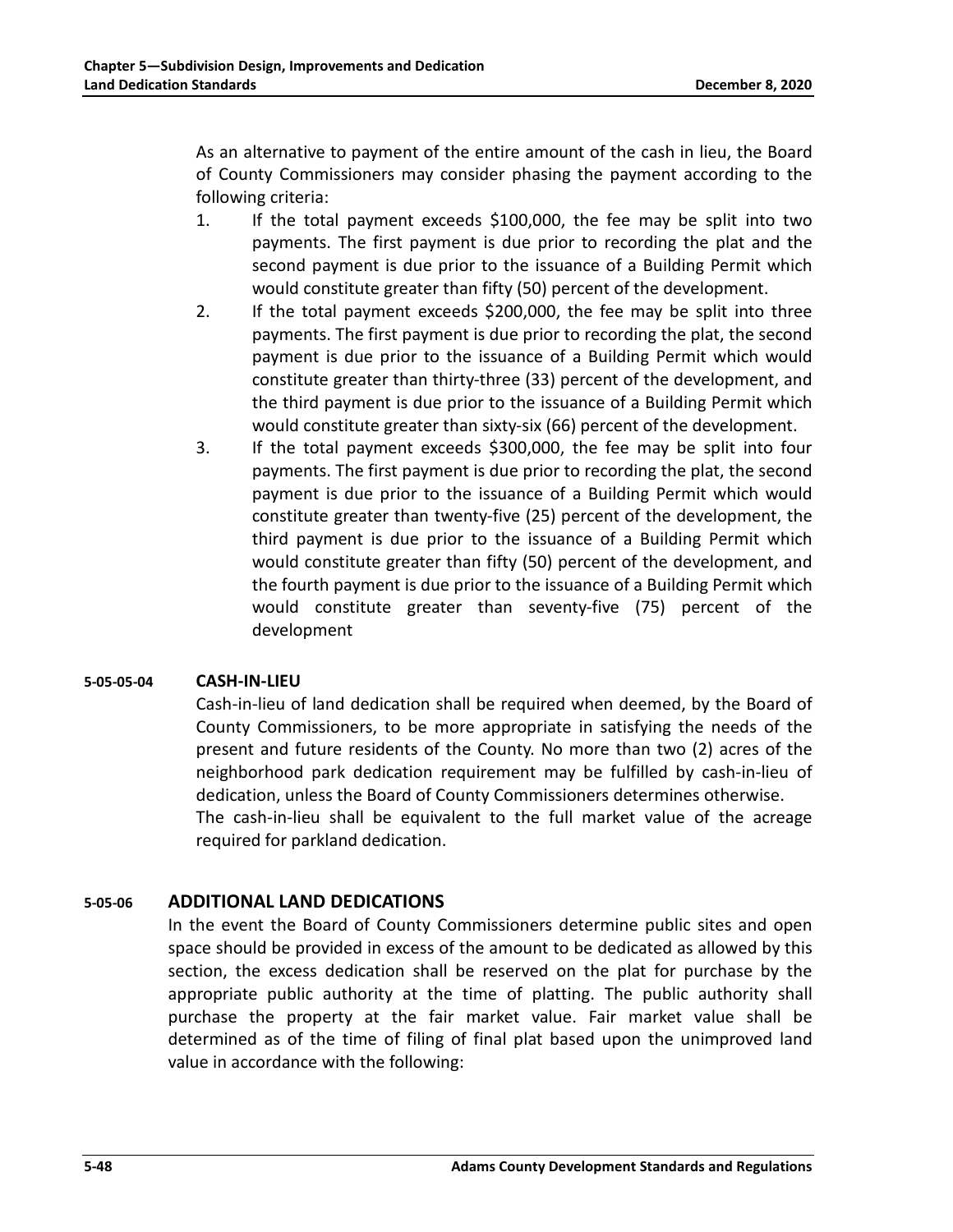- 1. The fair market value is determined by the Board of County Commissioners based upon the then assessed value, modified to equal market value in accordance with the current practice of the Adams County Assessor.
- 2. If the subdivider objects to the determination of the assessor, the subdivider has the option of having the market value determined by an appraisal of the property by an independent appraiser. The independent appraiser shall be selected by mutual agreement of the subdivider and the Adams County Assessor. The independent appraiser's determination of fair market value shall be final and binding on all parties. The appraiser shall be a Colorado registered, licensed, or certified appraiser. The subdivider shall pay the cost of said appraisal.

# **5-05-07 USE AND DISTRIBUTION OF LANDS AND CASH-IN-LIEU**

#### **5-05-07-01 ADMINISTRATION AND LIMITATION ON USE OF LAND AND FEES**

The land and cash-in-lieu received under this section shall be used only for the purpose of providing park and recreational facilities, open space, school sites or other public sites, as appropriate. All cash-in-lieu or proceeds from the sale of dedicated land collected by the County shall be kept in three separate accounts: a schools account, a neighborhood parks account, and a regional parks account. School money shall be categorized by individual school districts. Neighborhood park money shall be categorized by park districts, if they exist. If no park district exists at the time of collection, the park fees shall be categorized according to school district boundaries.

All cash-in-lieu or proceeds from the sale of dedicated land collected by the County shall be used by the County exclusively for the acquisition and development of parks, recreational facilities, schools and other public sites to serve the needs of present and future residents of the County. The eligible uses of cash-in-lieu or proceeds from the sale of dedicated land shall be for site acquisition for new parks or school facilities only.

#### **5-05-07-02 ELIGIBLE ENTITIES FOR DISTRIBUTION**

The County may distribute lands or fees-in-lieu to the following entities: School Districts; Metropolitan Districts providing park and recreation services, or Park/Recreation Districts; or the Adams County Department of Parks and Community Resources.

# **5-05-07-03 DETERMINATION OF NEED AND DISTRIBUTION OF LANDS AND FEES-IN-LIEU**

The County may distribute cash-in-lieu or proceeds from the sale of dedicated land to support the use of the cash or proceeds for eligible projects. The cash and proceeds shall be distributed to an eligible entity based on the following criteria: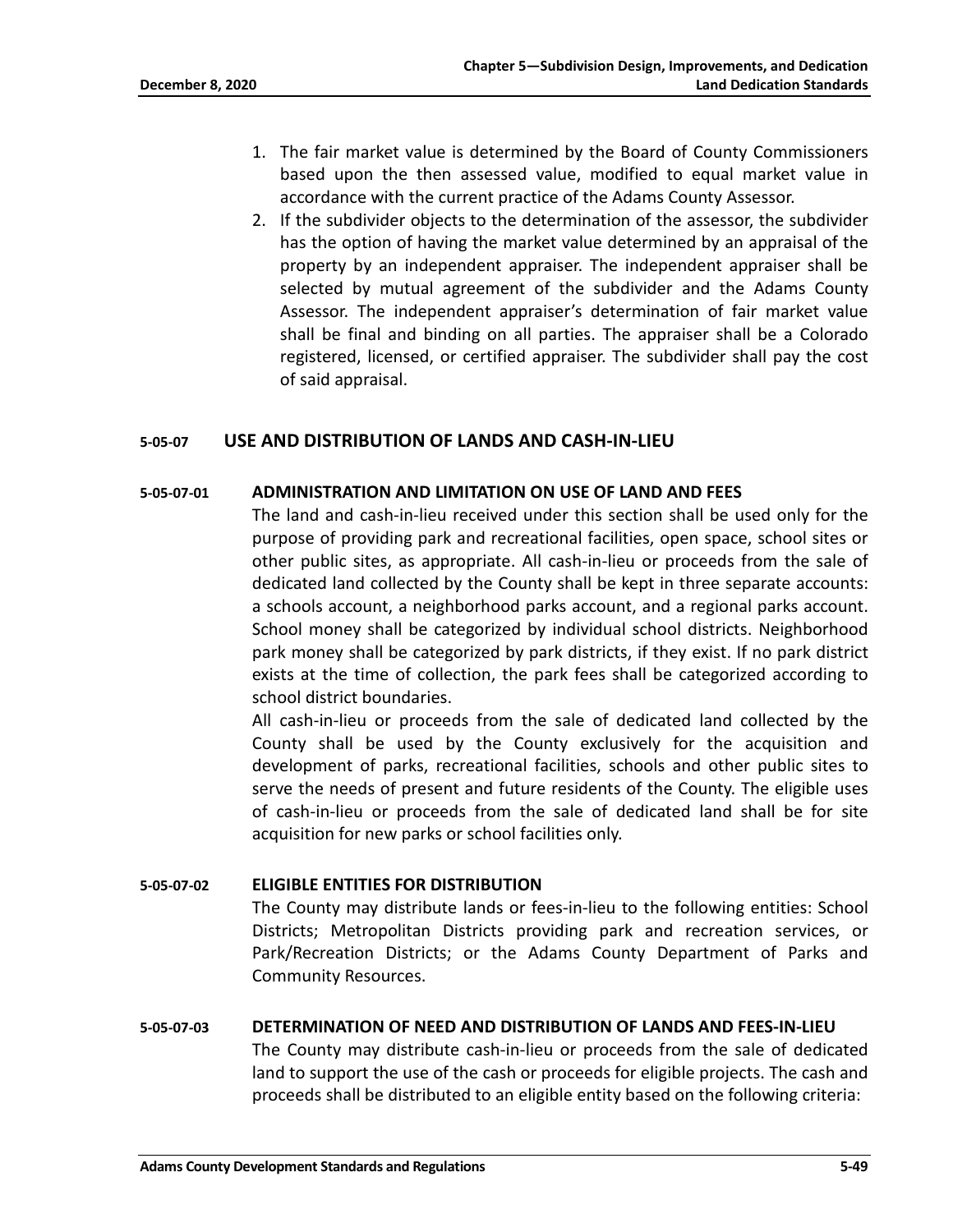- 1. The project for which funds are requested is authorized by the school or park district through a formally adopted plan or a formal resolution.
- 2. The project for which funds are requested is specific in terms of size, use, location, timing, and cost. A means of funding the entire project is outlined and is reasonable although not all funding has to be in hand at the time of request.
- 3. The development is in conformance with the Adams County Comprehensive Plan and the Comprehensive Plan for the municipal growth area within which the project is located.
- 4. If the project consists of site acquisition for or construction of a new facility and the subdivider agrees to submit a site plan and associated drainage or traffic studies for county review.
- 5. The project for which funding is requested is needed to support new development as justified through: a) demand projections based on existing school enrollment or park use; b) county population projections for the area; or c) approved zoning within the service area demonstrating densities and uses will create demand for the improvement.
- 6. The need for planning funds has been demonstrated by submittal of a scope of services request or contract describing a specific, growth-related development study with an estimated cost addressing needs outlined by the local school board.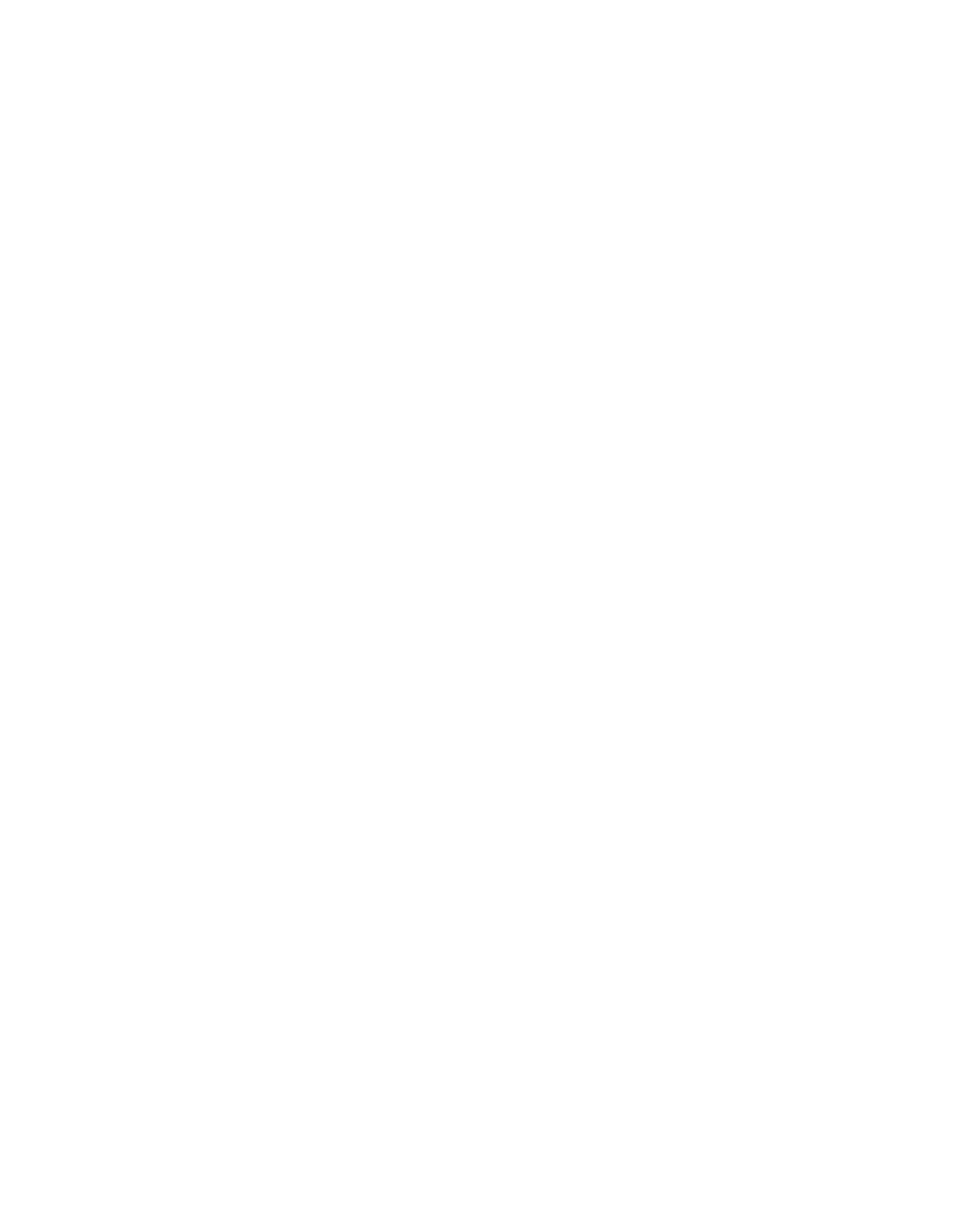# **5-06 REGIONAL TRAFFIC IMPACT FEE**

#### **5-06-01 FINDINGS**

- 1. Study/Transportation Plan: The Board of County Commissioners of Adams County hereby adopt the Adams County 2019 Transportation Impact Fee Report, which is incorporates the Adams County Transportation Plan.
- 2. Level of Service (LOS) standard: The Board of County Commissioners of Adams County has determined in the Transportation Plan the County's major road system shall operate at Level of Service "D" to ensure safe and efficient traffic circulation throughout the community.
- 3. Existing LOS: Adams County's major road system is presently operating at LOS "D" or better.
- 4. New Growth in County: Adams County's Transportation Plan projects there will be a significant amount of new growth and development in the County in the next twenty years.
- 5. Growth-related needs: The Transportation Plan shows the rapid rate of future growth and new development in the County will require a substantial expansion in road capital facilities if LOS "D" is to be maintained on the County's major road system.
- 6. Revenue shortfall: The revenue generated by this new growth and development under the County's existing fiscal structure will not be adequate to fund the needed road capital improvements necessary to accommodate this new growth and development if desired LOS on the County's major road system is to be maintained.
- 7. Proportionate share policy: The Board of County Commissioners of Adams County has determined that future growth and new development should contribute its proportionate share of the costs of providing such road capital facilities to the County's major road system.
- 8. Impact fee preferred: The Board of County Commissioners determined the imposition of a road impact fee is one of the preferred methods of regulating new growth and development in the County in order to ensure new growth and development bears a proportionate share of the costs of the road capital facilities necessary to accommodate new development, and provide for the public health, safety, and welfare.
- 9. Consistent with Transportation Plan: An impact fee would assist in the implementation and be consistent with the Adams County Transportation Plan, Adams County Comprehensive Plan, and the 2019 Transportation Impact Fee Report.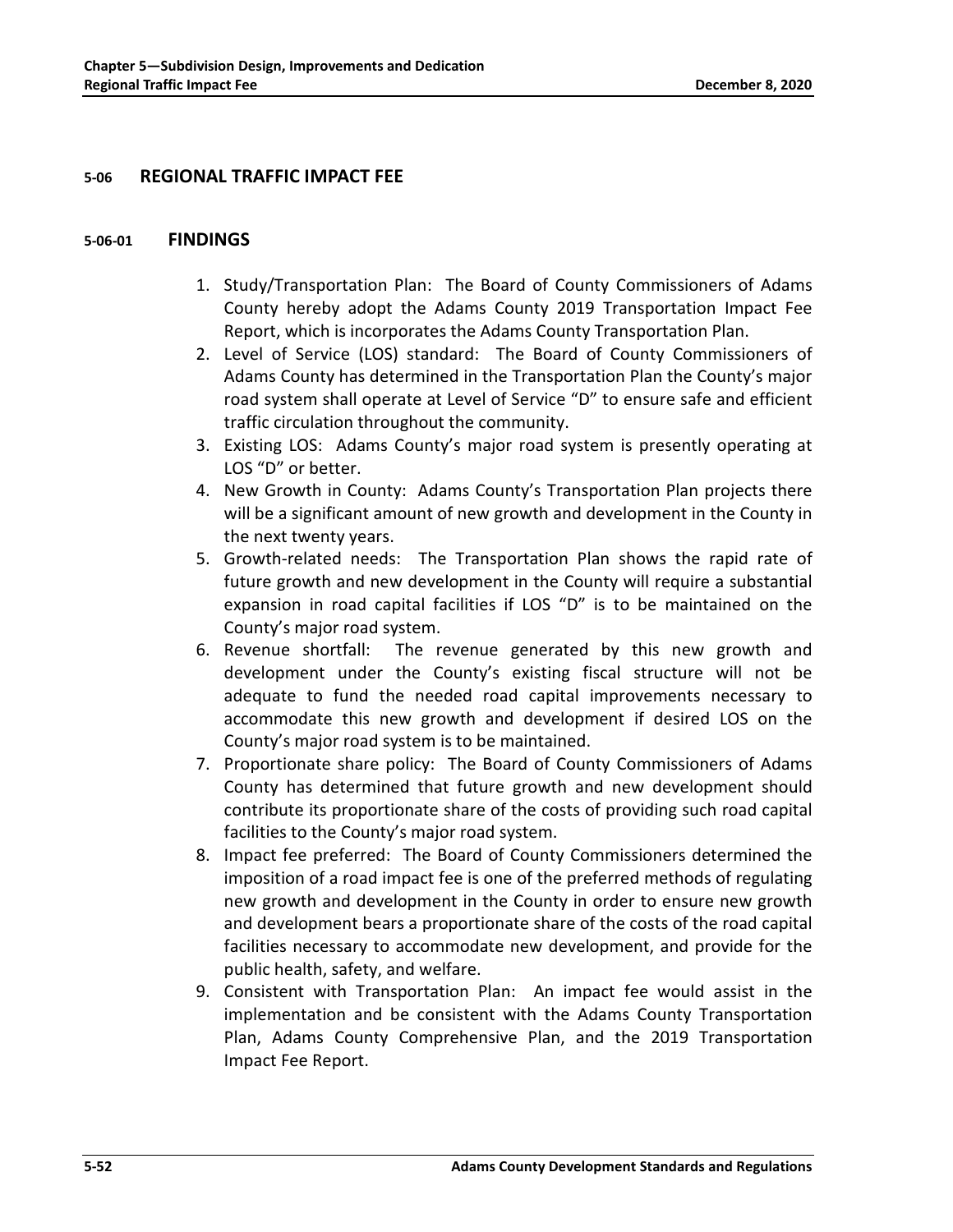#### **5-06-02 SHORT TITLE AND AUTHORITY**

- 1. Citation: The Section shall be known and may be cited as the "Adams County Regional Traffic Impact Fee Regulation."
- 2. Authority: The Board of Commissioners of Adams County has the authority to adopt this Regulation pursuant to C.R.S. Sections 29-20-101 through 29- 20-107, as amended, C.R.S. Sections 29-20-202 through 29-20-204, as amended, C.R.S. Section 30-28-101 et. seq., and all other relevant laws of the State of Colorado.

#### **5-06-03 APPLICABILITY**

This Regulation shall apply to all lands in unincorporated Adams County.

#### **5-06-04 INTENT AND PURPOSE**

- 1. General: This Regulation is intended to implement and be consistent with the 2019 Transportation Impact Fee Report and the Transportation Plan.
- 2. Implementation: This objective is accomplished by requiring all new Traffic Generating Development to contribute its proportionate share of the funds, land, or public facilities necessary to accommodate any impacts on regional road capital facilities having a rational nexus to the proposed land development and for which the need is reasonably attributable to the proposed development.
- 3. Fair allocation of costs: This Regulation is intended to be consistent with the principles for allocating a fair share of the costs of new public facilities to new users. It approaches the problem of determining the fair share of regional traffic impact costs in a conservative and reasonable manner. This fee will only partially capture the governmental expenditures associated with improving the County's major road system. Given the very different development patterns between the eastern (rural) and western (suburban/urban) areas of the County, two distinct service areas are established, based on planning areas contained in the 2012 Transportation Plan.
- 4. Technical support: This Regulation is based primarily upon the Transportation Plan and other technical data and conclusions contained in the Adams County 2019 Transportation Impact Fee Report, all which are incorporated herein by reference.

#### **5-06-05 LEVEL OF SERVICE STANDARD**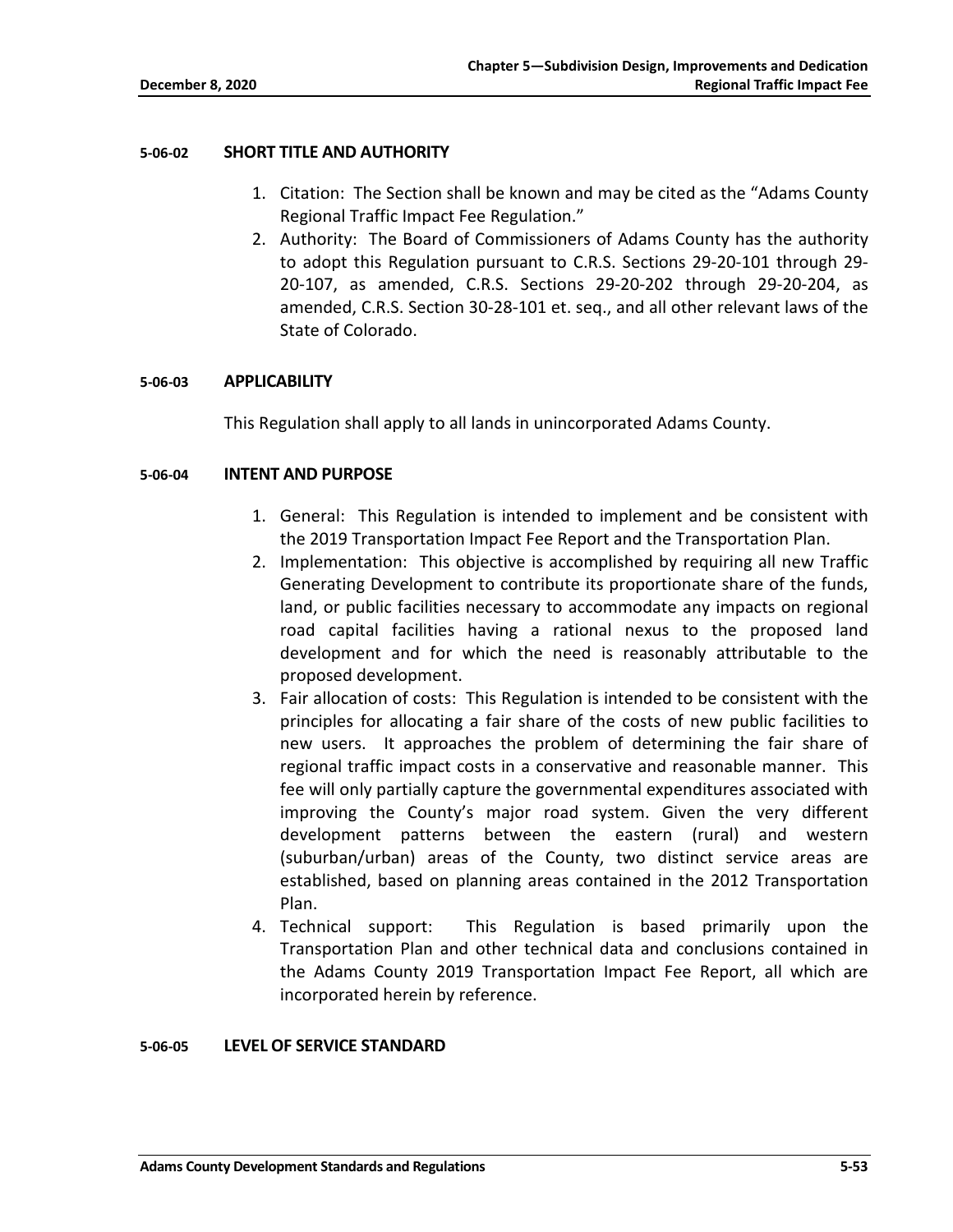The Board of County Commissioners have determined the County's major road system shall operate at a minimum of a LOS "D."

# **5-06-06 IMPOSITION OF FEES**

#### **5-06-06-01 TIME AND OBLIGATION OF PAYMENT**

- 1. After the effective date of this Regulation, any person who causes the Commencement of Traffic-Generation Development shall be obligated to pay a road impact fee consistent with the terms of this Regulation. The fee shall be determined and paid to the Impact Fee Administrator at the time of issuance of a building permit for the development. If any credits are due pursuant to Section 5-06-08, Credits, they shall be determined during the approval of the traffic generating development. The fee shall be computed separately for the amount of development covered by the permit, if the building permit is for less than the entire development. If the fee is exacted for Traffic-Generating Development that increases traffic impact because of a change in use, the fee shall be determined by computing the difference in the fee schedule between the new Traffic-Generating Development and the existing Traffic-Generating Development. The obligation to pay the impact fee shall run with the land.
- 2. Any person who, prior to the effective date of this Regulation, agreed as a condition of development approval to pay a road impact fee shall be responsible for the payment of the fees under the terms of such agreement, and the payment of such fees will be offset against any impact fees otherwise due pursuant to the terms of this Regulation.

#### **5-06-06-02 EXEMPTIONS**

The following development shall be exempt from the terms of this Regulation. An exemption must be claimed by the fee payer at the time of application for a building permit.

- 1. Alterations or expansion of an existing building where no additional dwelling units are created, the use is not changed, and no additional vehicular trips will be produced over and above that produced by the existing use.
- 2. The construction of accessory buildings or structures not producing additional vehicular trips over and above that produced by the principal building or use of the land.
- 3. The replacement of a destroyed or partially destroyed building or structure of the same size and use, provided no additional trips will be produced over and above that produced by the original land use.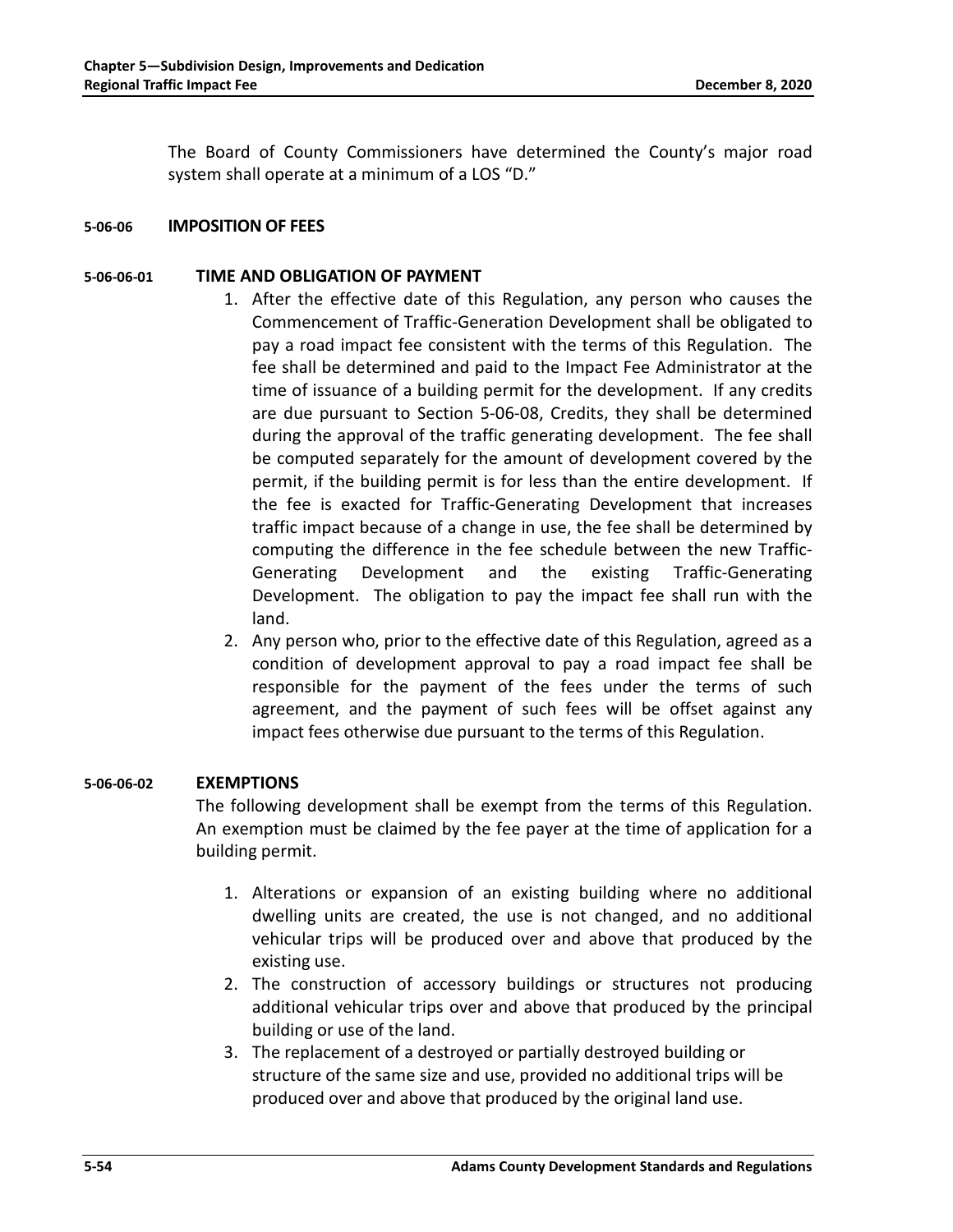4. The construction of housing affordable to households whose income is equal to or less than the current Area Median Income (AMI) in effect at the time the household initially occupies the residential unit. For multifamily residential structures, the exemption shall only apply to those qualifying affordable units within the greater structure. The Traffic Impact Fee must be paid for all non-qualifying units. Income eligibility requirements are defined by the US Department of Housing and Urban Development (HUD), or if no longer published, by an equivalent index approved by the County. The property shall remain affordable for a period of not less than twenty (20) years.

#### **5-06-06-03 ESTABLISHMENT OF FEE SCHEDULE**

- 1. Any person who causes the Commencement of Traffic-Generating Development, except those persons exempted or preparing an Independent Fee Calculation Study pursuant to Section 5-06-08, Independent Fee Calculation Study, shall pay a traffic impact fee in accordance with the fee schedule adopted by the Board of County Commissioners.
- 2. If a fee is based on 1,000 square feet, the square footage of the structure shall be measured in terms of gross floor area. Gross floor area is defined as the area within the outside dimensions of a building including each floor level, halls, lobbies and stairways. It shall not include floor space within the building reserved for parking or loading vehicles and unimproved basement space or separate space used only for building maintenance and utilities or exterior features for the building, such as stairs, porches, walkways and other similar exterior features.
- 3. If a fee is to be paid for mixed uses, then the fee shall be determined according to the fee schedule adopted by the Board of County Commissioners by apportioning the space committed to uses specified on the schedule.
- 4. If the type of Traffic-Generating Development for which a building permit is requested is not specified on the fee schedule, the Impact Fee Administrator shall determine the fee on the basis of the fee applicable to the most nearly comparable type of land use on the fee schedule. The Impact Fee Administrator shall be guided in the selection of a comparable type of land use by using trip generation rates contained in the most current edition of the report titled Trip Generation prepared by the Institute of Transportation Engineers (ITE), articles or reports appearing in the ITE Journal, studies or reports prepared by the U.S. Department of Transportation or the Colorado Department of Transportation, or other similar source.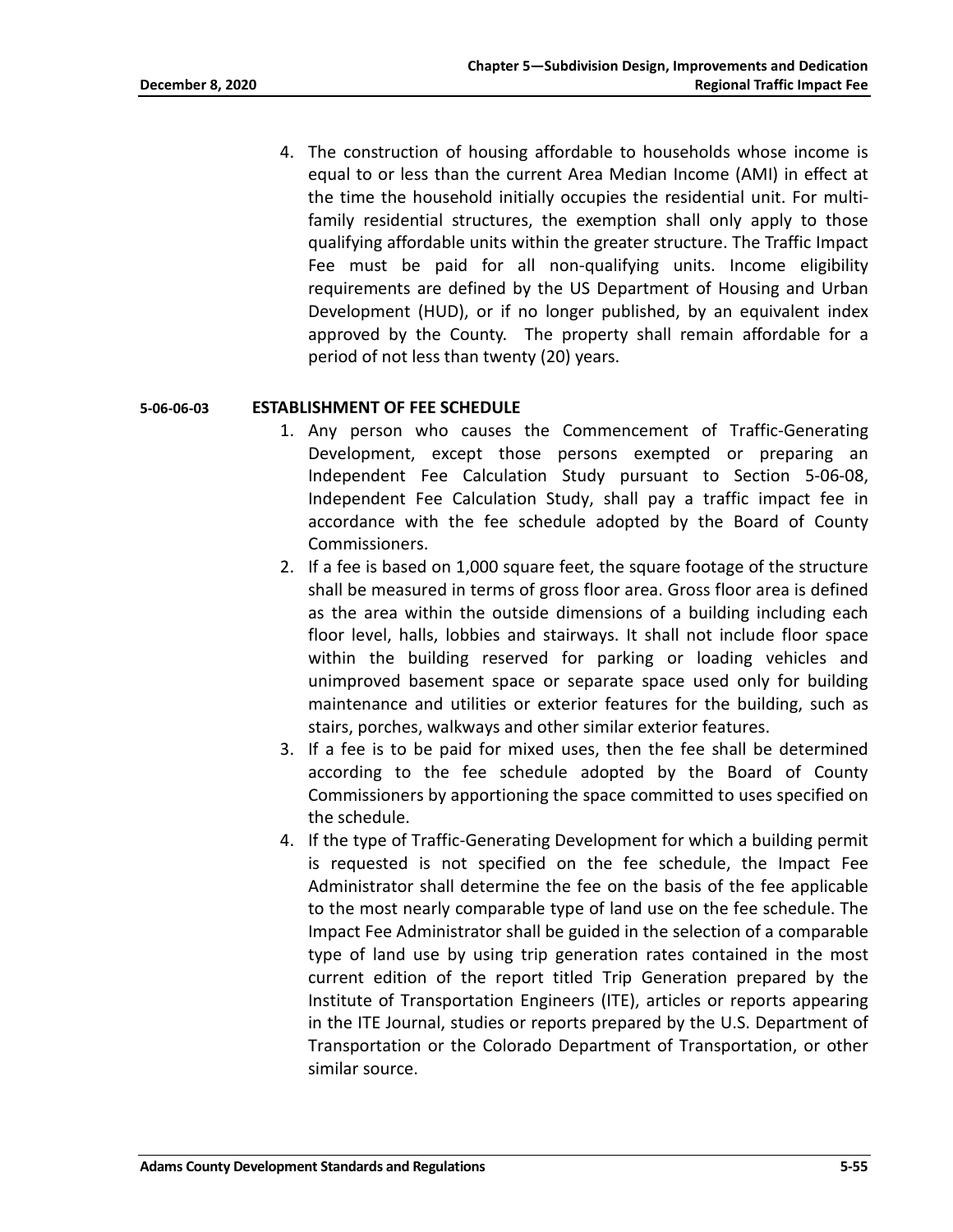5. In the event the Impact Fee Administrator determines there is no comparable use in the fee schedule, the fee shall be computed by use of an independent fee calculation study as provided in Section 5-06-07, Independent Fee Calculation Study.

#### **5-06-06-04 PRELIMINARY IMPACT FEE CALCULATION**

Any person contemplating establishing a Traffic-Generating Development may request a preliminary determination of the impact fees due from such development. A person requesting a pre-development review impact fee calculation shall complete and submit to the Impact Fee Administrator the proper application form and an application fee. Using the information regarding the proposed traffic generating land development activity as submitted on the application, the Impact Fee Administrator will provide, within fifteen (15) days of the date of submittal of the completed application, a preliminary calculation of the Road Impact Fees due for the proposed Traffic-Generating Development.

#### **5-06-07 INDEPENDENT FEE CALCULATION STUDY**

#### **5-06-07-01 GENERAL PROVISIONS**

- 1. The impact fee may be computed by the use of an independent fee calculation study at the election of the fee payer, and for any proposed land development activity for which the Impact Fee Administrator concludes the nature, timing, or location of which is likely to generate impacts costing substantially more to mitigate than the amount the fee would generate by the use of the fee schedule.
- 2. The preparation of the independent fee calculation study shall be the responsibility of the electing party.
- 3. Any person who requests to perform an independent fee calculation study shall pay an application fee for administrative costs associated with the review and decision on such independent fee calculation study.

#### **5-06-07-02 FORMULA**

1. The Independent Fee Calculation Study for the road impact fee shall be proportional to the traffic generated by the development and be calculated by using the following formula:

Impact Fee =  $(APD / ITED) \times BIF$ 

Where: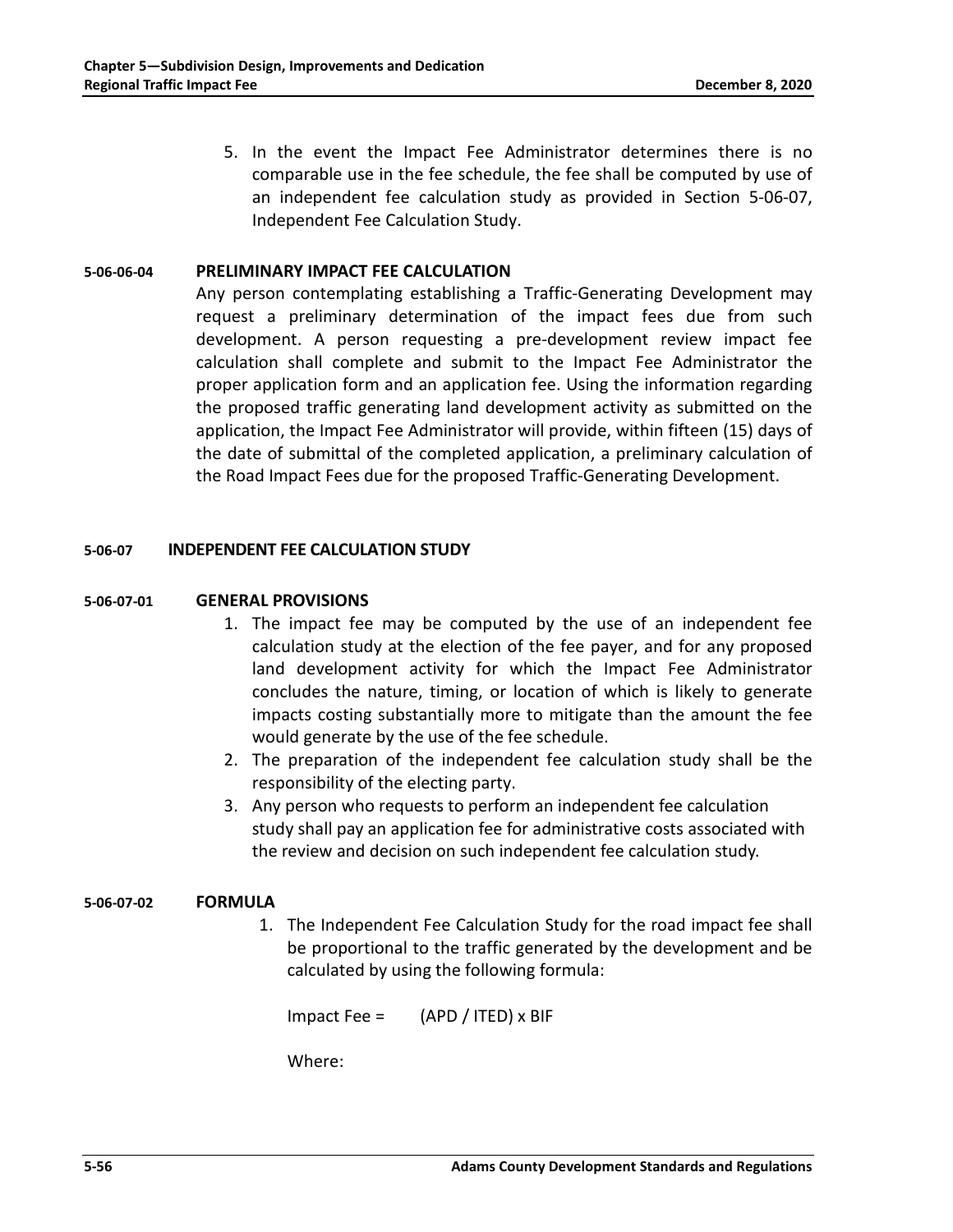APD = Applicant Provided Data. This factor is the number of average vehicle trips per day (vpd) generated by the development as calculated using the Institute of Transportation Engineers Trip Generation Manual.

ITED = Institute of Transportation Engineers Data: This factor is the number of average vehicle trips per day as calculated using the Institute of Transportation Engineers Trip Generation Manual and calculated using gross floor area of the structure.

BIF = Base Impact Fee. This factor is the base impact fee as shown in the approved Impact Fee Table for the land use type based on square area of the building in 1,000 square foot increments.

- 2. The fee calculations shall be based on data, information or assumptions contained in this Regulation or independent sources, provided:
	- a. The independent source is an accepted standard source of transportation engineering or planning data or information; or the independent source is a local study on trip characteristics carried out by a qualified traffic planner or engineer pursuant to an accepted methodology of transportation planning or engineering; and
	- b. The percent new trips factor and average trip length used in the independent fee calculation study, if different from those contained in the Road Impact Fee Study for the same land use type, shall be based on actual surveys conducted in Adams County.

#### **5-06-07-03 PROCEDURE**

- 1. An independent fee calculation study shall be undertaken through the submission of an application for an independent fee calculation study. A potential feepayer may submit such an application. The County shall submit such an application for any proposed Traffic-Generating Development interpreted as one that is not comparable to any land use on the fee schedule, and for any proposed Traffic-Generating Development for which it concludes the nature, timing, or location of the proposed development make it likely to generate impacts costing substantially more to mitigate than the amount of the fee which would be generated by the use of the fee schedule.
- 2. Within fifteen (15) days of receipt of an application for independent fee calculation study, the Impact Fee Administrator shall determine if the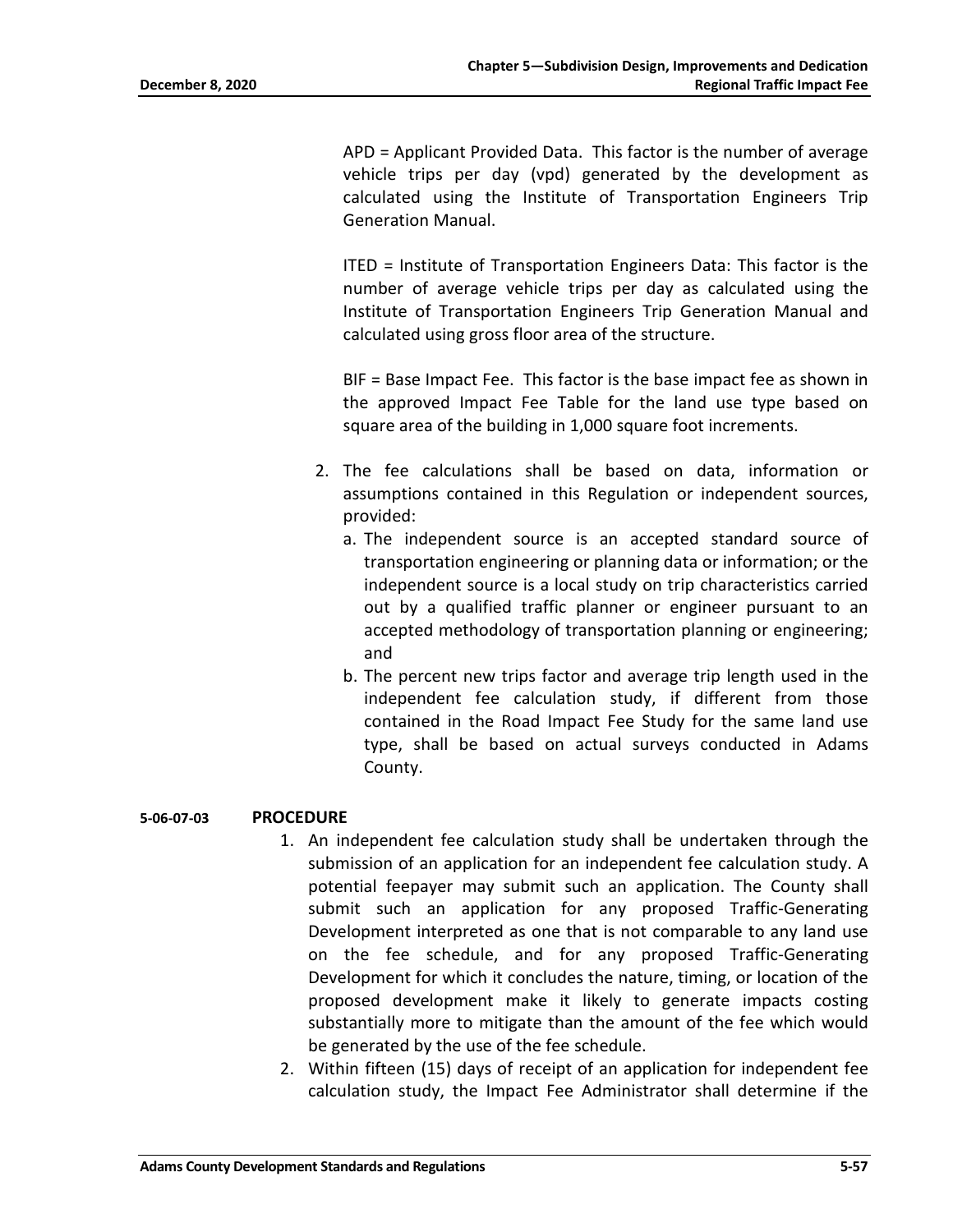application is complete. If the Impact Fee Administrator determines the application is not complete, a written statement specifying the deficiencies shall be sent by mail to the person submitting the application. The application shall be deemed complete if no deficiencies are specified. The Impact Fee Administrator shall take no further action on the application until it is deemed complete.

3. When the Impact Fee Administrator determines the application is complete, the application shall be reviewed and the Impact Fee Administrator shall render a written decision in twenty (20) days on whether the fee should be modified, and if so, what the amount should be, based on the standards in Section 5-06-08.

# **5-06-07-04 STANDARDS**

If on the basis of generally recognized principles of impact analysis it is determined the data, information and assumptions used by the applicant to calculate the independent fee calculation study satisfies the requirements of this Section, the fee determined in the independent fee calculation study shall be deemed the fee due and owing for the proposed Traffic-Generating Development. The adjustment shall be set forth in a Fee Agreement. If the independent fee calculation study fails to satisfy the requirements of this Section, the fee applied shall be the fee established for the Traffic-Generating Development in Section 5-06-06.

#### **5-06-07-05 APPEAL**

- 1. A fee payer affected by the administrative decision of the Impact Fee Administrator on an application for independent fee calculation study, or on an application for independent fee calculation study initiated by the County staff on the proposed Traffic-Generating Development, may appeal such decision by filing a petition with the Board of County Commissioners. In reviewing the Impact Fee Administrator's decision, the Board of County Commissioners shall make written findings of fact and conclusions of law.
- 2. This appeal process will not be honored by the Board of County Commissioners without a substantial effort upon the applicant to rectify any fee discrepancies with the Impact Fee Administrator and additional Adams County staff if necessary.

# **5-06-08 CREDITS**

#### **5-06-08-01 GENERAL STANDARDS**

1. Any person initiating Traffic-Generating Development may apply for a credit against road impact fee otherwise due, up to but not exceeding the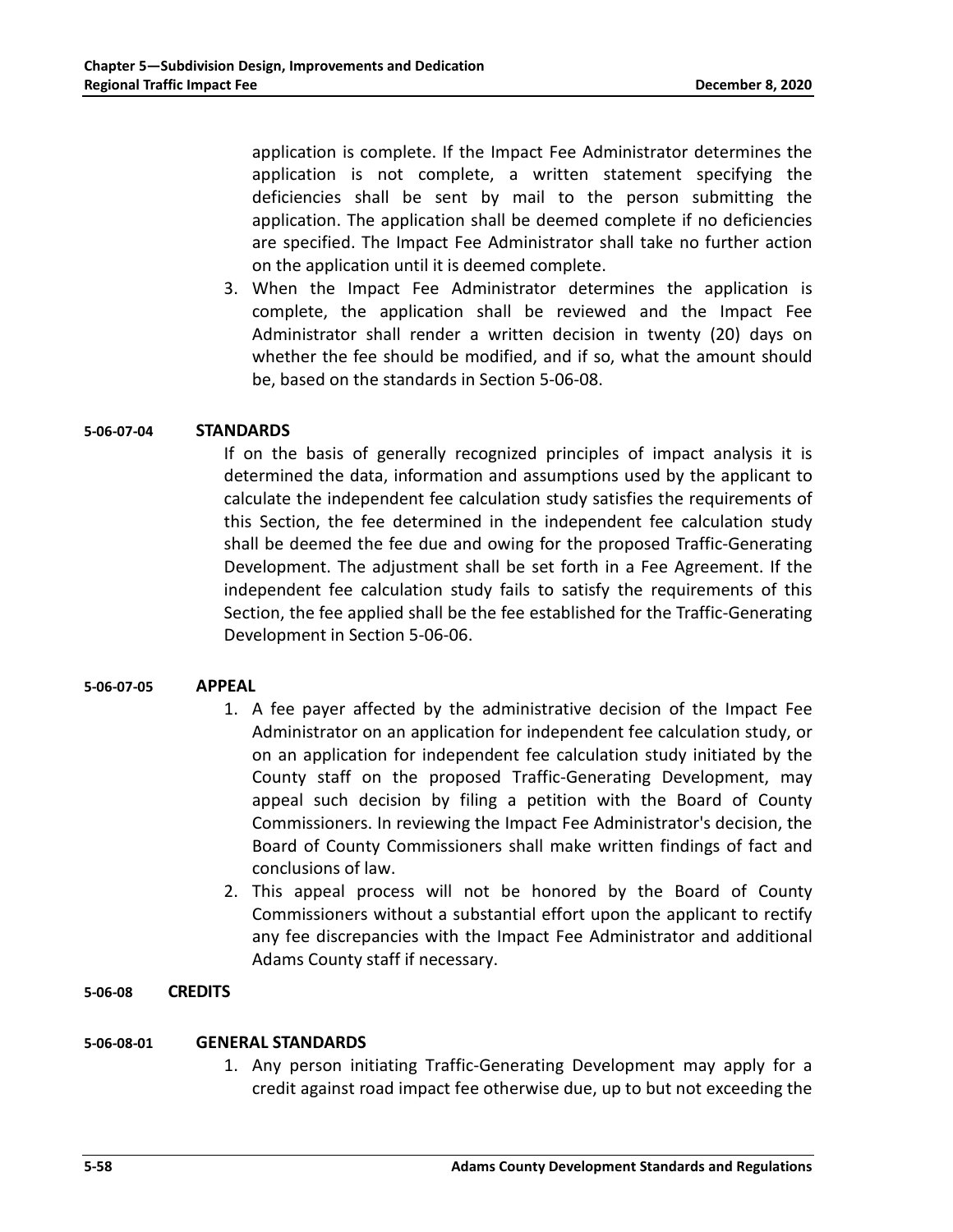full obligation for impact fees proposed to be paid pursuant to the provisions of this Regulation, for any contribution, payment, construction, or dedication of land accepted and received by Adams County for any Road Capital Improvements on the County's Major Road System identified in the 2019 Transportation Impact Fee Report, which are not contiguous to the Traffic-Generating Development. No credits shall be provided for site-related, contiguous improvements or for improvements to the Major Road System not specifically identified in the Adams County 2020 Roadway Network Map.

- 2. Credits for contributions, payments, construction or dedication of land for non-contiguous road improvements on the County's major road system in the 2019 Transportation Impact Fee Report shall be transferable in the same development but shall not be transferable for credit against impact fees required to be paid for other public facilities. The credit shall not exceed the amount of the impact fees due and payable for the proposed Traffic Generating Development.
- 3. The County may enter into a Capital Contribution Front-Ending Agreement with any person initiating Traffic Generating Development who proposes to construct Non-Site Related Road Capital Improvements on the Major Road System and identified on the Adams County 2020 Roadway Network Map. To the extent the fair market value of the construction of these Road Capital Improvements exceed the obligation to pay impact fees for which a credit is provided pursuant to this Section, the Capital Contribution Front-Ending Agreement shall provide proportionate and fair share reimbursement linked to new growth and development's use of the Road Capital Improvement constructed.
- 4. The Department of Community and Economic Development and the Department of Public Works shall endeavor to agree to a condition with a proponent of a Traffic-Generating Development and any potential credits against non-contiguous improvements prior to the public hearing on the Preliminary Plat or Preliminary Development Plan (if applicable). The following example shall be used as a framework for decision-making:

Developer A proposes a 100-lot subdivision in the West Service Area with homes that are between 1,801 square feet and 2,400 square feet; Subject site is one mile away from the nearest paved road and has a gravel road adjacent to the site;

County regulations require paving of all perimeter roads and internal streets;

Total estimated regional traffic impact fee is \$563,900 (100 times \$5,639);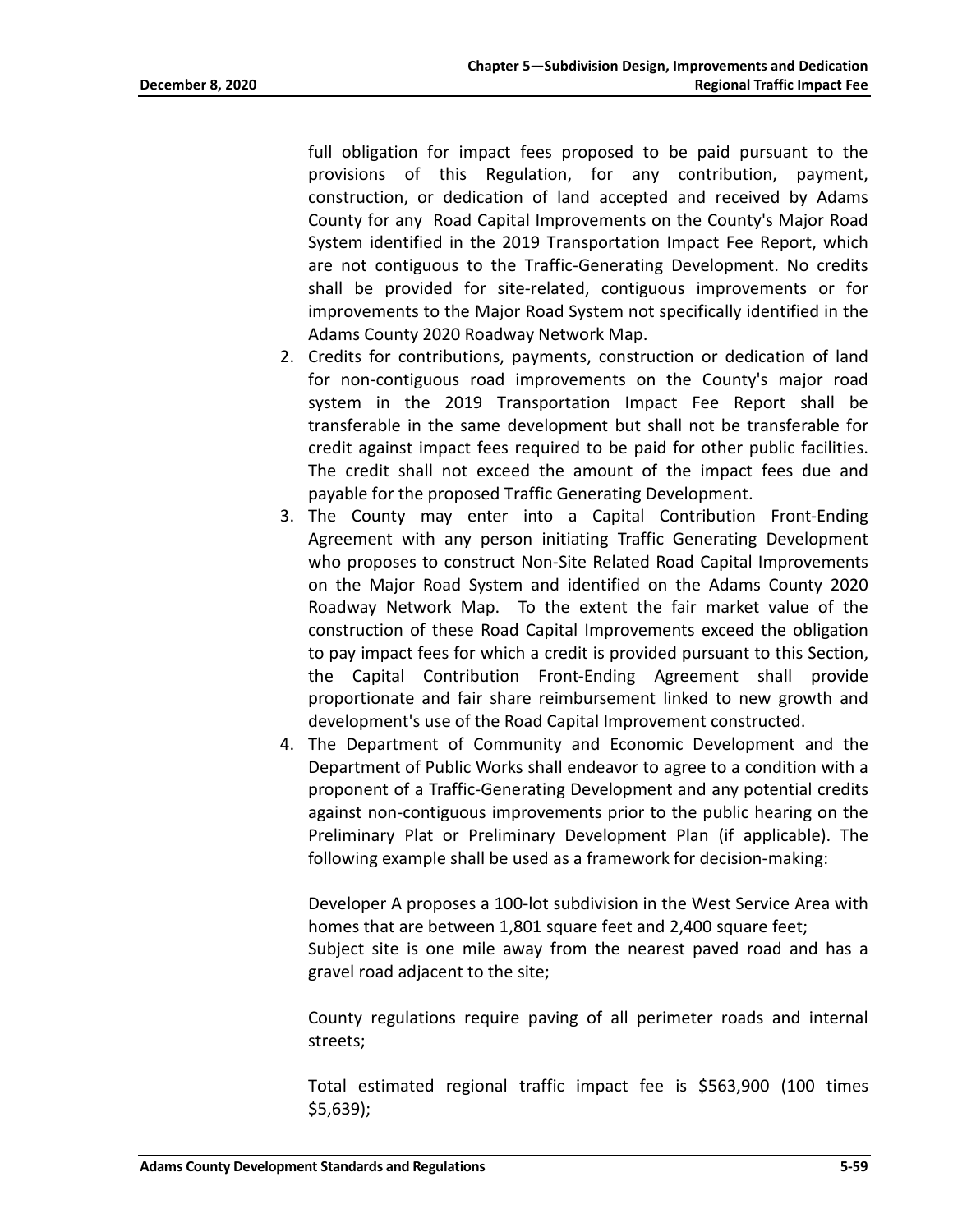Traffic generated from the new development creates a larger demand on the non-contiguous road; and

The total cost to connect the subject site to the nearest paved road is \$359,907

Staff may consider the following alternatives in proposing a condition on a Traffic-Generating Development:

- a. Developer A submits the required regional traffic impact fee at the time of each individual building permit
- b. Developer A submits the required regional traffic impact fee at the time of Final Plat and receives a ten (10) percent discount off the total fee amount.
- c. Developer A constructs the non-contiguous improvements at a total cost not to exceed \$359,907 (total improvement amount) and is given a credit against the regional traffic impact fee. If additional off-site improvements are required, but not paid for with the total improvement amount, the County may either budget for the balance of the improvements or other developers may construct them in the future. This option is generally discouraged and will only be considered when all other options have been proven to be insufficient.
- d. Developer A constructs the non-contiguous improvements at the total cost of \$359,907 and is given a credit against the regional traffic impact fee. Developer A is reimbursed by other developers (B, C, or D) at the time of their development and in a proportionate share of their improvements.
- e. Developer A provides the County an amount of funds in a manner as determined appropriate by the County in lieu of constructing the required contiguous road improvement, when the contiguous road improvement is part of a larger future County road project indicated on the 5-year plan (unless otherwise determined by the County). No credit for this payment shall be given against the regional traffic impact fee, but at the developer's option, the regional traffic impact fee may be paid in accordance with either alternatives a or b above.

In the event the staff and the proponent cannot reach an agreement regarding the condition, the matter may be forwarded to the Planning Commission for a recommendation and a subsequent final decision by the Board of County Commissioners.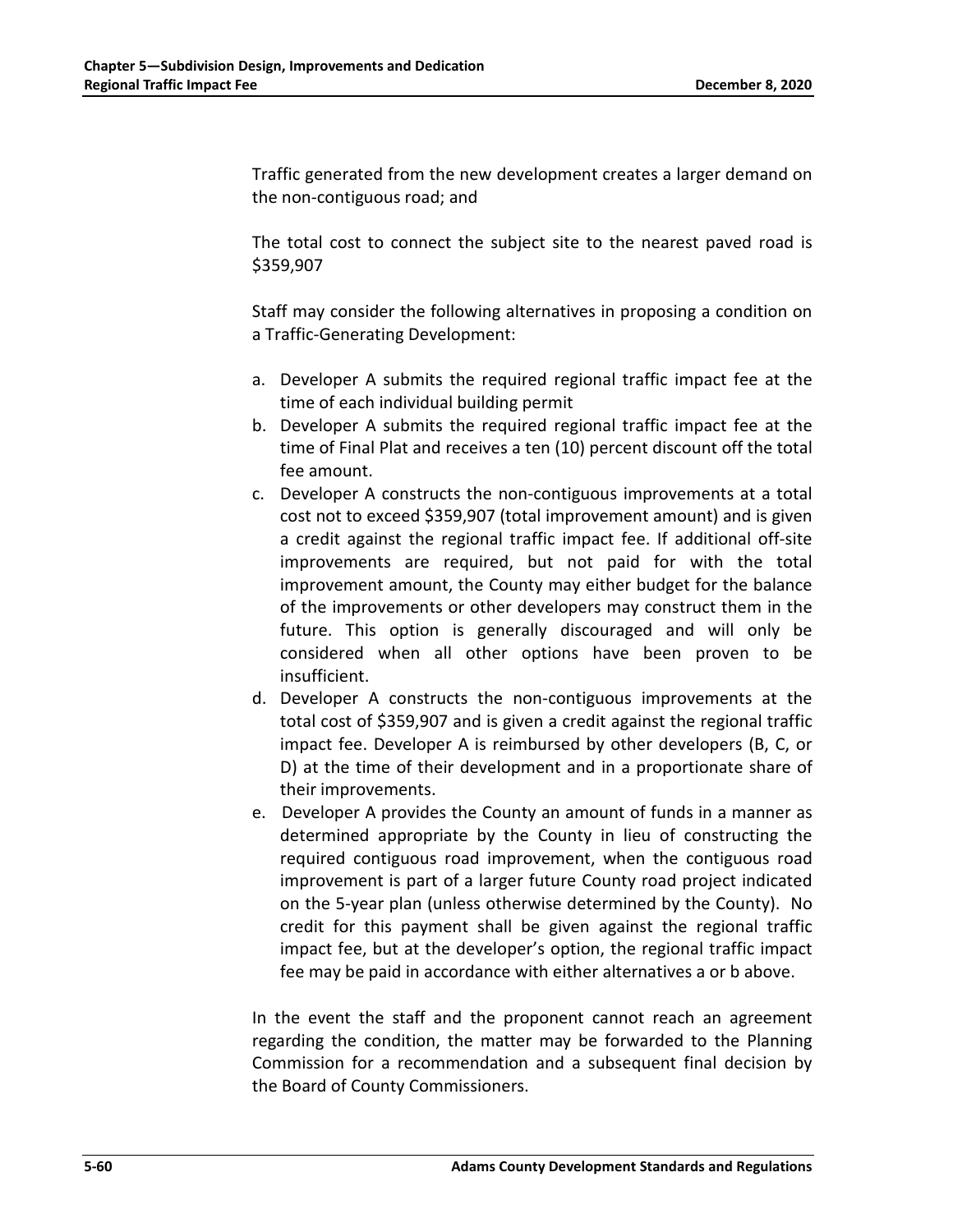#### **5-06-08-02 CREDIT AGAINST FEES**

Credit shall be in an amount equal to fair market value of the land dedicated for right-of-way at the time of dedication, the fair market value of the construction at the time of its completion, or the value of the contribution or payment at the time it is made to Adams County.

# **5-06-08-03 PROCEDURE FOR CREDIT REVIEW**

- 1. The determination of any credit shall be undertaken through the submission of an Application for Credit Agreement, which shall be submitted to the Impact Fee Administrator.
- 2. The Application for Credit Agreement shall include the following information:
	- a. If the proposed Application for Credit Agreement involves a credit for any contribution, the following documentation must be provided:
		- i. A certified copy of the development approval in which the contribution was agreed;
		- ii. If payment has been made, proof of payment; or
		- iii. If payment has not been made, the proposed method of payment.
	- b. If the proposed Application for Credit Agreement involves credit for the dedication of land, the following documentation must be provided:
		- i. A drawing and legal description of the land;
		- ii. The appraised fair market value of the land at the date a building permit is proposed to be issued for the Traffic-Generating Development, prepared by a professional Real Estate Appraiser who is a member of the Member Appraisal Institute (MAI) or who is a member of Senior Residential Appraisers (SRA), and if applicable, a certified copy of the development permit in which the land was agreed to be dedicated.
	- c. If the proposed Application for Credit Agreement involves

construction, the following documentation must be provided:

- i. The proposed plan of the specific construction prepared and certified by a duly qualified and licensed Colorado engineer or contractor;
- ii. The projected costs for the suggested improvement, which shall be based on local information for similar improvements, along with the construction timetable for the completion thereof. Such estimated cost shall include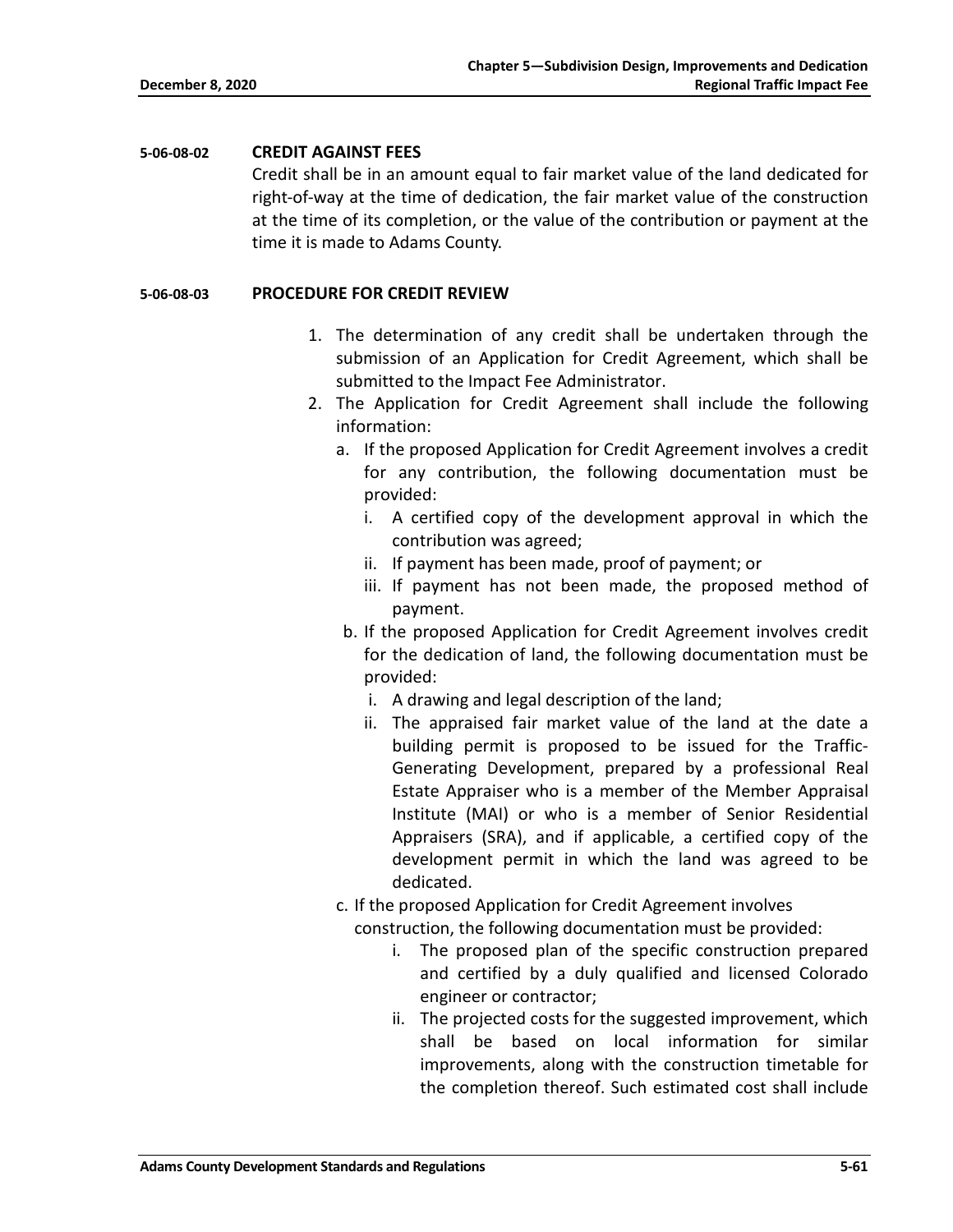the cost of construction or reconstruction, the cost of all labor and materials, the cost of all lands, property, rights, easements and franchises acquired, financing charges, interest prior to and during construction and for one (1) year after completion of construction, costs of plans and specifications, surveys of estimates of costs and of revenues, costs of professional services, and all other expenses necessary or incidental to determining the feasibility or practicability of such construction or reconstruction.

- iii. Within Fifteen (15) days of receipt of the proposed Application for Credit Agreement, the Impact Fee Administrator shall determine if the application is complete. If it is determined the proposed Agreement is not complete, the Impact Fee Administrator shall send a written statement to the applicant outlining the deficiencies. The Impact Fee Administrator shall take no further action on the proposed Application for Credit Agreement until all deficiencies have been corrected or otherwise settled.
- iv. Once the Impact Fee Administrator determines the proposed Application for Credit Agreement is complete, it shall be reviewed within twenty (20) days. The Application for Credit Agreement shall be approved if it complies with these standards and regulations.
- v. If the Application for Credit Agreement is approved by the Impact Fee Administrator, a Credit Agreement shall be prepared and signed by the applicant and the County. It shall specifically outline the contribution, payment, construction or land dedication, the time by which it shall be completed, dedicated, or paid, and any extensions thereof, and the dollar credit the applicant shall receive for the contribution, payment or construction.

# **5-06-08-04 APPEAL OF CREDIT DECISION**

A fee payer affected by the decision of the Impact Fee Administrator regarding credits may appeal such decision by filing a petition with the Board of County Commissioners within thirty (30) days of a decision. In reviewing the Impact Fee Administrator's decision, the Board of County Commissioners shall use the standards established in these standards and regulations.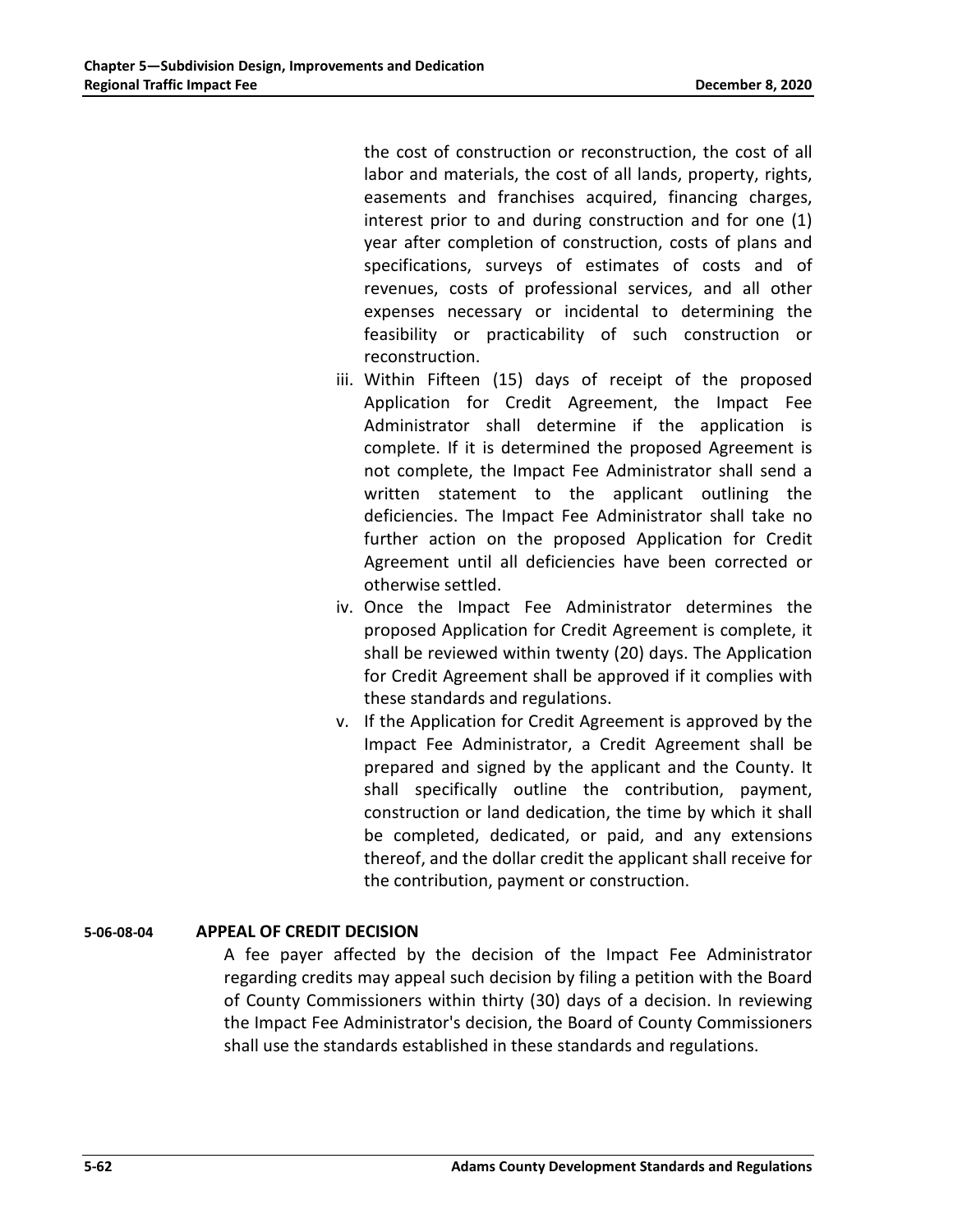This appeal process will not be honored by the Board of County Commissioners without a substantial effort upon the applicant to rectify any credit discrepancies with the Impact Fee Administrator and additional Adams County staff if necessary.

#### **5-06-09 EARMARKING OF FUNDS**

#### **5-06-09-01 BENEFIT DISTRICTS**

For the purpose of ensuring fee payers receive sufficient benefit for fees paid, two Road Benefit Districts are established. The Road Benefit Districts are designated on the Benefit District Map within unincorporated Adams County. Impact fee funds shall be spent within the Benefit District from which the Traffic-Generating Development paying the fee is located. Given the very different development patterns between the eastern (rural) and western (suburban/urban) areas of the County, two distinct service areas are established, based on planning areas contained in the 2012 Transportation Plan.

#### **5-06-09-01-01** *WEST BENEFIT DISTRICT*

The West Benefit District is defined as all unincorporated Adams County west of Schumaker Road. The fees for this service area are calculated using a plan-based hybrid approach and based upon traditional arterial land capacity improvement needs.

**5-06-09-01-02** *EAST BENEFIT DISTRICT* The East Benefit District is defined as all unincorporated Adams County east of Schumaker Road. The fees for this service area are calculated using a plan-based

approach and based on rural road upgrade needs.

#### **5-06-09-02 TRUST FUND**

There is hereby established the Adams County Regional Traffic Impact Fee Trust Fund for the purpose of ensuring the fees collected pursuant to this Regulation are designated for the accommodation of impacts reasonably attributable to the proposed Traffic-Generating Development.

- 1. Proceeds collected for the road impact fee shall be placed in the Regional Traffic Impact Fee Trust Fund. Proceeds collected and all interest accrued on such funds shall be used solely for road improvements specifically identified in the Road Impact Fee Study and on the County's Major Road System within the applicable Road Benefit District from which the fees have been collected.
- 2. Any proceeds in the Road Impact Fee Trust Fund not immediately necessary for expenditure, shall be invested in interest bearing assets. All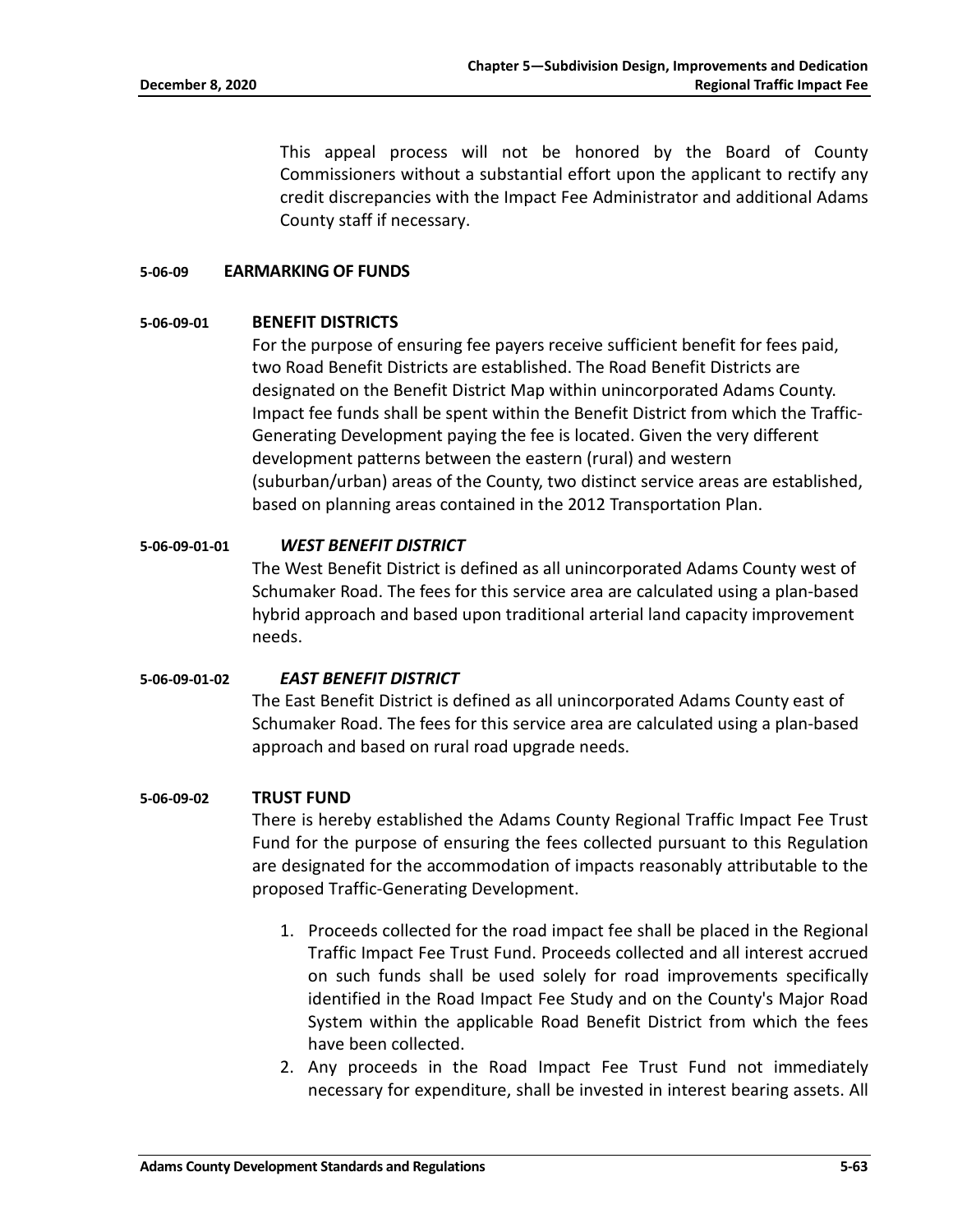income derived from these investments shall be retained in the trust fund.

3. Each year, at the time the annual budget is reviewed, the Impact Fee Administrator shall propose appropriations to be spent from the Road Impact Fee Trust Fund to the Board of County Commissioners. After review of the Impact Fee Administrator's recommendation, the Board of County Commissioners shall either approve or modify the recommended expenditures of the trust fund monies. Any amounts not appropriated from the trust fund together with any interest earnings shall be carried over in the specific trust account to the following fiscal period.

#### **5-06-10 REFUNDS**

#### **5-06-10-01 GENERAL**

Any fees collected shall be returned to the fee payer or the successor to the fee payer with interest if the fees have not been spent within seven (7) years from the date the building permit for the development was issued, along with interest based upon the Consumer Price Index (CPI-U). However, the Board of County Commissioners may by resolution extend for up to three (3) years the date at which fees must be refunded. Such an extension shall be made upon a finding within such three (3) year period, that specific road capital improvements on the County's major road system are planned and evidenced by the adoption and incorporation into the Road Impact Fee Study. These road capital improvements shall be constructed within the next three (3) years and shall be reasonably attributable to the Traffic-Generating Development of the fee payer. The first fee collected shall be the first fee spent.

#### **5-06-10-02 REFUND PROCEDURE**

The refund of fees shall be undertaken through the following process:

- 1. A Refund Application shall be submitted within one (1) year following the end of the seventh (7th) year from the date on which the building permit was issued on the proposed development. If the time of refund has been extended pursuant to Section 5-06-10-01, the Refund Application shall be submitted within one (1) year following the end of this extension. The Refund Application shall include the following information:
	- a. A copy of the dated receipt issued for payment of the fee;
	- b. A copy of the building permit; and
	- c. Evidence the applicant is the successor in interest to the fee payer.
- 2. Within ten (10) days of receipt of the Refund Application, the Impact Fee Administrator shall determine if it is complete. If the Impact Fee Administrator determines the application is not complete, a written